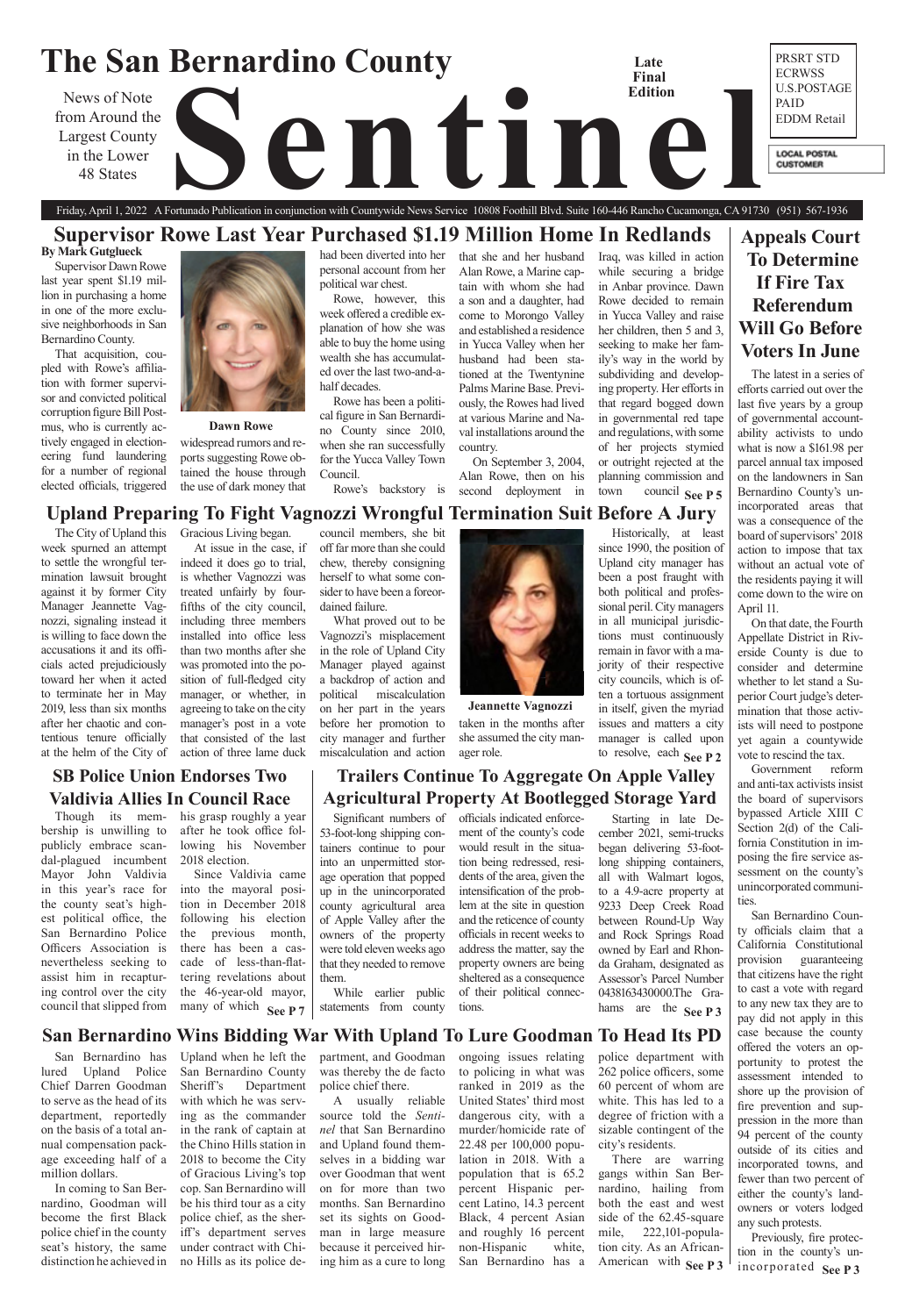### **San Bernardino County Sentinel Page 2**

### **The San Bernardino County**

**Sentinel** Published in San Bernardino County. The Sentinel's main office is located at 10788 Civic Center Drive in Rancho Cucamonga, CA 91730 A Fortunado Publication in conjunction with Countywide News Service Mark Gutglueck, Publisher **Call (951) 567-1936**

**to learn of locations where the Sentinel is available or to provide news tips** 

**In The Years Before Her Rise To The Top, Vagnozzi Sided With The Majority Faction On The Council That Lost Power Just As She Reached Her Goal**  *from front page*

> *10808 Foothill Blvd., Suite 160-446 Rancho Cucamonga, CA 91730 SBCSentinel@yahoo.com Legal Notice Department 909 957 9998 Message Line 909-276 5796*

### **Friday, April 1, 2022**

one of which carries with the possibility of offending one of his or her political masters. In Upland, which has had more than its share of challenges, including having a mayor, commissioner and city manager indicted or criminally charged and convicted on political and public corruption charges within the last decade-and-a-half, remaining in office as city manager for any length of time is a daunting challenge, and the footing below the city manager's feet at Upland City Hall remains, to this day, slippery. During the period from 1943, when Upland first created the official position of city manager, until 1990, the city stood as a model of managerial stability, having had only three individuals – Richard Manley, Elwin "Pinky" Alder and Lee Trav $ers - in$  the city's top staff position over the course of 47 years. In the 32 years since then, however, Upland has had a succession of 14 city managers: Ray Silver, Mike Matlock in an interim capacity, Kevin Northcraft, Martin Thouvenell in an interim role, G. Michael Milhiser, Robin Quincey, Stephen Dunn, Martin Lomeli, Rod Butler, Martin Thouvenell once more in the role of interim manager over a span of 17 months, Bill Manis, Martin Thouvenell a third intermittent time, Vagnozzi, Rosemary Hoerning, Steven Parker in an interim role, and now Michael Blay. The average tenure of each of those managers, counting Thouvenell's three terms separately, is two years. Vagnozzi was hired as a special assistant to then-City Manager Rod Butler in 2015 before transitioning into an assistant city manager's role which also had her fulfilling, at one point simultaneously, the functions of administrative services director, human resources director, risk manager and city clerk. She at least seemed

to be performing adequately in those capacities. In making herself at home in them, she became identified with senior staff in a way that committed her to the political alignments that by 2016 had seeped into the city's administrative ethos. This alignment benefited and penultimately advanced her professionally, indeed obtained for her the ultimate prize of becoming city manager. With her decision to line up on the side of those in City Hall who were in ascendancy in late 2016, all of 2017 and most of 2018, however, she was left in a precarious position beginning in late 2018, literally weeks after she became city manager, when the political wind she had sailed and glided with for two years shifted to become a headwind which sent her careening in a tailspin to earth toward a hard landing.

Rod Butler had been hired as Upland city manager in 2014. He was faced with managing a senior administrative staff that had been winnowed considerably over the previous few years by the loss of several department heads. In 2015, he convinced the city council to fund a special administrative assistant-to-the-city manager position and he hired Vagnozzi, who after 26 years with the City of La Verne, had risen from the post of intern to that of assistant to Bob Russi, La Verne's city manager. Vagnozzi's duties in Upland included serving as city clerk, administrative services director, human resources manager and risk management director. By the fall of 2015, she had conformed herself well into all of her roles. In early 2016, the title of deputy city manager was conferred upon her. All seemed well. Precipitously, however, in the summer of 2016, three members of the city council – Mayor Ray Musser, then-Councilwoman Debbie Stone and Councilman Gino Filippi – for different, indeed in the cases of Musser and Stone conflicting, reasons, grew disenchanted with Butler and terminated him without citing cause, giving him a severance package equal to nine months' salary and benefits as he headed out the door. The council had Vagnozzi fill in for Butler for two days, and brought in Upland's former police chief, Marty Thouvenell, to serve as interim city manager and simultaneously head up a recruitment drive to find a replacement for Butler. What was originally intended to be no more than a three-month stint for Thouvenell as interim city manager prolonged itself into a 17-month assignment, as efforts to replace Butler stalled.

Among those contemplated as Butler's replacement were Vagnozzi, with her experience as Butler's understudy and right hand woman, and two other department heads, Community Development Director Jeff Zwack, whose strength consisted of his overall command of the character of the city, and Finance Manager Scott Williams, who possessed a firm grip on the city's bleak financial outlook, which was illustrated by a previous auditor's opinion from the certified public accounting firm Mayer Hoffman and McCann stating that there were such serious questions with regard to the city's solvency to the point that it was on a trajectory toward being "unable to continue as a going concern."

> *Continued on Page 4* Elliott had been elected to a four-year at-large term in 2016, so she was not due to seek reelection until 2020. In an effort to cripple her politically, Thouvenell together with Vagnozzi and the four members of the council majority drew an electoral map that created council districts and election sequencing that were intended to benefit incumbents Gino Filippi and Carol Timm. The map divided the city into what were essentially northwest, northeast, southwest and southeast quadrants, designated, respectively, as the First, Second, Third and Fourth districts. With the at-large terms to which Filippi and Timm had been elected in 2014 coming to an end in 2018, Thouvenell and Vagnozzi arranged, and the council voted, to schedule the elections for the Second, Third

At that point, neither Williams nor Zwack nor Vagnozzi impressed Thouvenell enough for him to recommend that the council elevate any of them into the city manager's role. Rather, for the next 16 months, Thouvenell remained in place as the city's acting city manager while an effort to recruit Butler's replacement dragged on. In that time frame, Musser chose not to seek reelection as mayor in the 2016 election, and Stone successfully vied against then-City Councilman Glenn Bozar to replace Musser. Also elected to the council in 2016 was newcomer Janice Elliott. Following the November 2016 election and the installment of Stone as mayor and Elliott as councilwoman, the council chose to fill the vacancy within its ranks that resulted from Stone's advancement into the mayoralty and her resignation from the council to do so by selecting Sid Robinson, who had finished in second place in the council race behind El-

liott, to serve out the final two years of Stone's council term.

Thouvenell, a domineering A-type personality, seized, or was given by the council majority, carte blanche over the city. In the initial stages of Elliott's first term, Mayor Stone, Councilman Robinson, Councilwoman Carol Timm and Councilman Gino Filippi went along with Thouvenell's cost cutting and revenue generating plans. A part of Thouvenell's strategy was to close out the city's 110-year-old municipal fire department and annex the entirety of the city limits and neighboring San Antonio Heights into a county fire service assessment zone. This entailed the imposition of a \$153 per parcel per year property tax addition and steering that newly created revenue stream and a share of the city's pre-existing property tax to the county to have the county fire department take over the provision of fire and emergency medical service in the city. Only Councilwoman Elliott opposed that move.

At Thouvenell's instigation, the council pushed forward with a host of programs, moves and strategies, virtually all of which some interest group or other in Upland resisted. Two such proposals were for the city to sell 12 percent of its landmark Memorial Park to adjoining San Antonio Hospital for use as a parking lot and effectuating a trade with Lewis Homes for Cabrillo Park, located within an existing residential district on 11th Street, for dormant quarry property proximate to the 210 Freeway. Time and again, Elliott emerged as the one member of the council either opposing or questioning the items on Thouvenell's agenda, which were automatically supported by the council majority. As a result, Elliott early on became persona non grata with the council and Thouvenell, who orchestrated a series of actions to neuter her politically. These included removing her from council subcommittees internally at City Hall and withdrawing her as the city's representative to intercity organizations and joint powers authorities and conferring her share of those assign-

ments on the other members of the council. Ultimately, the city council passed a resolution of censure against her.

As the contretemps between Elliott on one side and Thouvenell and the council on the other side continued, Vagnozzi made what she considered to be a safe political calculation, siding with the council majority and Thouvenell, who was, throughout 2017, conducting an evaluation of candidates to serve as city manager. Vagnozzi, in her role as deputy city manager, administrative service director and city clerk, facilitated the censuring of Elliott and her removal from the various subcommittee and adjunct governmental positions she held.

Ultimately, the council, advised by Thouvenell, overlooked Vagnozzi's application for city manager and in December 2017 settled upon hiring Bill Manis, who was then the city manager in Rosemead, making his hiring effective as of January 1, 2018. Simultaneously, Vagnozzi was promoted from deputy city manager to assistant city manager, which entailed an \$8,000 per year salary enhancement.

In his role as city manager, Manis found himself over and over again in the shadow of the overbearing Thouvenell, to the point that it created for him something of a psychological crisis. By the summer of 2018, he was seeking employment elsewhere. In September, he came to terms with the city council on a deal by which he would leave as city manager officially as of November 1, staying on the city payroll until that date, but departing from

his office in City Hall immediately. Thouvenell was again the acting city manager, and with Vagnozzi ran the city.

2018 was an election year. Historically, Upland elected its council members and mayor in at-large elections in which candidates were drawn from anywhere within the 15.62-square mile city limits and all residents were free to vote with regard to all city council seats that were open, those being one along with the mayor's post in elections corresponding with the general U.S. Presidential race and three council seats in California Gubernatorial election years. In 2018, however, Upland was set to make a transition, such that for the first time in its then 112-year history it was to hold by-district council elections.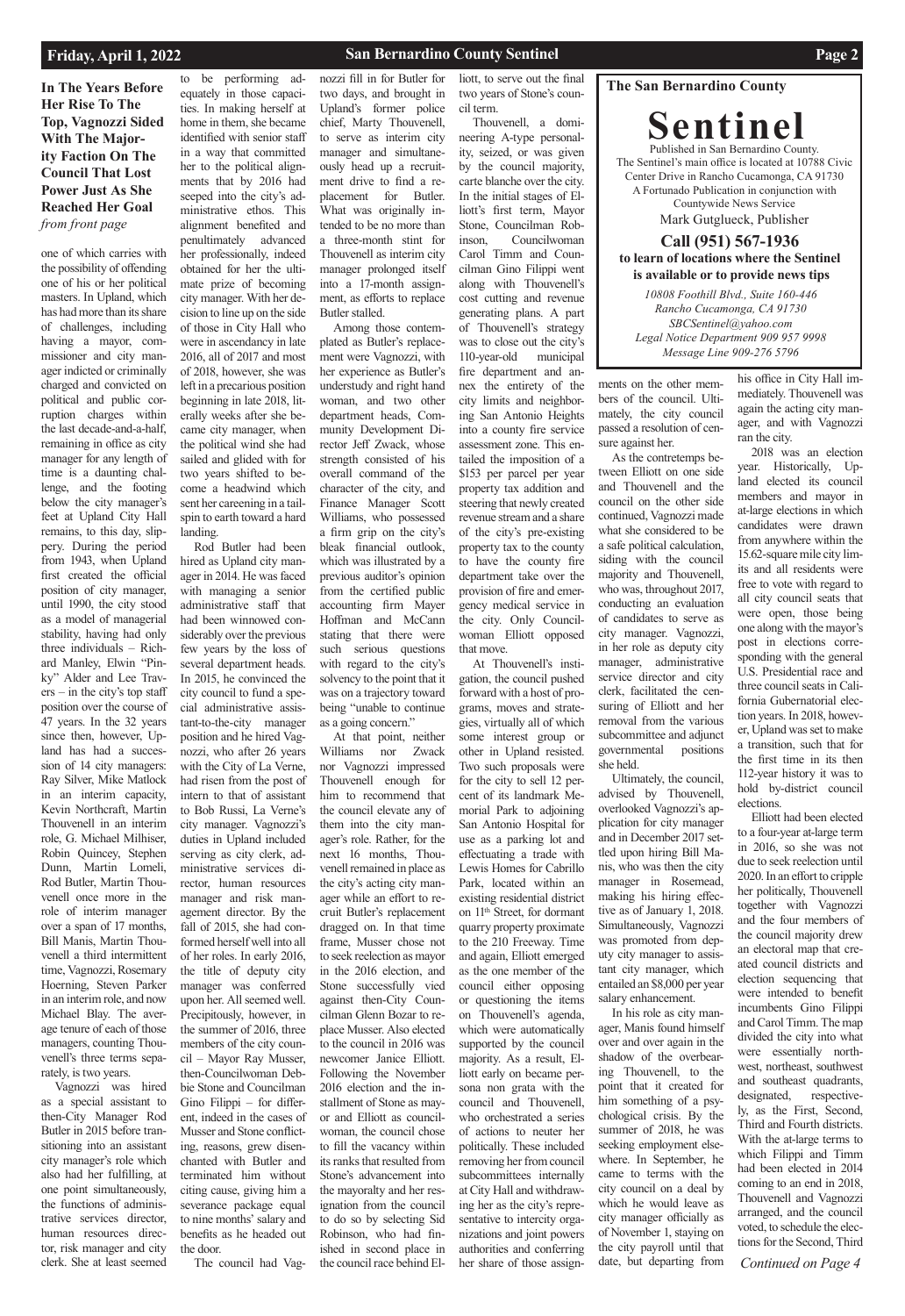*Continued on Page 15*

## **Without A Vote & Inviting Residents To Author Letters Of Protest, Officials Imposed A Fire Tax On 94 Percent Of The Land In The County** *from front page*

owners of Graham's Hay Sales, as well as the owners of I-15 Auctions, Bid

Fast and Last Auctions, Standing Bar G Productions, and IG West. They advertise selling cattle and hay and are very active and well known in the equestrian community. They own an additional 23-acre parcel, designated as Assessor's Parcel Number 0438163240000, behind the 4.9-acre spread. The 23-acre parcel is a site of natural soil, riding pens, animal stalls, and stored manure. Both of the properties are designated by

the county as having SFR zoning, meaning they are intended for development as single-family residential subdivisions. Nevertheless, the property has historically been agricultural and the land along Deep Creek Road between Bear Valley Road and Rock Springs Road is one of the last agriculturally zoned areas in Apple Valley. Crops are still grown on many properties there. All of the cargo containers have Walmart logos on the side. Upon arriving at the property, they are separated from the truck chassis by a crane and are stacked three or four high into a solid mass side by side resembling a large warehouse. The truck trailers come in five days a week, sometimes up to 10

per hour traveling down un-engineered Deep Creek Road, which at that point is a north-south truck route upon which rock/gravel trucks and Stater Bros trucks are normally the most common traffic. Vibrations can be felt on area properties when trucks come down the hill southbound near Tussing Ranch Road. One of the semis pulling a Walmart trailer took out a phone switch box at the site, and another jackknifed blocking Deep Creek Rd traffic for a couple hours. The trucks mostly arrive via Bear Valley Road east to Deep Creek south, and some come via Main Street and Rock Springs Road, making a left turn north onto Deep Creek and are obliged to back up in the intersection lized by the Walmart corporation as it begins to gear up for the Christmas season to make deliveries of merchandise from warehouses

at Rock Springs to navigate under the railroad trestle bridge. On that treacherous stretch of Deep Creek Road since last June, there have been three fatal single car rollovers.

Accordingly, there are two objections to the illicit Graham truck storage facility, one being the incompatible and unpermitted use of the property and the other being the traffic hazard the constant flow of trucks on Deep Creek Road represents. The *Sentinel's* inquiries have determined that the containers being deposited at the site are essentially seasonal ones that are uti-

to 4,756 Walmart stores operating in the United States at present. Immediately after Christmas, the use of large numbers of containers ends. In previous years, as currently, some of those containers, both on and off trailers, are kept at the Walmart ware-

houses and in some cases where feasible behind Walmart stores. The vast majority of them, however, were kept at trailer storage facilities in and around major transportation hubs across the United States. In Southern California, many of those facilities are located in the vicinity of Los Angeles/San Pedro/Long Beach near the Port of Los Angeles and the Port of Long Beach. As a consequence of the COVID-19 pandemic-induced supply

chain crisis, loaded trailers and box cars around the country remained at a stasis wherever they were and backlogs accumulated in the parking lots of factories, warehouse and transportation nodes such as those at the Los Angeles and Long Beach harbors. Often, upon the trailers or containers involved at last being unloaded, they remained onsite, empty, the semis that delivered and dropped them weeks or months previously having long since departed. Those empty trailers and containers have gradually and steadily been moved to the nearby and regional trailer storage facilities. In this way, Walmart was unable to leave its trailers and con-

a PhD., Goodman is considered to have sufficient credibility with the minority population and the mental agility to run a department patrolling a city faced with severe social challenges. San Bernardino has the highest homeless population among the county's cities. Even among those who are housed, 14.5 percent live below the federallydefined poverty line.

Goodman's departure from Upland, which will occur on May 28 so that he can assume the San Bernardino job on June 1, comes after the City of Gracious Living invested heavily in him in more

ways than one to prevent his departure after it was learned two years ago that he was the last finalist to be eliminated in the competition for the job of Riverside police chief. Upland upped his salary to what is now \$231,771.97, his add-on pay to \$13,002.20, his benefits to \$66,614.05 and the contribution toward his pension to \$99,886.86 for a total annual compensation of \$411,275.08. That generated resentment in then-Upland City Manager Rosemary Hoerning, who, despite being higher on the city's organizational and authority chart than Goodman, at that time was provided with a total annual compensation below his. This contretemps manifested in Hoerning, in June 2020, suspending Goodman over a complaint lodged against him by his one-time but subsequently demoted executive assistant. The city council moved rapidly to rescind that suspension and subsequently cashiered Hoerning.

To reassure Goodman about the degree to which the city valued him, the council, in seeking out and hiring Hoerning's ultimate replacement, brought in Michael Blay, who served with Goodman in the San Bernardino Sheriff's Department during the early stages of their law enforcement careers. Blay left the sheriff's department in 2009 and moved into private security work. In March 2016, Nils Bentsen, who had served in the sheriff's department with Blay and Goodman and later became station commander/ police chief in the City

of Hesperia prior to that city hiring him as its city manager, recruited Blay to serve as Hesperia's development services director. In 2018, Bentsen convinced the Hesperia City Council to allow him to promote Blay to assistant

city manager.

Last year, despite more than two dozen of the 38 applicants for the city manager post having more extensive and impressive municipal management credentials and résumés than Blay's, the Upland City Council chose to hire him based upon his friendship with Goodman, Goodman's endorsement of him, the prospect that the two would work well together and the belief that having Blay in place as city manager would ensure Goodman's longevity in the Upland police chief's

position.

While the general public did not learn about Goodman jumping ship to San Bernardino until this week, which left many with the impression that Goodman had blindsided Upland officials with his disclosure to them of his planned departure, the *Sentinel* is informed that Goodman quietly informed Blay and the city's politicos about his having been approached by San Bernardino's headhunters and the offer to extend him the police chief's job there. According to one individual close to Goodman, he offered to remain in Upland, which is more distant from his Riverside home than San Bernardino, if Upland would match San Bernardino's salary and benefit package. Upland did so, the *Sentinel* is told. There-

upon, San Bernardino upped its offer to Goodman, followed again by Upland's chief negotiator, said to be Upland Mayor Bill Velto, saying the City of Gracious Living would again increase the police chief's pay and benefits. San Bernardino again went Upland one better. Upland, in response, offered a slightly better deal. After San Bernardino met and raised that ante, the *Sentinel* is told, Goodman's value had hit half of a million dollars in total annual compensation. Upland, concerned that if it were to put itself in the position of paying Goodman that much money it would need to make a corresponding increase to Blay's salary and benefits, dropped out of the Goodman sweepstakes.

*-Mark Gutglueck*

areas – those places where the municipal limits of the county's 22 cities and two incorporated towns do not extend – was part of the service provided through county government's routine function. In 2018, then-County Fire Chief Mark Hartwig, asserting that the traditional methods of taxation and

revenue generation for local government were no longer adequate to ensure the county fire department was sufficiently manned, outfitted and prepared to ensure the public safety, led a move to place all of the unincorporated county areas his department serviced within a fire protection assessment district, known as Fire Protection Zone 5, or FP-5 for short, which was originally formed to defray the cost of providing enhanced fire and paramedic service to the desert communities of Silverlakes and Helendale in 2006.

Between 2013 and 2018, the application of the FP-5 taxing authority had been extended from households and businesses in Silverlakes and Helendale to include those in the cities of San Bernardino, Needles, Twentynine Palms, Upland and the unincorporated county community of San Antonio Heights after the San Bernardino, Needles and Upland's city councils had elected to shutter their municipal fire departments in favor of arrangements with the county fire department for fire prevention, fire suppression/firefighting and emergency medical service within their respective city limits and the Twentynine Palms Water District, which had previously used its authority to operate a

fire department within the 58.76 square mile city of Twentynine Palms and its more than 20-square mile sphere of influence, decided to hand responsibility for running that fire department over to the county. The community of San Antonio Heights, which lies immediately north of the Upland City Limits in the foothills of the Eastern San Gabriel Mountains, was, against the wishes of the vast majority of its residents, folded into the fire protection service arrangement that the City of Upland worked out with the county fire department in 2017 and was made subject to the FP-5 tax at that time, even though it had previ-

ously been receiving fire protection from the county defrayed by the property tax paid by San Antonio Heights landowners.

During that five-year period ending in 2018, the Fire Protection Zone District 5 tax imposed on each parcel ranged from roughly \$130 to somewhere below \$150 per year, pursuant to the 3 percent inflation allowance increase built into the formula for imposing the assessment.

Though California's Proposition 218 required that any new special tax must be approved by a vote of those who must pay it, the county used a protest vote process to gain clearance to enlarge FP-5 to

cover the roughly 18,899

square miles of unincorporated areas within the 20,105-square mile county. Residents were sent notices of the district's expansion and were invited to object to it. Those who sent in letters of protest were deemed to have voted against being included in the enlarged FP-5. Those who did not respond were deemed to have supported being brought into Fire Protection Zone District 5. If 25 percent had protested, the matter would have been taken to an actual vote in which landowners would cast traditional straightforward yes or no ballots to determine *Continued on Page 7*

## **Over 1,000 Cargo Containers Illegally Stored On Property Near Apple Valley**  *from front page*

## **In The End, Upland Could Not Match What SB Was Willing To Pay Goodman** *from front page*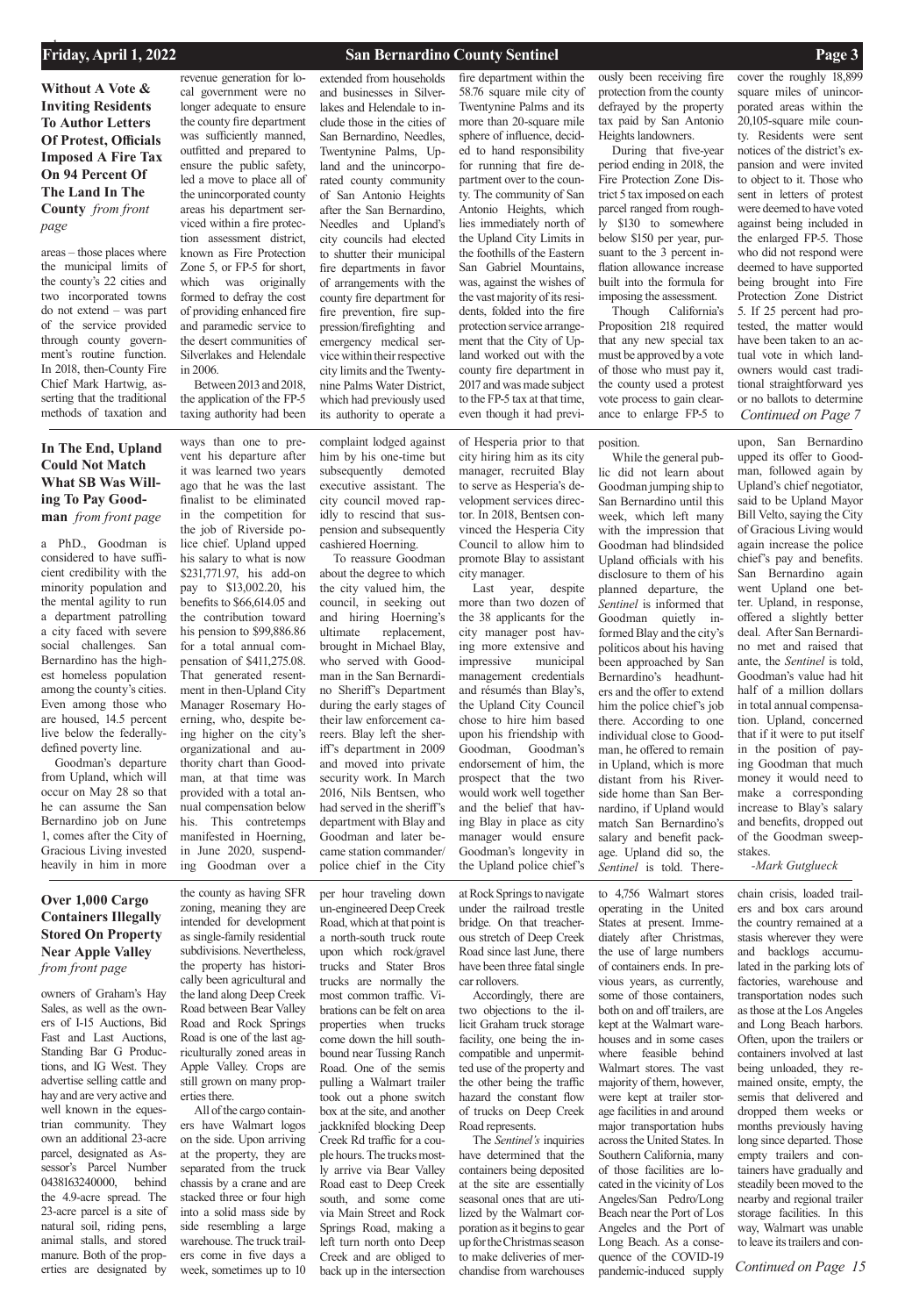and Fourth districts to take place in 2018 and every four years thereafter, and the elections for mayor and the First District to take place in 2020 and every four years thereafter. As Filippi was a resident of the Third District and Timm a resident of the Fourth District, this fell in keeping with the cycling of elections that matched their then-current tenure. That is, they were scheduled in 2018 to seek election to their respective district posts as their at-large terms were ending. This was not the case with Elliott, who was a resident of the newly created Second District. If she simply served out the term to which she had been elected in 2016, as that term came to an end in 2020, she would not be able to seek election, or reelection as it were, to the council, since the election for the Second District council member at that point would have taken place two years previously and the Second District post would not be up for reelection at that point until two years hence, i.e., 2022.

The ploy hatched by Thouvenell and Vagnozzi to lull Elliot into a sense of political complacency and inaction, however, did not work. Recognizing she would automatically lose her spot on the council in 2020 if she did not run in 2018, a mere two years after her maiden election to the council, Elliot did not fall into the trap that had been set for her. She ran for the Second District council position that year.

At that point, the chicks hatched during Thouvenell's 17 months as city manager and the time he had served as management consultant had come

home to roost. Citizens opposed to the county's takeover of the fire department and the imposition of the fire tax as well as the sale of Memorial Park to San Antonio Hospital had taken legal action to block those moves, both of which would ultimately succeed. Ultimately, the major leadership initiatives undertaken during Thouvenell's reign as city manager which had been backed by the council majority were undone or discredited. Intense resident resentment at what had gone on during Stone's two-years as mayor lingered throughout the city. Stone would not be up for election for two years, but her council allies Timm and Filippi were. Robinson, who had been appointed to a two-year term in 2016, saw the writing on the wall, and chose not to run against Elliott. In the November 2018 election, Elliott defeated Planning Commissioner Yvette Walker, who at that point was allied with the Stone, Timm, Filippi and Robinson. Filippi and Timm were defeated by newcomers Ricky Felix and Rudy Zuniga, respectively.

Following the election, the Upland City Council as it was then composed had two regularly scheduled meetings in November, on the  $12<sup>th</sup>$  and the  $26<sup>th</sup>$ . Thereafter, at the next meeting of the council, scheduled for December 10, 2018, the new members Felix and Zuniga would be sworn in and Robinson, Filippi and Timm would depart.

Word radiated from City Hall outward that the lame duck council was brewing a departure concoction that everyone in the city would need to take a swig of. Rumors abounded. On Wednesday, November 21, the day before Thanksgiving at 5:48 p.m., the Upland City Clerk's office released the agenda for the Monday November 26 meeting, revealing what it was that the outgoing council had in store for the City of Gracious Living. The council that night would consider hiring Jeannette Vagnozzi on a three-year contract as city manager.

The Upland community was blindsided by the

development. From the time Butler had been given his walking papers in the summer of 2016 until that point, the previous and then-current city council had multiple opportunities to promote Vagnozzi into the city manager's position, but had declined. At that point, after more than two years of overlooking her, after concluding on multiple occasions that she was not the right fit for the job, Stone and the three council members

who were on the verge of leaving office decided that now was the time to saddle their successors with Vagnozzi.

Between the announcement of what was to occur with the release of the agenda and the meeting where the hiring was to be effectuated was the long Thanksgiving holiday and Monday morning and afternoon. A real opportunity for public discussion and assimilation of what was to take place did not exist. Still, despite the intervening holiday break, several Upland citizens sought out Vagnozzi in the days and hours before the city council meeting, appealing to her to decline the outgoing city council's elevation of her to the city manager's post and instead give what was then to be the incoming city council the option of either selecting her to serve in the city's top administrative post or keep her as assistant city manager. One of her friends pointed out that at that time it was not yet known who all five members of the council were going to be, as someone to serve out the remaining two years of Elliott's at-large term had yet to be chosen. By accepting the job, Vagnozzi's friend reasoned, she would run the risk of antagonizing at least two if not three and maybe even four of the members of the city council, making her tenure, as long as it might last, miserable, and likely dooming her to a very abbreviated run in the city's top staff spot. It would be better, Vagnozzi was counseled, if she were to remain in the acting city manager's post but not accept the city manager's appointment at that time, giving the city council the opportunity to judge her performance and determine on their own and on her merits whether

she should be promoted by those she was going to have to work with over the next two and four years. If she failed to make the grade that the city council wanted in a city manager, it was pointed out, she would yet be able to remain in the assistant city manager post, which she was already deemed qualified for.

Vagnozzi responded that she had no illusions about having already burned her bridges with

Elliott, and that she could not risk her future on the whim of three new council members she did not know. Indicating that her appointment by the outgoing council was guaranteed, she said she was going to accept the appointment as city manager.

At the November 26 meeting, 21 members of the public, 18 of them Upland residents in addition to three current or former La Verne public officials, weighed in on the wisdom of hiring Vagnozzi as city manager.

Upland residents Ralph Cavallo, Terri Donaldson, Hydee Hall, Carolyn Anderson and Linda Biscardi, who is also Vagnozzi's cousin, spoke highly of her, giving glowing testimonial descriptions of her talents, and endorsed her hiring.

In addition, Jon Blickenstaff, a former mayor in La Verne, said he had known Vagnozzi for 30 years. He remarked that La Verne had made efforts to persuade her from leaving her position there to begin working in Upland in 2015. "It's my observation that all of Jeannette's work in both La Verne and Upland has been characterized by excellence, and she is the epitome of competence, dedication, civic experience, creativity, interpersonal skills and passion," Blickenstaff said, adding that a wider search for another city manager candidate would be unlikely to unearth anyone who would surpass her.

Don Kendrick, the then-current mayor of La Verne, lauded Vagnozzi as "an amazing leader" and "a great facilitator" with "great vision and the ability to see things as they need to be done and those people to get them done. She is a great facilitator of people."

Bob Russi, La Verne's

city manager, said that while Vagnozzi worked for him, "She served La Verne very well. I will happily take her back if she is no longer wanted by the City of Upland. La Verne would love to have her come back and work for us."

Others were less confident that Upland was making the best choice in hiring Vagnozzi. Most were less critical of her than they were uncertain about her suitability for

the role being offered her. Most wanted the city to do a side-by-side comparison of her with other potential city managers.

Sharon Harden, a records clerk in the Upland Police Department who spoke on behalf of the Upland City Employees Association, which represented roughly half of the city's employees, and Vera Heilman, a code enforcement officer with the city, called upon the council to hold off on hiring Vagnozzi and carry out a nationwide recruitment of qualified candidates before hiring a city manager.

Larry Kinley, who was at that time Upland's treasurer, said, "The new city council should be given their own opportunity to select their own city manager. If they decide another city manager would be needed and they select another city manager, then we are going to be paying twice. We are going to be paying for Vagnozzi's compensation for one or two years, whatever her contract is, plus the salary and benefits for a new city manager. So, we would be up to half of a million dollars, probably, for that position."

Marla White, a 13-year resident of Upland, said, "It is clear the candidate that is being presented here tonight has high qualifications, but it seems it should be the new city council that should vote on such a critical matter. What is the rush to put in a permanent city manager until these people [the new council] have had a chance to get their feet wet?"

Steve Carvalho asked "What is the rush to appoint a new city manager? The recent election showed that the people of this city are paying attention. The residents want change of leadership. No financial or employment decisions

should be made by the outgoing city council. The new city council should vet and hire the new city manager. A prudent employer has an interview process and a probationary period before committing to permanent employment. This protects the employer and the employee."

Barbara McJoynt said that she was concerned that city staff was violating the proper protocol by "adding an agenda item without full and pri-

or knowledge of the full council." Her reference in that regard was to the consideration that Elliott had not been informed about the proposal ahead of time.

"I am asking you to postpone action on this item, as I have serious concerns about this process," McJoynt said. "You have chosen to deviate from the norm with this move. I'm not in a position to render judgment about this individual, but as to the process, it is flawed."

David Wade said that rushing to hire Vagnozzi carried with it the risk of costing the city "hundreds of thousands of dollars. If it doesn't work out, like the six city managers we've had in as many years didn't work out, she's walking away with a huge bonus. That's what this appears to me to be. A huge bonus for no value added. I believe we should have a hiring process. I don't see any exigent circumstance whatsoever to do this tonight. I don't think you need to do anything tonight. I don't think you need to add to our exposure by giving a large bonus to somebody without proper vetting and the opportunity for other applicants to have a chance to fill this position."

Diane Fedele said, "The current council continues to spend without apparent regard for the impact it has." She said the council had made "more and more poor choices, ones you have not investigated nor researched thoroughly. You and previous city councils have been convinced to approve seven city managers in 13 years. For one reason and another, they have all left, and we the residents have paid their severance packages and are continuing to pay them their benefits and their California Public Employee Retirement System pensions to the tune of hundreds of thousands of dollars. Now there's an item tonight on the agenda to hire another. I don't know Jeannette. I don't know if she's good at her job. I hear she is. My concern isn't centered around that. My concern is: Why are you in such a big hurry to hire her, to promote her? In two weeks, the newly elected council members will be sworn in. Why then, do you feel it is your responsibility to hire *Continued on Page 6*

## **Majority Of The Council That Elevated Vagnozzi To City Manager Had Just Been Voted Out Of Office** *from page 2*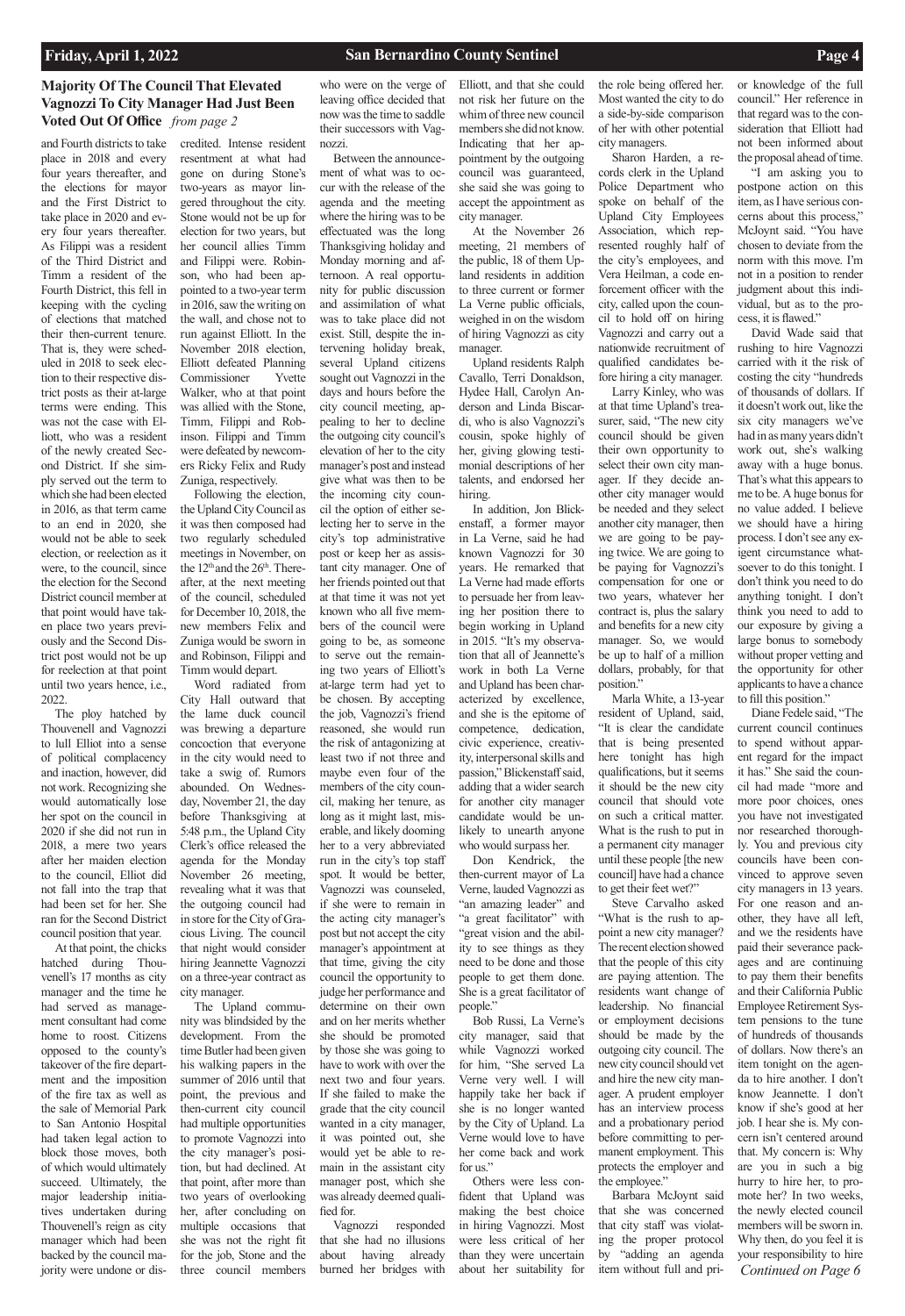

**Rowe Purchased Her New Home In The Aftermath Of The Passage Of A Citizen Initiative That Reduced The Supervisors' Total Annual Compensation From \$260,000 To \$60,000** *from front page* 

level. Frustrated, she approached Chad Mayes, then Yucca Valley's mayor, who took her at her word that she wanted to make changes and appointed her to the Yucca Vally Planning Commission. Thereafter Rowe ran successfully for the town council. In that capacity, she met Paul Cook, then an Assemblyman who had previously been Yucca Valley Mayor. Cook in 2012 successfully ran for Congress, and she went to work for him as his field representative. She left the town council in 2014, but in 2018, applied, along with 48 others, to serve out the final two years of James Ramos's term as Third District San Bernardino County supervisor following his election to the Cailfornia Assembly that November. Ultimately, Rowe was selected to the supervisor's post. She thereafter installed into key positions on her supervisorial staff members of Congressman Cook's office with whom she had worked while on his Congressional staff.

Two of those included Matt Knox as her chief of staff, and Dillon Lesovsky, as her policy advisor.

Knox and Lesovsky

were ruthless political operatives, with extensive work experience on Cook's campaigns, who both understood the payto-play ethos in the nation's capital, by which defense contractors and other manufacturers and major government vendors trade contributions to politicians' electioneering funds for legislative action benefiting them. Two years later, when Rowe had to seek election in the 2020 race, Cook himself had decided to join her on the San Bernardino County Board of Supervisors and he forsook his position in Congress to run for Frist District supervisor. With Knox, Lesovsky and two staffers that had

remained in Cook's office when Rowe and Knox had departed in 2018, Tim Itnyre and Dakota Higgins, there was a collective involvement involved in the 2020 Third District and First District supervisorial races.

That effort was joined by Bill Postmus, himself once a First District supervisor turned county assessor whose political career came to an end after he was indicted and convicted of 14 felony political cor-

ruption charges. Picking up on the way that Rowe and Cook were importing the large-scale selling of political influence that takes place in Washington, D.C. to San Bernardino County, Postmus, who had created his own independent political money laundering entity, a Wyoming corporation called Mountain States Consulting Group, brought himself into association with both Rowe and Cook. By doing so, Postmus calculated, he could ensure that when the time came Rowe and Cook would smile upon his clients, who were seeking to obtain no-bid county contracts and go-ahead on development projects oftentimes involving low interest or no interest government loans that needed approval from the board of supervisors.

In general, Postmus continued to prove himself as being adept at obtain-

ing county cooperation in advancing the business undertakings of his clients, who were simultaneously complying with his instructions for them to make substantial political donations or kickbacks which he laundered to the elected officials voting to allow those projects to proceed.

Approved by the county's voters in the 2020 election cycle was Measure K, which reduced the supervisors' total an*Continued on Page 13* The timing of the home's purchase, Rowe said, was driven by the consideration that there was no longer a need, practical or emotional, for her to remain in the Yucca Valley home she had lived in for nearly two decades. "My kids moved off to college, so I sold the home

nual compensation from \$264,150.94, consisting of a \$166,235.67 salary, pay add-ons and perquisites of \$17,653.95 and \$80,261.32 in benefits to a substantially lower total annual compensation of \$60,000, consisting of \$50,000 in salary and \$10,000 in benefits, while limiting supervisors to a single four-year term. Measure K passed with  $66.84$  percent – a supermajority of more than twothirds – in the November 2022 election. While that the county

was seeking a determination through the courts of whether Measure K could be set aside on legal grounds, the prospect that the supervisors would see a dramatic reduction in their pay going forward hung over the county and, in particular, the board members. At that point, on January 12, 2021, Rowe, who had not remarried following Alan Rowe's death and was the sole earner in her household, purchased a custom built, two-story, five bedroom with two master bedrooms, five bath 4,437 square foot home with a formal entry, living room, exercise room, two family rooms, maid's quarters, laundry, library, office, kitchen with a walk-in pantry, a master suite and a retreat on 1.61 acres in eastern Redlands. As it was a private sale, no note of Rowe's acquisition of the mansion was

immediately made. In May, 2021, however, word leaked out, after which a round of speculation and conjecture followed. Rowe in multiple votes and actions as supervisor had joined with her board colleagues in assisting Psotmus's clients in achieving goals that involved county governmental approval. In the Summer of 2021, the *Sentinel* initiated inquires with Rowe relating to her purchase of the home, including reports that Postmus had assisted her, through the application of money provided by his clients, in purchasing the home. Rowe, made an initial, tentative and incomplete response to those inquiries, saying she would be willing to answer the questions about why she had left Yucca Valley, how she was able to afford the new home on a single salary that was being reduced to roughly \$50,000 per

year, persistent reports that her pay as supervisor was being augmented by money provided to her by individuals and entities with business before the board of supervisors and what her relationship with Postmus was. When the *Sentinel* made followup efforts to conduct the interview Rowe said she was amenable to engaging in, she consistently, for the next five months, refused to take the calls or return them, and her staff formed

itself into a type of praetorian guard that made it impossible to approach her.

Last month, a crescendo of suggestions that Postmus was purchasing influence from three of the county supervisors – First District Supervisor Cook, Rowe and Fourth District Supervisor Curt Hagman – grew to an almost deafening dimension.

The *Sentinel* reinitiated the effort to reach Rowe, at which point she made a return call to the *Sentinel* on March 28.

Rowe spoke freely with regard to her purchase of the home and her interaction with Postmus until the conversation was cut short by her need to engage in a conference call. Subsequently, through an email exchange, Rowe allowed her statements with regard to her purchase of the home and quotes relating thereto to stand, but she requested that statements

relating to the other issues the *Sentinel* had obtained from her during the interview not appear in the article as quotations.

**Supervisor Dawn Rowe last year sold her longtime family home in Yucca Valley and purchased this house in Redlands.**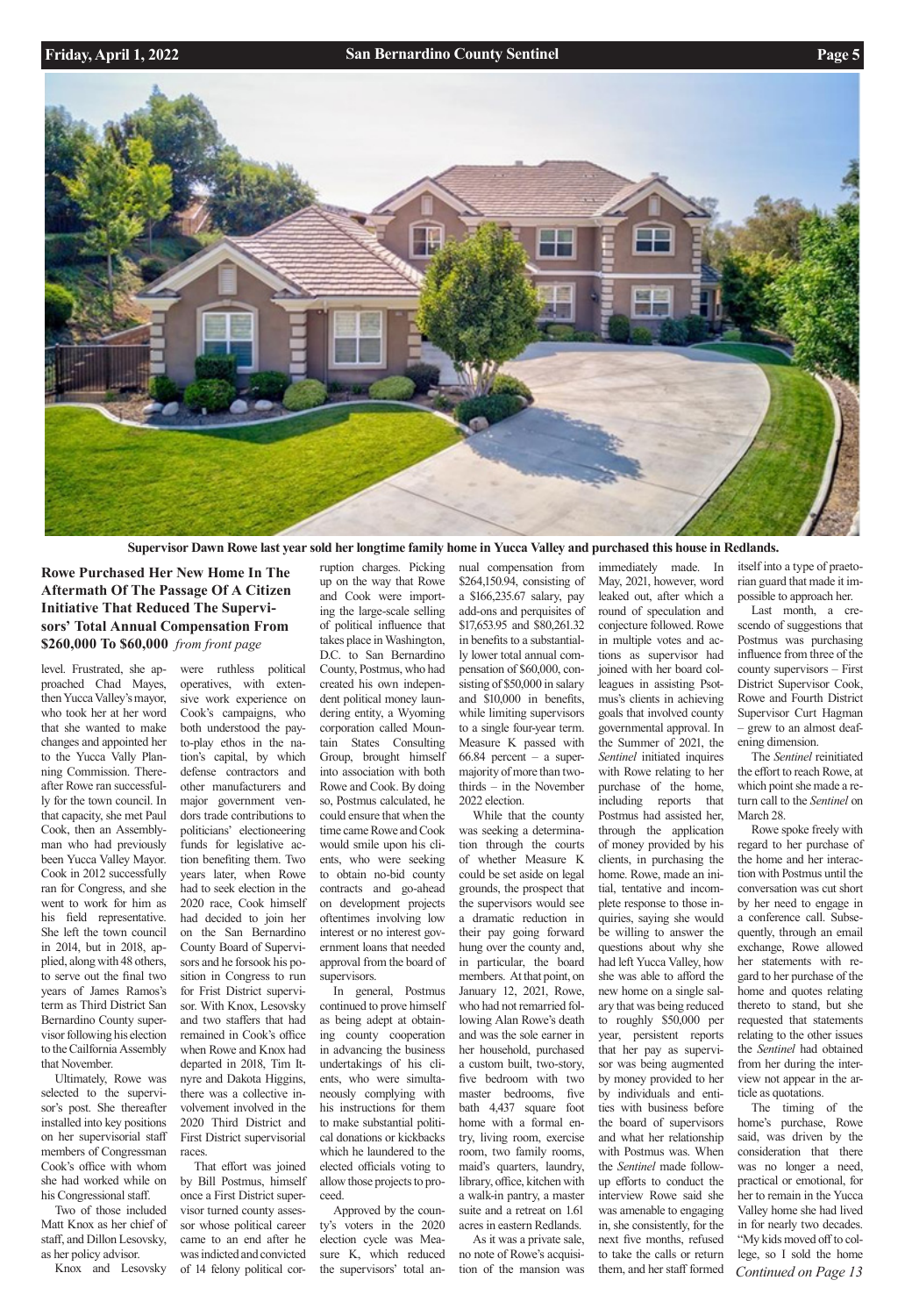someone for them? The voters in the three districts made themselves pretty clear when they voted to have all of you replaced. They wanted their choices to speak for them. They wanted them to be an independent voice. They wanted them to do their research and investigation."

Steven Bierbaum said the item to hire Vagnozzi was put on the agenda only after it had become clear that Timm and Filippi would not be reelected, "with no forewarning whatsoever, no application or interview process, and most importantly, no communication with at least one of the current sitting members of this council, who, with respect, will be the only city council member seated here at the next meeting. The city council and senior city staff failed to notify or discuss the proposed hiring of a new city manager with all sitting city council members and city employee groups of their intended actions." Bierbaum decried the springing of the hiring announcement on the evening before the onset of the Thanksgiving holiday.

"I have nothing against her," Felix said. "She has always been very kind with me, very respectful toward me, but I do feel it would be a disservice to Upland if we didn't postpone this vote until after December 10, where we could actually do more, the new council can do research to make sure she is the best person for the job. As of right now, she's shown she is qualified, obviously. We've seen her qualifications. She's done a great job, but I feel we need to do our due diligence to make sure we have the best person on here."

Brinda Sarathy said, "I believe that appointing Ms. Vagnozzi in this way, by an outgoing city council, casts a cloud over the hire, does a disservice to Ms. Vagnozzi's reputation, and furthers public distrust, which was clearly evident in the outcome of our recent election. An appointment in this manner might also lead to an atmosphere of toxicity within City Hall, if people feel that process was not followed. I also think the incoming city council should exercise caution and wisdom, so that they can give due time to see how competent Ms. Vagnozzi is and decide how to move forward, also in good faith." Irmalinda Osuna called for "forming a selection committee, establishing a set of criteria in terms of the mission, vision, goals and objectives for the city, advertising the position opening, evaluating the candidates' statements of qualifications, documenting the candidates'

strengths and weaknesses and conducting interviews for a final evaluation" before filling the city manager's position.

> Robinson called selecting and hiring Vagnozzi "a gift to the next council. She's proven her worth and value and I don't think Upland can afford to lose her."

April McCormick was the most critical voice with regard to Vagnozzi, stating that "In her role of city clerk she has been unable to answer a public records request. She's not working for the citizens. She's working against them at every single turn. To not submit this process to a bid, advertise it normally, take applications, interview people is a travesty of justice, democracy and everything else in this city that you just stepped on during your tenure here."

Cou ncil ma n- elect Ricky Felix asked the council to defer the hiring decision with regard to Vagnozzi to those who would be on the council in the weeks, months and years ahead.

Councilwoman Carol Timm, who was not at the meeting, sent from North Carolina, where she was still celebrating the Thanksgiving holiday

with her parents, a letter to the city in which she said she endorsed Vagnozzi's hiring. It was read into the record.

Councilman Sid Robinson suggested that the incoming council would not be up to the task of properly selecting a new city manager, and that it was therefore incumbent upon the current council to do so for them. He said recruiting and evaluating city manager candidates was "a very long and tire-

some process," one which had already been carried out. "Let me assure you, it's an awful lot to ask a new council with at least two and maybe three new members who have never served in any municipal capacity to take this on, especially when the work has already been done," Robinson said. "It's a matter of providing them with the type of stability in office I believe they will need. She brings decades of experience as a city administrator along with a wealth of knowledge about how to run a city."

Councilman Gino Filippi said, "Some of the choices with city managers have been wrong. Upland needs a responsible and experienced person in that seat. In my view, Jeannette will continue to serve with dedication. She is very proficient. There is far more going on in this city than most people might be aware, and she knows what to do here. The new council will understand that, but it will take time, and if they're not satisfied with that, they can cut her loose."

Mayor Debbie Stone, obliquely referenced Thouvenell's previous recommendation against hiring Vagnozzi, which she indicated the council had blindly followed. "I'll be the first one to admit we missed the boat the first time around," Stone said. "Jeannette has done so much for this city. We are overlooking the fact that we have experience, we have knowledge, we have a person who cares about the City of Upland, we have the qualifications, we have compassion and we

have a person who is dedicated to this city."

Like Robinson, Stone suggested the incoming council would not have the skill and sophistication to make the right hiring decision, so it was up to the current council to do so.

"This has nothing to do with disrespect to the new council, but they need her leadership," Stone said. "There is hardly anyone left here to lead here and that's what they need." Janice Elliott said, "My concern is not about the city manager but the timing and also the selection process." She said the city could keep Vagnozzi on as the acting city manager and that the selection should "take time. Haste makes waste." She said the hiring would be a "disservice. Some cities have lame duck ordinances that wisely prevent irresponsible actions like these. The request to appoint the new city manager is irresponsible, since three of you will not have any accountability after tonight's action. This action is irresponsible because it ties the hands of the new city council for more than 90 days to make the most important decision that city councils have to make to affect the daily operations of our city. This action is fiscally irresponsible because it will cost us at least \$150,000 extra to terminate this contract once ratified if the new city council chooses to do so. Waiting until after the new city council is sworn in reduces significantly this risk."

Before voting on approving the contract, Elliott sought to amend it so that the restriction on firing Vagnozzi during the first 90 days after the new council was sworn in would be removed and that the element of the contract which conferred upon Vagnozzi six months' salary and benefits as a severance in the event she were terminated be changed so that if she were to be terminated during the first four months of her tenure under the contract, she would only be due a severance equal to one month's pay for each month she had served in the city manager's role. That motion died for lack of a second and the contract providing Vagnozzi with a \$205,368 salary, roughly \$66,000 more per year than the \$139,244.85 she had made as deputy city manager and some \$58,000 more per year than she was making as assistant city manager, along with \$28,200 in other pay and add-ons, \$66,000 in benefits and a \$68,599.21 contribution toward her retirement fund for a total annual compensation of \$368,167.21 was approved 3-to-1, with Elliott dissenting. Thouvenell's management consulting contract with the city, which had

been initiated on January 2, 2018 with Manis's ascendancy to the city manager's position, ran until December 31, 2018. But with Manis's departure as city manager, the growing citizen discontent that manifested with the defeat of Filippi and Timm and the general course of events, he decided that the time for him to make his exit had come. He resigned his management consultancy in November, before Vagnozzi was hired as city manager. Vagnozzi thus took on the full-fledged city manager role utterly alone, without the support network of an assistant to the city manager, deputy city manager or assistant city manager, administrative services director or risk manager, roles she herself had filled previously. From the outset, she was overwhelmed in the city manager assignment, indeed overmatched, and

unequal to the task. Over the previous two years, as the 2014 recovery from the economic downturn of 2007 had sustained itself into a fourth and fifth year, the city's employees' bargaining units began to stir, floating increasingly bolder proposals as they sought substantial salary increases in collective bargaining exchanges with city leaders. Nevertheless, they had been held somewhat in check by the autocratic Thouvenell. With his resignation, however, it was as if city employees had been freed from their collective straitjacket. Enlivened, they began to push even harder. Moreover, it was not lost on the union leadership that Vagnozzi, having carried out assignments as deputy city manager and assistant city manager in keeping with Thouvenell's unpopular policies, was decidedly out of favor with a small but quite vocal and active group of citizen activists. Further, Vagnozzi's show of distrust and what was interpreted as a lack of respect for four of the council members under whom she thereafter served when she accepted the promotion to city manager weakened her. Reading the strong sentiment against Vagnozzi, the union leadership intensified efforts to achieve a new contract by personalized attacks upon her, believing their continuing pressure

would pay dividends. Before the calendar had run through December, the union members took to wearing pins emblazoned with "11," symbolic of the number of years they claimed to have worked since having last had a renewed contract or cost of living adjustment. The pins became a constant reminder of the tension at City Hall. The union leadership and its members were unrelenting, figuring that Vagnozzi sooner rather than later would cave and simply provide them with the raises in the five to six percent range they were demanding. If Vagnozzi held the line on that issue, then they were ready to escalate, sensing her firing would result if the council came to understand she did not have control of the troops she oversaw. Vagnozzi's departure would ultimately be in the employees' interest, the union leaders were convinced, since her replacement would come to the bargaining table knowing that his or her predecessor had lost her job, at least in some measure, because of not being able to keep peace with the city's employees.

Vagnozzi was already on the outs with Elliott. The two newcomers, Felix and Zuniga, didn't quite know what to make of the situation. Zuniga expected Vagnozzi to get a handle on things. When she did not, sensing that the situation was a reflection on the entire city as well as on him as one of its elected leaders, he became convinced that Vagnozzi was miscast in the role of city manager.

Sensing the discontent on the council and in the community toward Vagnozzi and smelling blood in the water, both the Upland City Employees Association and the Upland Police Officers Association in the second week of January 2019 cast overwhelming votes of no confidence in her. On January 16, 2019, the city council settled on appointing Planning Commissioner Bill Velto to fill the empty at-large council position that was vacated so Elliott could serve as Second District Councilwoman.

Soon thereafter, City Hall was in chaos and *Continued on Page 8*

**Without Thouvenell To Bully The City's Employee's Into Line, Vagnozzi Did Not Have The Strength To Prevent City Hall From Descending Into Chaos** *from page 4*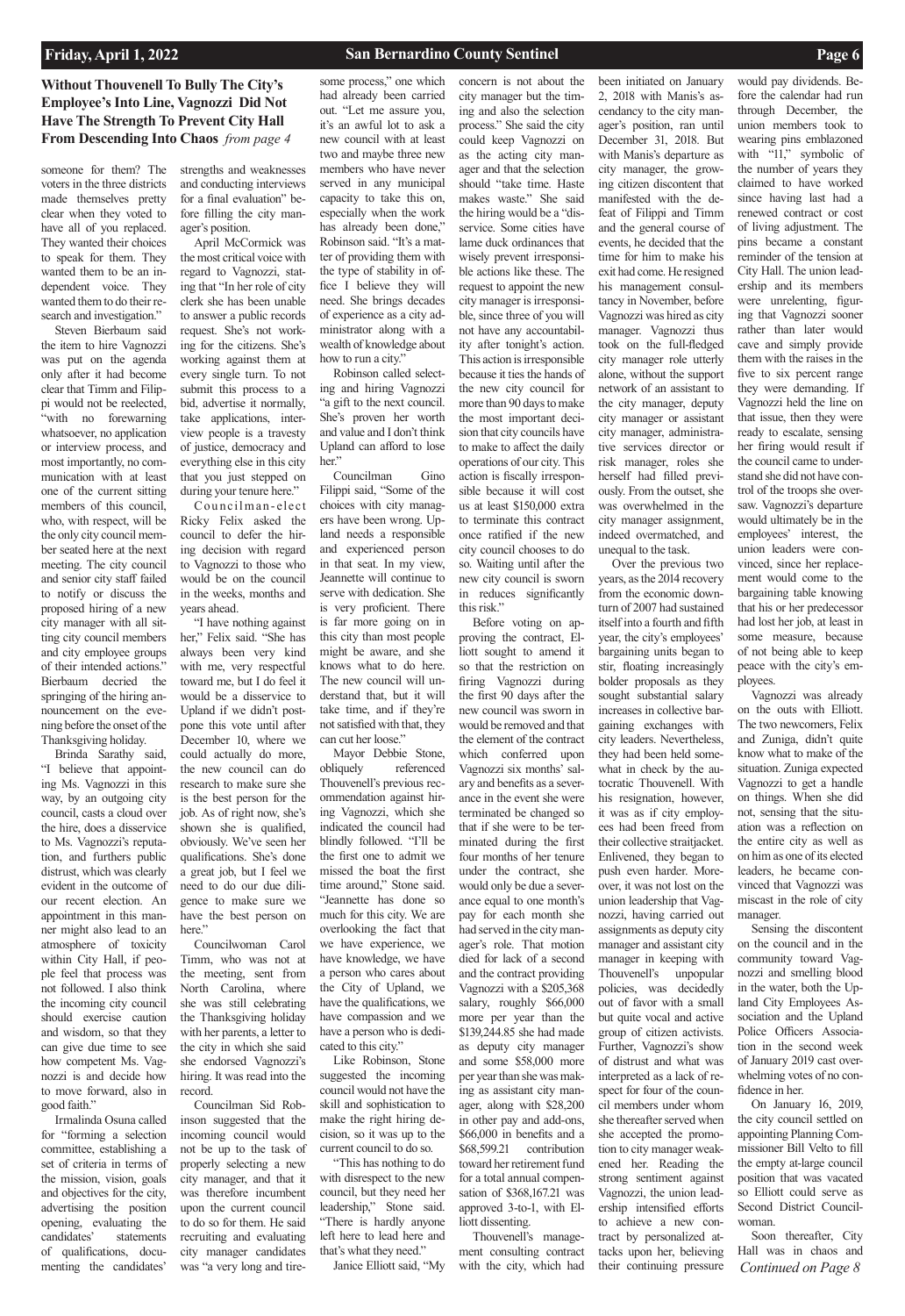## **Police Union Endorsing Two Valdivia Allies' Electoral Efforts**  *from front page*

hint at or expose a level of dishonesty beyond that which even the jaded electorate in San Bernardino County has come to accept. According to three of his former staff members - Don Smith, Mirna Cisneros and Jackie Aboud - Valdivia has accepted cash payments from entities such as franchise holders, project applicants or those seeking city contracts, while simultaneously pressuring city staff to deny municipal services to those who do not support him.

Cisneros, Aboud and another former employee in the mayoral office, Karen Cervantes, along with Arts and Historical Preservation Commissioner Alyssa Payne maintain that Valdivia made unwanted sexual overtures to them.

Seven applicants for cannabis operation licenses in the city have stated that Valdivia took money from them in exchange for commitments, some of which he lived up to and some which he did not, that they would be provided with permits to operate

within the city. Documentation has surfaced to indicate that in exchange for money provided to him by an applicant to renovate the city's downtown mall property, Valdivia acted to eliminate that company's main competitor for the contract.

All seven members of the city council in December voted to censure the mayor based upon a finding that he had utilized city funds to engage in travel and overnight stays at hotels and indulge himself and others in lavish meals both inside and outside California while he was engaged in activities unrelated to his mayoral duties.

According to one member of the police union, elements of both the rank and file in the department and the union leadership recognize that the police officers association cannot endorse Valdivia because of the widespread negative publicity about his behavior. Nevertheless, the officer said, the union collectively and its leadership believe that Valdivia will better serve both the police department and its officers than any of the six candidates running against him in this year's race because of his vulnerability to a potential criminal inquiry or investigation. For that reason, the officer said, Valdivia can be relied upon to support the union in its efforts to secure raises and benefit enhancements in the future.

The union member added that Valdivia is not likely to need the union's endorsement to remain in office, given his substantial fundraising advantage over the six other candidates, whose combined campaign funds are well under the more than \$380,000 the officer said Valdivia now has in his campaign war chest.

Valdivia, who holds no voting power as mayor other than being empowered to break a tie and to veto votes of 4-to-3 or 3-to-2, needs more support than the one vote from Third Ward Councilman Juan Figueroa that he can now count on, the police officer said. For that reason, the *Sentinel* was told, the union has endorsed Terry Elliott over incumbent Sandra Ibarra in the Second Ward and Teresa Parra Craig over incumbent Fred Shorett in the Fourth Ward.

Moreover, the union, which endorsed Ibarra in 2018, has what its members say is another moti-

vation to oppose Ibarra. In the aftermath of the June 2020 protests in San Bernardino that were sparked by the Minneapolis, Minnesota Police Department's killing of George Floyd, Ibarra was critical of the San Bernardino Police Department's response, saying it was not aggressive enough in protecting property and businesses that were under siege by protesters-turnedrioters-and-looters. She suggested that the department had too many upper management positions and too few uniformed officers on the streets. She said residents and business owners in the Second Ward had complained to her about "a lack of response out there." She questioned whether the sergeants, lieutenants and captains in the department were "helping the people who work and live in the city."

In response, the San Bernardino Police Officers Association in an open letter blasted Ibarra, saying she had "blatantly attacked the integrity of the men and women of the San Bernardino Police Department," asserting "Ms. Ibarra's claim that the San Bernardino Police Department was ineffective is... false."

Questions have been raised, however, about the police union's support of Elliott, whose residency status in the Second Ward has been challenged. A number of people have said that he is actually a resident of the Seventh Ward, and had changed his registration to an apartment he may or may not actually occupy in the Second Ward just prior to the filing deadline for candidacy.

Ibarra, upon whom Valdivia relied for support in the first six to eight months that she was in office following her 2018 election, parted ways with Valdivia by the fall of 2019. With only a few exceptions since that time, she has voted with First Ward Councilman Ted Sanchez, Shorett, Fifth Ward Councilman Ben Reynoso, Sixth Ward Councilwoman Kimberly Calvin and Seventh Ward Councilman Damon Alexander in opposition to the positions that Valdivia has taken on issues of substance or controversy.

The union is supporting Craig over Shorett in the Fourth Ward because Shorett has been, since even before Valdivia was mayor and was serving in the capacity of Third Ward Councilman from 2012

until 2018, Valdivia's most implacable opponent.

The union is backing Ted Sanchez in his run for reelection in the First Ward against Gil Botello, whom he beat in 2018. The police officer who spoke with the *Sentinel* said that while it is accurate that Sanchez has been out of step with Valdivia on a significant number of issues for nearly three years, he has been a steady supporter of the police department and its officers. On matters relating to the department, the officer said, Sanchez can be relied upon to side with Valdivia and others who hold the police department in high regard. Further, it was said, it is not beyond reason that Sanchez might make a reappraisal of his currently testy relationship with Valdivia after the election.

The *Sentinel's* effort to speak with Jon Plummer, the president of the San Bernardino Police Officers Association about the union's endorsements and its potential knowledge about Elliott's actual residency was unsuccessful.

The *Sentinel* is informed that Chris Jones, Valdivia's political consultant, is working to promote the candidacies of Botello, Elliott and Craig. *-Mark Gutglueck*

whether to allow or disallow the assessment district expansion. If 50 percent plus one or more had voted in opposition, the district expansion would have been considered rejected. Less than three percent of the unincorporated county landowners returned letters of protest.

The county's action sparked outrage among a number of county residents and taxpayer advocates who were paying attention to what was going on. They raised objections and, in some cases, took legal or procedural steps to try to block the action. In no case, however, did a large enough bloc of the residents respond within the one-month protest period to prevent the assessment imposition from proceeding, with a singular exception. In well-heeled San Antonio Heights,

which is home to a welleducated and sophisticated populace and at 2.62 square miles small enough for activists to coordinate a concerted effort, more than 90 percent of the landowners/registered voters returned letters of protest to the annexation into FP-5. Nevertheless, county officials, having lumped San Antonio Heights into Upland in carrying out the annexation, did not recognize San Antonio Heights as a jurisdiction independent of Upland, and they concluded that the roughly 3 percent protest registration from the entirety of Upland and San Antonio Heights did not meet the threshold to force either an actual vote or prevent the annexation from occurring. Even before that happened, a group of politically astute San Antonio Heights residents, rec-

ognizing the county was determined to effectuate the Fire Protection Zone District 5 assessment district irrespective of citizen sentiment, formed the San Antonio Heights Homeowners Association and retained attorney Cory Briggs to file suit against the city, the county and the San Bernardino County Local Formation Commission in an effort to block the annexation. Briggs filed the suit before the July 12, 2017 deadline for the reception of protests of the annexation, pairing with it a petition for a tem porary restraining order to prevent the implementation of the shuttering of the Upland Fire Department and the imposition of the special tax while the lawsuit was being litigated. At a hearing held on July 10, 2017, Judge David Cohn denied the request for the restraining order, and thereafter the city, county and the county fire department proceeded full bore with the takeover, and by August 1, 2017, the city began implementing the changeover from the City of Upland's fire department to the county fire district, including imposing the assessments on Upland's and San Antonio Heights' residents.

Similar resistance efforts in Twentynine Palms, Needles and San Bernardino were initiated when the county fire department takeovers of their local fire departments were effectuated, but they were not as well coordinated as the one carried out by the San Antonio Heights Homeowners Association. With the 2018 blanket annexation of the county's remaining unincorporated county areas into the FP-5 Assessment District, however, a core group of determined residents, many of them affiliated with the government reform nonprofit known as the Red Brennan Group, raised objections. Faced with the daunting task of informing at least 25 percent of the unincorporated county areas' residents of what was

happening, orienting them to the implication and then coordinating the en masse submission of protest letters within the one-month period specified by the county, those in opposition to the annexation that took place in October 2018 were unable to get organized in time to prevent the county's expansion of Fire Protection Zone 5. Still, the leadership of the Red Brennan Group, which had been formed and named after the late government efficiency and anti-tax advocate Kiernan "Red" Brennan, considered the protest process a backhanded method of securing support for Fire Protection Zone District 5's expansion. The Red Brennan Group resolved to qualify a ballot measure in which a referendum on the FP-5 fire tax would be subject to an actual vote. In the meantime, in February 2019, Judge David Cohn rendered a decision that the inclusion of San Antonio Heights into the fire service zone

at the same time that Upland was annexed into the FP-5 was an overreach of the county's, the city's and the San Bernardino County Local Agency Formation Commission's authority. Cohn's decision left the 2017 dissolution of the Upland Municipal Fire Department and the accompanying assumption of fire suppression, fire prevention and emergency medical service duties in Upland by the county fire department in place, but declared the annual property assessment, which by that point had grown to \$148.68 per parcel, as impermissible under the law. The county was put in the position of having to refund to all of the property owners in Upland and San Antonio Heights the assessments that had been collected there and having to discontinue the collection of those assessments, such that for what was then the past 16 months and going forward for an undermined amount of time the *Continued on Page 15*

## **Judge Determined County & Upland Mugged San Antono Heights By Forcing It Against Its Will Into A Fire Services Assessment District** *from page 3*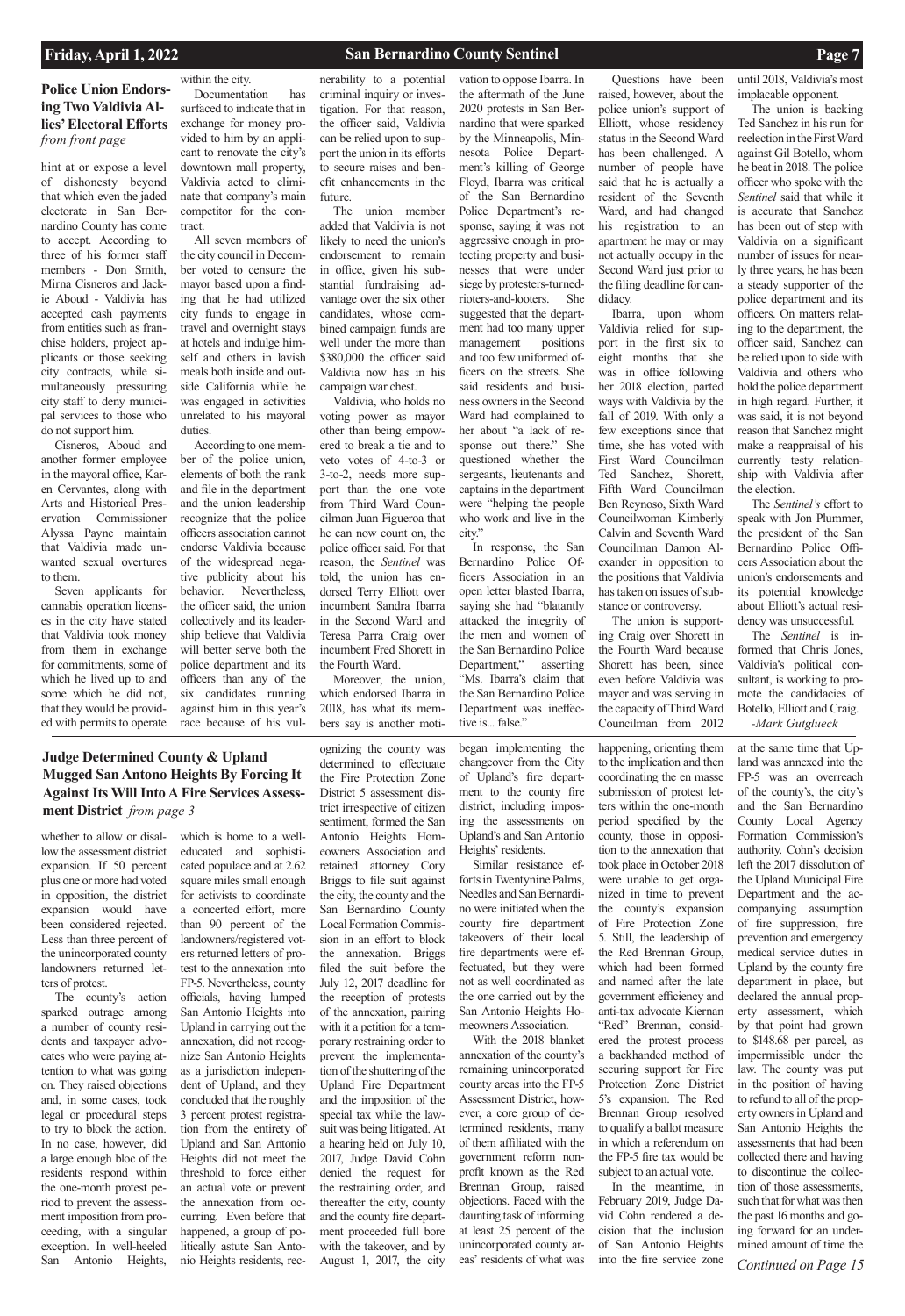**Vagnozzi Was Discriminated Against Because She Was A Woman And Because She Was A Catholic, Her Attorney Says** *from page 6*

Vagnozzi was a basket case.

By late February, Vagnozzi, the most powerful personage at City Hall, the top staff member to whom all city employees were, or theoretically were, answerable, was purposefully avoiding many of those employees, winding her way, in some cases, in an indirect route as she walked through City Hall so she would not have to come face to face with or have eye contact or any other interaction with certain employees.

Still, Vagnozzi's tenure as city manager continued, her continuing status intact and held in place by means of delicate political threads. The once-perceived displacement of the ruling coalition of which Mayor Stone had been an intrinsic part when the other three members – Timm, Robinson and Filippi – left the council, remarkably, had not been fully effectuated. Councilman Felix had not joined with Elliott and Zuniga to create a new ruling dynamic on the council. After Elliott in January, in an effort toward bridge-building and compromise, provided a crucial third vote to go along with installing Planning Commissioner Bill Velto, who was Felix and Stone's choice, to fill the gap on the council, Velto gravitated toward an alliance with Stone and Felix. The third vote Elliott and Zuniga theoretically needed to actually terminate Vagnozzi was not in place. That did not prevent Elliott and Zuniga from requesting and obtaining permission to discuss in closed session the quality of Vagnozzi's service. At a specially called meeting on March 4, 2019 the council had a closeddoor meeting for the purpose of a "public employee performance evaluation" relating to the city manager. Likewise, at a specially called meeting on March 17 the council had a closed meeting for the purpose of

a "public employee performance evaluation" relating to the city manager. Given that Vagnozzi's contract specified that her termination could not come until 90 days after a city council member had been sworn into office, the council could not have voted at either of those junctures to fire the city manager, given that Velto had taken his place on the council on January 28. The council scheduled yet another specially called meeting on April 29, the first point at which point Vagnozzi could be terminated under the terms of her contract, for yet another closed-door meeting for the purpose of a "public employee performance evaluation" relating to the city manager. Given the limitations of the description of what was to be discussed, the council at that point had not given itself the option of firing her. There was no action reported to the public after the April 29 meeting, meaning Vagnozzi was yet in place. There was no sign that either Velto or Felix was willing to join with Elliott and Zuniga in handing the city manager

a pink slip. At that point, however, Vagnozzi appears to have made a crucial error in judgment. Panicked or otherwise unnerved at the constant evaluations and their import, she retained the Woodland Hills-based law firm of Goldberg and Gage. Focusing on those recurrent evaluations, Goldberg sought to fire a shot across the city council's bow to convince its members that the city would run the risk of a wrongful termination suit if it did in fact let Vagnozzi go. Goldberg's methodology for doing so entailed a litany of errors which ultimately had the precisely exact opposite effect than what was intended. Through his firm, Goldberg & Gage, Goldberg filed with the State of California's Department of Fair Employment and Housing a discrimination complaint on Vagnozzi's behalf on May 2. That complaint dated the city's action against Vagnozzi had taken place "on or about April 29, 2019." In a rapid turnaround, the State of California's Department of Fair Employment and Housing on the same day returned to Vagnozzi,

The inference that some drew to the effect that she was claiming she was being ostracized because of her sexual orientation, her manner of dress or the church she attends, she said, "is incorrect information. Perhaps he [Goldberg] confused me with another client. I am not homosexual and do not actively have any sign of cancer though I do receive treatment from an oncologist. I attend a Catholic church. I have not been terminated at this time but have had numerous closed session 'evaluations."

in care of the Goldberg & Gage firm, a document known as a notice of case closure and right to sue. That letter stated that because Vagnozzi, through Goldberg, had requested an immediate right to sue, the State of California's Department of Fair Employment and Housing would not itself pursue an investigation of the alleged discrimination but rather had cleared Vagnozzi to pursue a lawsuit against the city in a California court of competent jurisdiction on her own. The letter stated that Vagnozzi had one year from the May 2 date to file such a civil action. It further stated that if Vagnozzi intended to pursue a case against the city for discrimination in federal court, she must seek a federal right to sue letter within 30 days of receiving the May 2 letter or within 300 days of the alleged discriminatory act, whichever is earlier.

On May 6, Goldberg's assistant, Christina Lara, sent Upland City Clerk Keri Johnson a letter from Goldberg informing Johnson and the City of Upland that Vagnozzi had obtained a right to sue letter from the State of California's Department of Fair Employment and Housing. Upon receiving the letter, Johnson made general distribution of it, which included members of the city council. The upshot of Goldberg's communication – that Vagnozzi was contemplating suing the city – was startling in and of itself. Exacerbating the situation, the complaint to the California Department of Fair Employment and Housing was included as an attachment to Goldberg's letter. In the complaint Goldberg stated that Vagnozzi had "suffered discrimination, retaliation, and harassment based on her protected characteristics/activities." Those characteristics consisted of, Goldberg stated, her "religious creed, dress and grooming practices, sex/ gender, medical condition (cancer or genetic characteristic), age (40 and over), marital status," and other issues associated with her being a "member of a protected class." Furthermore, the letter stated that Vagnozzi "was

*Continued on Page 14* In the aftermath of Vagnozzi's departure from Upland, Bob Russi did not make good on his statement that he would rehire her in La Verne. After 2019, Vagnozzi began drawing the pension she is entitled to under the arrangement that both Upland and La Verne have with the California Public Employees Retirement System. She collected \$118,679.64 in 2020 and \$119,044.59 in 2021. The right to sue letter that Goldberg had obtained from the Department of Fair Housing and Employment was dated

terminated, asked impermissible non-job-related questions" and "denied a

work environment free of discrimination and/or retaliation."

Based on the tortured language in the complaint, word spread throughout the city that the unmarried Vagnozzi was gay and suffering from cancer, had been outed as a lesbian, and had been fired. In short order those reports were picked up and were being circulated by a cross section of Upland residents who had been at odds with her and City Hall for more than two years over the fire department shuttering, fire service assessments and parkland sell-offs.

Of crucial import to Vagnozzi was the impact of all of this upon the three members of the city council who until that point had not been sold on the wisdom of dispensing with her services – Stone, Felix and Velto. All three were rocked by the recognition that the city manager was on the verge of suing the city. Troubling as well was the consideration that her lawyer had moved to the conclusion, before the fact, that Vagnozzi had been fired.

Of the greatest significance was the inference that Felix drew from the tangle of circumstance. A devout and practicing member of the Upland congregation of the Church of Jesus Christ of Latter-day Saints with three young and impressionable daughters and whose public persona in Upland had been shot through with references to his religiosity, Felix was overwhelmed by the entire circumstance, unable to process Vagnozzi's attorney's accusation that he and his colleagues had engaged in a show of prejudice against the city manager, particularly given that he had no previous inkling about her sexual orientation one way or the other. He knew, as well, that Vagnozzi had not been fired. Her lawyer's assertion that she had been terminated, together with the threat of litigation, made it seem to him as if Vagnozzi was setting the city up for something it did not deserve Seriously taken aback, he went along by the close of the business day on May 8, with Elliott, Zuniga and Velto in scheduling for the May 13 regular council meeting a closed session discussion that was to include a "per-

formance evaluation and consideration of public employee dismissal" relating to the city manager.

Somewhat belatedly, Vagnozzi appeared to recognize that events were moving beyond her span of control. In response to the *Sentinel's* inquiry on Thursday, May 9, she offered a terse and guarded statement, acknowledging that she had retained legal counsel, but downplaying the resultant legal threat to the city. "I have a right to representation, and I have retained a lawyer to make sure I am represented," she said.

She then moved to dispel the widespread misimpressions and misinterpretations engendered by the language Goldberg had used in his letter to the California Department of Fair Employment and Housing.

She said she had only recently retained Goldberg and said there might have been some "miscommunication."

Whatever damage control her statements to the *Sentinel* represented along with any other efforts she might have made to ameliorate the members of the city council were insufficient to stave off the shellacking she took when the council met in the early evening of Monday, May 13, 2019. Despite the best efforts of Mayor Stone, who in November was one of the key votes to install Vagnozzi as city manager at least through December 31, 2021, to convince Velto and Felix to stay the course with Vagnozzi, upon coming out of the meeting's closed session, City Attorney Jim Markman reported the council voted 4-1 to dismiss Vagnozzi, officially as of June

13, just one month shy of the four-year anniversary of her July 2015 hiring by Upland. Vagnozzi would not be permitted to remain at City Hall for the next month, however, and was placed on leave, as her departure from City Hall was considered to be immediate, in accordance with what is routinely done in such partings. She was locked out of her office at once, and her access codes to the city's information system were disabled.

It was as if Vagnozzi, who was riding the most attractive rising and falling steed on the merry-goround, in reaching for the brass ring lost her grip on the pole and was propelled by the centrifugal force clear of the spinning ensemble to plunge face first onto the hard ground.

Acutely conscious of the issues raised in Vagnozzi's complaint to the California Department of Fair Employment and Housing, the council elevated Public Works Director/City Rosemary Hoerning, a woman over the age of 40, to the post of interim city manager to take over from Vagnozzi.

In letting Vagnozzi go, the council conferred upon her a severance package in keeping with her contract, that being nine months of pay beyond her June 13 termination date. For the entirely of 2019, Upland paid Vagnozzi \$340,759.44, which included \$101,593.52 in salary through June 13, a \$179,470.03 lump sum which included her severance and add-ons for six months, \$26,856.09 in benefits and a \$32,839.80 contribution toward her retirement.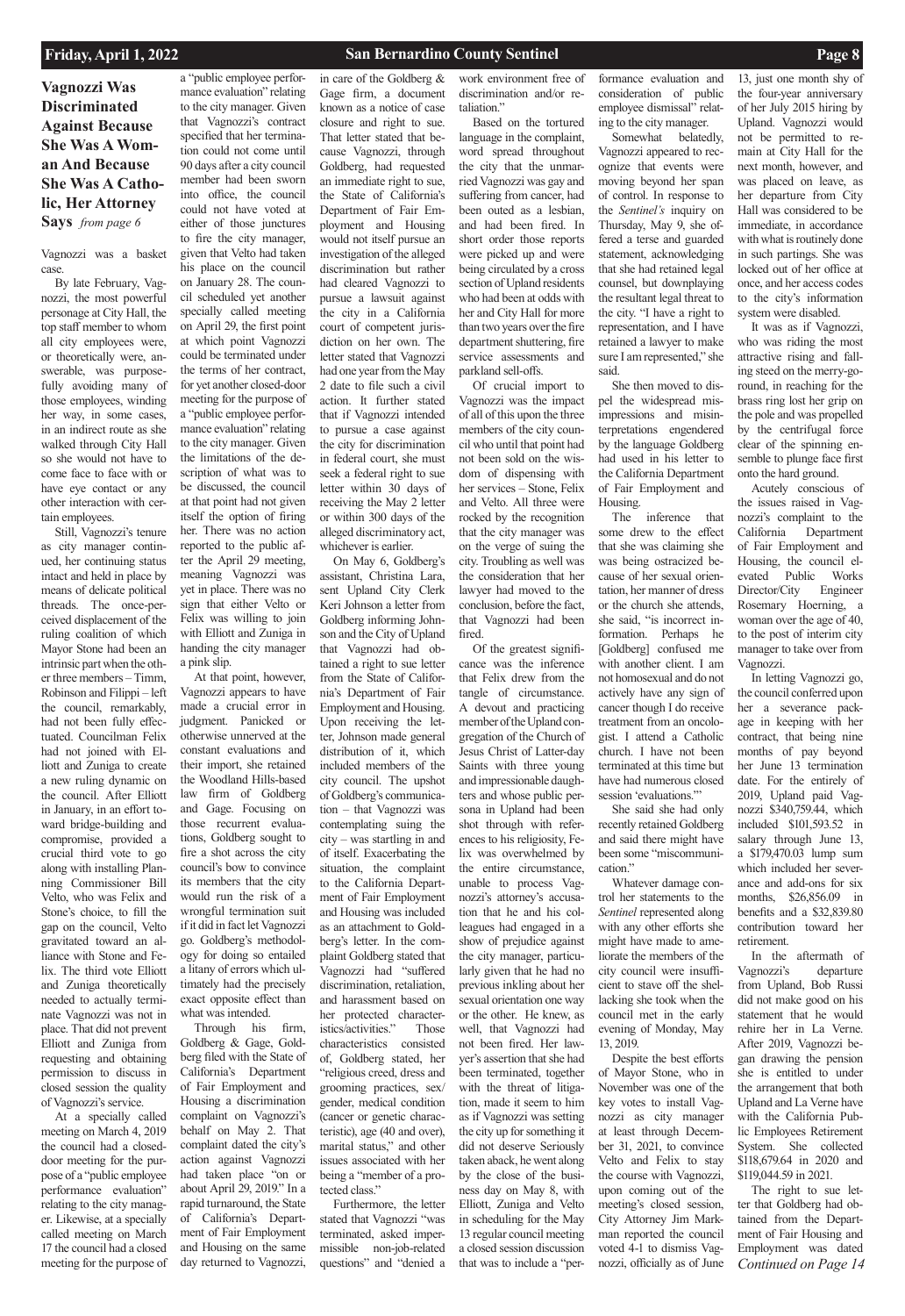### **Public Notices Public Notices Public Notices Public Notices Public Notices Public Notices Public Notices**

ORDER TO SHOW CAUSE FOR CHANGE OF NAME CASE NUMBER CIV SB

 $\frac{2201618}{\text{TO}}$ ALL INTERESTED PERSONS: Petitioner: CHEN LIN, on behalf of minors EMMA ZHANG and ANNIE ZHANG filed with this court for a decree changing names as follows:

EMMA ZHANG to EMMA SHEN

[and] ANNIE ZHANG to AN-NIE SHEN

THE COURT ORDERS that all persons interested in this matter appear before this court at the hearing indicated below to show cause, if any, why the petition for change of name should not be granted. Any person objecting to the name changes described above must file a written objection that includes the reasons for the objection at least two court days before the matter is scheduled to be heard and must appear at the hearing to show cause why the petition should not be granted. If no written objection is timely filed, the court may grant

the petition without a hearing. Notice of Hearing: Date: April 18, 2022 Time: 09:00 AM Department: S-17 The address of the court is Superior Court of California, County of San Bernardino,

247 West Third Street, San Bernardino, CA 92415, San Bernardino District-Civil

> The address of the court is Superior Court of California

Division IT IS FURTHER OR-DERED that a copy of this order

be published in the San Bernardino County Sentinel in San Bernardino County California, once a week for four successive weeks prior to the date set for hearing of the petition.

Dated: 02/14/2022

John M. Pacheco

Judge of the Superior Court. Published in the San Bernardino County Sentinel on 3/11, 3/18, 3/25 & 4/1, 2022.

ORDER TO SHOW CAUSE FOR CHANGE OF NAME CASE NUMBER CIV SB

2202828 ALL INTERESTED PERSONS: Petitioner: SAVAN-NAH STARNES filed with this court for a decree changing names

as follows: SAVANNAH RENEE STARNES to ASPEN RE-NEE STARNES

THE COURT ORDERS that all persons interested in this matter appear before this court at the hearing indicated below to show cause, if any, why the petition for change of name should not be granted. Any person objecting to the name changes described above must file a written objection that includes the reasons for the objection at least two court days before the matter is scheduled to be heard and must appear at the hearing to show cause why the petition should not be granted. If no written objection is timely filed, the court may grant

VISIONAIRE CONSULTING GROUP LLC 11100 4TH STREET G301 RANCHO CUCAMONGA, CA 91730 Mailing Address: 11100 4TH STREET G301 RANCHO CU-

the petition without a hearing. Notice of Hearing: Date: April 14, 2022 Time: 09:00 AM Department: S-17

County of San Bernardino,

247 West Third Street, San Bernardino, CA 92415,

San Bernardino District-Civil Division

tatement filed with the County Clerk of San Bernardino on: 02/18/2022 I hereby certify that this copy is a

IT IS FURTHER OR-DERED that a copy of this order be published in the San Bernardino County Sentinel in San Bernardino County California, once a week for four successive weeks prior to the date set for hearing of the petition. Dated: 03/01/2022 John M. Pacheco Judge of the Superior Court. Published in the San Bernardino County Sentinel on 3/11, 3/18, 3/25 & 4/1, 2022.

### FBN20220002009

The following person is doing business as: INDEPENDENT PE-TROLEUM 14264 VALLEY BOULE-VARD FONTANA, CA 92335: TRA-

CY J COFFMAN 3115 HEATHER DRIVE FULLERTON, CA 92835 The business is conducted by: AN INDIVIDUAL

The registrant commenced to transact business under the fictitious business name or names listed above on: 03/07/2007 By signing, I declare that all in-

formation in this statement is true and correct. A registrant who declares as true information which he or she knows to be false is guilty of a crime (B&P Code 179130. I am also aware that all information on this statement becomes Public

Record upon filing. S/ TRACY J COFFMAN Statement filed with the County

Clerk of San Bernardino on: MARCH 1, 2022 I hereby certify that this copy is a correct copy of the original statement on

file in my office San Bernardino County Clerk By:/Deputy I1327 Notice-This fictitious name state-

correct. A registrant who declares as true information which he or she knows to be false is guilty of a crime (B&P Code 179130. I am also aware that all information on this statement becomes Public Record upon filing.  $S/FR$  IC LIU

ment expires five years from the date it was filed in the office of the county clerk. A new fictitious business name statement must be filed before that time. The filing of this statement does not of itself authorize the use in this state of a fictitious business name in violation of the rights of another under federal, state, or common law (see Section 14400 et seq., Business and Professions Code).

Statement filed with the County Clerk of San Bernardino on: 03/01/2022 I hereby certify that this copy is a correct copy of the original statement on file in my office San Bernardino County

Published in the San Bernardino County Sentinel on 3/11, 3/18, 3/25 & 4/1, 2022.

FBN20220001529

The following person is doing business as: GOLD STANDARD EVENTS 11100 4TH STREET G301 RANCHO CUCAMONGA, CA 91730:

CAMONGA, CA 91730 The business is conducted by: A

CORPORATION registered with the State of California 202016011125 The registrant commenced to

transact business under the fictitious business name or names listed above on: February 13, 2022 By signing, I declare that all in-

formation in this statement is true and correct. A registrant who declares as true information which he or she knows to be false is guilty of a crime (B&P Code 179130. I am also aware that all information on this statement becomes Public

> NOTICE OF HEARING DECEDENT'S ESTATE OR **TRUST**

MARK HARLAN JACK-SON<br>Case

Number: PROSB2101053 Superior Court of California,

Record upon filing. S/ JENNIFER JONES

> You are not required to appear in court, but you may attend the hearing and object or respond if you wish. If you do not respond or attend the hearing, the court may act on the filing without you. 1. NOTICE is given that: WIL-LIAM V. LANDECENA has filed a PETITION TO ESTABLISH FACT, TIME, AND PLACE OF DEATH OF MARK HARLAN **JACKSON**

correct copy of the original statement on file in my office San Bernardino County Clerk By:/Deputy I8296

> **NOTICE** If the filing described in 1 is a

Notice-This fictitious name statement expires five years from the date it was filed in the office of the county clerk. A new fictitious business name statement must be filed before that time. The filing of this statement does not of itself authorize the use in this state of a fictitious business name in violation of the

rights of another under federal, state, or common law (see Section 14400 et seq., Business and Professions Code). Published in the San Bernardino

County Sentinel on 3/11, 3/18, 3/25 & 4/1, 2022.

FBN20220002028

The following person is doing busi-ness as: RP REAL ESTATE LLC 8280 ASPEN AVE. STE 175 RANCHO CUCAMONGA, CA 91730: RP REAL ESTATE LLC 1382

ELGIN WAY CORONA, CA 92879 The business is conducted by: A LIMITED LIABILITY COMPANY registered with the State of California 202200111463 The registrant commenced to transact business under the fictitious

business name or names listed above on: February 7, 2022 By signing, I declare that all information in this statement is true and correct. A registrant who declares as true

information which he or she knows to be false is guilty of a crime (B&P Code 179130. I am also aware that all informa-tion on this statement becomes Public Record upon filing. S/ RAINER PEDRAZ

Statement filed with the County Clerk of San Bernardino on: 03/07/2022 I hereby certify that this copy is a correct copy of the original statement on file in my office San Bernardino County Clerk By:/Deputy I1327

> Began Transacting Business: 01/02/2022

Notice-This fictitious name statement expires five years from the date it was filed in the office of the county clerk. A new fictitious business name state ment must be filed before that time. The filing of this statement does not of itself authorize the use in this state of a fictitious business name in violation of the rights of another under federal, state, or common law (see Section 14400 et seq., Business and Professions Code). Published in the San Bernardino County Sentinel on 3/11, 3/18, 3/25 & 4/1, 2022.

### FBN20220001769

The following person is doing

business as: TOO SWEET DESIGNS 7154 DAYBREAK PL RANCHO CU-CAMONGA, CA 91701: ERIC LILL 7154 DAVBREAK PL RANCHO CUCAMONGA, CA 91701

 [and] KIMBERLY M ROMERO 7154 DAYBREAK PL RANCHO CU-CAMONGA, CA 91701 The business is conducted by: A GENERAL PARTNERSHIP

The registrants commenced to transact business under the fictitious business name or names listed above on: May 3, 2021 By signing, I declare that all information in this statement is true and

Clerk By:/Deputy I1327 Notice-This fictitious name statement expires five years from the date it was filed in the office of the county clerk. A new fictitious business name statement must be filed before that time. The filing of this statement does not of itself authorize the use in this state of a fictitious business name in violation of the

rights of another under federal, state, or common law (see Section 14400 et seq., Business and Professions Code). Published in the San Bernardin County Sentinel on 3/11, 3/18, 3/25 &

4/1, 2022.

The following person is doing business as: MOO MOO COWS 6870 ROVATO PLACE RANCHO CU-CAMONGA, CA 91701: BLUE WHALE LOGISTICS INC

### FBN20220002054

1826 W MOSSBERG AVE WEST COVINA, CA 91790 The business is conducted by: A CORPORATION registered with the

State of California as C4681738 The registrants commenced to transact business under the fictitious business name or names listed above on: N/A

By signing, I declare that all information in this statement is true and correct. A registrant who declares as true information which he or she knows to be false is guilty of a crime (B&P Code 179130. I am also aware that all information on this statement becomes Public

Record upon filing. S/ YING GUAN Statement filed with the County

Clerk of San Bernardino on: 03/08/2022 I hereby certify that this copy is a correct copy of the original statement on file in my office San Bernardino County Clerk By:/Deputy I1327

Notice-This fictitious name statement expires five years from the date it was filed in the office of the county clerk. A new fictitious business name statement must be filed before that time. The filing of this statement does not of itself

authorize the use in this state of a fictitious business name in violation of the rights of another under federal, state, or common law (see Section 14400 et seq., siness and Professions Code). Published in the San Bernardino County Sentinel on 3/11, 3/18, 3/25 &

4/1, 2022.

County of San Bernardino, 247 W. Third St., San Bernardino, CA 92415, Justice Center IN THE MATTER OF:

MARK HARLAN JACKSON This notice is required by law.

actions without obtaining court approval. Before taking certain very important actions, however, the personal representative will be required to give notice to interested persons unless they have waived notice or consented to the proposed action. The independent administration authority will be granted unless an interested person files an objection to the petition and shows good cause why the court should not grant the authority.

2. A HEARING on the matter described in 1 will be held as follows:

with the court before the hearing. Your appearance may be in person

Hearing Date Date: 07/14/2022, Time: 9:00 A.M., Dept. S35.

report of the status of a decedent's estate administration made under Probate Code Section 12200, YOU HAVE THE RIGHT TO PETI-TION FOR AN ACCOUNTING

UNDER SECTION 10950 OF THE PROBATE CODE. Requests for Ac-commoda-

> Attorney for the Petitioner: HOWARD R. HAWKINS SBN 100875 LAW OFFICES OF HOW-ARD R. HAWKINS 2146 BO-NITA AVENUE LA VERNE, CA 91750 Telephone: (909) 593-1388 Fax: (909) 392-4554 law.hrh@ve-

tions Assistive listening systems, computer-assisted real-time captioning, or sign language interpreter services are available if you ask at least five days before the hearing. Contact the clerk's office or go to www.courts.ca.gov/forms for Request for Accommoda-tions by Persons With Disa-bilties and Response (form MC-410). (Civil Code section 54.8.)

> 92399 [and]

DION A CUEVAS 40100 PINE BENCH RD OAK GLEN, CA 92399<br>Mailing Address: 40100 PINE Mailing Address: BENCH RD OAK GLEN, CA 92399 The business is conducted by: A MARRIED COUPLE The registrant comm transact business under the fictitious siness name or names listed above on:

J BENJAMIN SELTERS III (SBN 082786) SELTERS & SELTERS ATTORNEYS AT LAW 399 W MISSION BLVD #K POMONA CA 91766 TELEPHONE NO.: (909)

622-2507 FAX NO.: (909) 622-0545 CN984774 JACKSON Mar

11,18,25, Apr 1, 2022 ORDER TO SHOW CAUSE

FOR CHANGE OF NAME CASE NUMBER CIV SB 2200161

TO ALL INTERESTED PERSONS: Petitioner: Carlos Eduardo Sarmiento filed with this court for a decree changing names as follows: Carlos Eduardo Sarmiento to

> $s$ / $\overrightarrow{OX}$  ANA L TEPPONE Statement filed with the County Clerk of San Bernardino on: 03/08/2022 I hereby certify that this copy is a correct copy of the original statement on file in my office San Bernardino County Clerk By:/Deputy I5199

Antonio Balcazar THE COURT ORDERS that all persons interested in this matter appear before this court at the hearing indicated below to show cause, if any, why the petition for change of name should not be granted. Any person objecting to the name changes described above must file a written objection that includes the reasons for the objection at least two court days before the matter is scheduled to be heard and must appear at the hearing to show cause why the petition should not be granted. If no written objection is timely filed, the court may grant the petition with-

out a hearing. Notice of Hearing: Date: 04/08/2022 Time: 09:00 AM

Department: 516 The address of the court is Su-

perior Court of California,County of San Bernardino, 247 West Third Street, San Bernardino, CA 92415

> NOTICE- This fictitious business name statement expires five years from the date it was filed in the office of the county clerk. A new fictitious business name statement must be filed before that time. The filing of this statement does not of itself authorize the use in this state of a fictitious name in violation of the rights of another under federal, state, or common law (see section 14400 et. Seq. Business & Professions Code).

IT IS FURTHER ORDERED that a copy of this order be published in the San Bernardino County Sentinel in San Bernardino County California, once a week for four successive weeks prior to the date set for hearing of the petition. Dated: 02/25/2022

Judge of the Superior Court: John M. Pacheco

Published in the San Bernardino County Sentinel on 03/11/2022, 03/18/2022, 03/25/2022 04/01/2022

AMENDED FICTITIOUS BUSI-NESS NAME

STATEMENT FILE NO-FBN20220000641

The following person(s) is(are) doing business as: OUTSTANDING CONSULTING SERVICES, 8561 FOOTHIL BLVD SPC 106, RANCHO CUCAMONGA, CA 91730

SAN BERNARDINO COUNTY Mailing Address: , TAMMO WILKENS, 8651 FOOTHILL BLVD SPC 106, RANCHO CUCAMONGA, CA 91730 Business is Conducted By: AN INDIVIDUAL

Signed: BY SIGNING BELOW, I DECLARE THAT ALL INFOR-

MATION IN THIS STATEMENT IS TRUE AND CORRECT. A registrant who declares as true information, which he or she knows to be false, is guilty of a crime. (B&P Code 17913) I am also aware that all information on this statement becomes Public Record upon filing.

s/TAMMO WILKENS

This statement was filed with the County Clerk of SAN BERNARDINO on: 01/31/2022

I hereby certify that this is a correct copy of the original statement on file in my office.

### County Clerk,

NOTICE- This fictitious business name statement expires five years from the date it was filed in the office of the county clerk. A new fictitious business name statement must be filed before that time. The filing of this statement does not of itself authorize the use in this state of a fictitious name in violation of the rights of another under federal, state, or common law (see section 14400 et. Seq. Business & Professions Code).

02/04/2022, 02/11/2022, 02/18/2022, 02/25/2022; 03/11/2022, 03/18/2022, 03/25/2022, 04/01/2022

NOTICE OF PETITION TO ADMINISTER ESTATE OF LAURA DENISE LOCKETT aka LAURA D. LOCKETT aka LAU-RA LOCKETT

Case No. PROSB2200363

To all heirs, beneficiaries, creditors, con-tingent creditors, and persons who may other-wise be interested in the will or estate, or both, of LAURA DENISE LOCKETT aka LAURA D. LOCKETT aka LAURA LOCKETT

A PETITION FOR PROBATE has been filed by Christopher Michael Lockett in the Superior Court of California, County of SAN BER-NARDINO.

THE PETITION FOR PRO-BATE requests that Christopher Michael Lockett be appointed as personal representative to administer the estate of the decedent.

THE PETITION requests authority to administer the estate under the Independent Administration of Estates Act. (This authority will allow the personal rep-resentative to take many actions without obtaining court approval. Before taking certain very im-portant actions, however, the personal representative will be required to give notice to interested persons unless they have waived notice or consented to the pro-posed action.) The independent administration authority will be granted unless an inter-ested person files an objection to the petition and shows good cause why the court should not grant the authority.

A HEARING on the petition will be held on April 18, 2022 at 9:00 AM in Dept. No. S35 located at 247 W. Third St., San Bernardino, CA 92415.

IF YOU OBJECT to the granting of the petition, you should appear at the hearing and state your objections or file written objections with the court before the hearing. Your appearance may be in person or by your attorney.

IF YOU ARE A CREDITOR or a contingent creditor of the decedent, you must file your claim with the court and mail a copy to the personal representative appointed by the court within the later of either (1) four months from the date of first issuance of letters to a general personal representative, as defined in section 58(b) of the California Probate Code, or (2) 60 days from the date of mailing or personal delivery to you of a notice under section 9052 of the California Probate Code.

Other California statutes and legal au-thority may affect your rights as a creditor. You may want

to consult with an attorney knowledgeable in California law.

YOU MAY EXAM-INE the file kept by the court. If you are a person interested in the estate, you may file with the court a Request for Special Notice (form DE-154) of the filing of an inventory and appraisal of estate assets or of any petition or account as provided in Probate Code section 1250. A Request for Special Notice form is available

from the court clerk. Attorney for petitioner: JAMES L LEESTMA ESQ

> SBN 207311 LAW OFFICE OF JAMES LAMBERT LEEST-

MA

7301 TOPANGA CYN BL

STE 202

CANOGA PARK CA 91303 CN985396 LOCKETT Mar 18, 25, Apr 1, 2022

NOTICE OF PETITION TO ADMINISTER ESTATE OF: WANDA PAT SAWYER CASE NO. PROSB2200341 To all heirs, beneficiaries, creditors, contingent creditors, and persons who may otherwise be interested in the will or estate, or both of WANDA PAT SAWYER A PETITION FOR PROBATE has been filed by ALEXANDER EDWARD PANATTONI in the Superior Court of California, County of SAN BERNARDINO. THE PETITION FOR PROBATE requests that ALEXANDER EDWARD PANATTONI be appointed as personal representatives to administer the estate of the decedent.

THE PETITION requests authority to administer the estate un-

der the Independent Administration of Estates Act. (This authority will allow the personal representative to take many actions without obtaining court approval. Before taking certain very important actions, however, the personal representative will be required to give notice to interested persons unless they have waived notice or consented to the proposed action.) The independent administration authority will be granted unless an interested person files an objection to the petition and shows good cause why the court should not grant the authority. A hearing on the petition will be held in Dept. No. S-35 at 9:00 a.m. on APRIL 14, 2022 at Superior Court of California, County of San Bernardino, 247 West Third Street, San Bernardino, CA 92415, San Bernardino District. IF YOU OBJECT to the granting of the petition, you should appear at the hearing and state your objections or file written objections with the court before the hearing. Your appearance may be in person or by your attorney. IF YOU ARE A CREDITOR or a contingent creditor of the decedent. you must file your claim with the court and mail a copy to the personal representative appointed by the court within the later of either (1) four months from the date of first issuance of letters to a general personal representative, as defined in section 58(b) of the California Probate Code, or (2) 60 days from the date of mailing or personal delivery to you of a notice under Section 9052 of the California Probate Code. Other California statutes and legal authority may affect your rights as a creditor. You may want to consult with an attorney knowledgeable in California law. YOU MAY EXAMINE the file kept by the court. If you are a person interested in the estate, you may file with the court a Request for Special Notice (form DE-154) of the filing of an inventory and appraisal of estate assets or of any petition or account as provided in Probate Code section 1250. A Request for Special Notice form is available from the court clerk. Attorney for the Petitioner: MI-CHAEL C. MADDUX, ESQ. 1894 COMMERCENT-ER WEST, SUITE 108 SAN BERNARDINO, CA 92408 Telephone No: (909) 890-2350<br>Fax No: (909) 890-0106 Fax No:  $(909)$ Published in the San Bernardino County Sentinel on March 18, 25 &

April 1, 2022.

NOTICE OF PETITION TO ADMINISTER ESTATE OF GERALDINE HATCH, CASE NO. PROSB 2200301

To all heirs, beneficiaries, creditors, and contingent creditors of GERALDINE HATCH, and persons who may be otherwise interested in the will or estate, or both: A petition has been filed by ANITA R. HANSON in the Superior Court of California, County of SAN BERNARDINO, requesting that ANITA R. HANSON be appointed personal representative to administer the estate of the decedent. The petition requests that the decedent's will and codicils, if any, be admitted to probate. The will and any codicils are available for examination in the file kept by the court. The petition requests authority to administer the estate under the Independent Administration of Estates Act. This authority will allow the personal representative to

The petition is set for hearing in Dept. No. S35 at SUPERIOR COURT OF CALIFORNIA, COUNTY OF SAN BERNARDI-NO SAN BERNARDINO DIS-TRICT – PROBATE DIVISION 247 W. 3rd STREET SAN BER-NARDINO, CA 92415-0212 on APRIL 21, 2022 at 09:00 AM

IF YOU OBJECT to the granting of the petition, you should appear at the hearing and state your objections or file written objections or by your attorney.

IF YOU ARE A CREDITOR or a contingent creditor of the deceased, you must file your claim with the court and mail a copy to the personal representative appointed by the court within the later of either (1) four months from the date of first issuance of letters to a general personal representative, as defined in subdivision (b) of Section 58 of the California Probate Code, or (2) 60 days from the date of mailing or personal delivery of the notice to you under Section 9052 of the Cali-

fornia Probate Code.

YOU MAY EXAMINE the file kept by the court. If you are interested in the estate, you may request special notice of the filing of an inventory and appraisal of estate assets or of any petition or account as provided in Section 1250 of the California Probate Code.

rizon.net

Published in the San Bernardino County Sentinel on March 18,

25 & April 1, 2022.

 FBN20220002121 The following person is doing business as: FOUR SEASONS GETAWAY 451 VICTORIA LN SUGARLOAF,

CA 92386

OXANA L TEPPONE 40100 PINE BENCH RD OAK GLEN, CA

JANUARY 17, 2022

By signing, I declare that all information in this statement is true and correct. A registrant who declares as true information which he or she knows to be false is guilty of a crime (B&P Code 179130. I am also aware that all information on this statement becomes Public

Record upon filing.

Notice-This fictitious name statement expires five years from the date it was filed in the office of the county clerk. A new fictitious business name statement must be filed before that time. The filing of this statement does not of itself authorize the use in this state of a fictitious business name in violation of the rights of another under federal, state, or common law (see Section 14400 et seq., Business and Professions Code). Published in the San Bernardino County Sentinel on 3/18, 3/25, 4/1 &

4/8, 2022.

AMENDED FICTITIOUS BUSI-NESS NAME STATEMENT FILE

NO-FBN20210012330

The following person(s) is(are) doing business as: SKYLINK INFOSYS, MBA BIZ SOLUTIONS, 15091 KIT-FOX LN, VICTORVILLE, CA 92394 SAN BERNARDINO COUNTY Mailing Address: 15091 KITFOX LN, VICTORVILLE, CA, 92394, MBA BAGGA ENTERPRISES LLC Business is Conducted By: A LIM-ITED LIABILITY COMPANY

Signed: BY SIGNING BELOW, I DECLARE THAT ALL INFOR-MATION IN THIS STATEMENT IS TRUE AND CORRECT. A registrant who declares as true information, which he or she knows to be false, is guilty of a crime. (B&P Code 17913) I am also aware that all information on this statement becomes Public Record upon filing.

### s/RAGHBIR BAGGA

This statement was filed with the County Clerk of SAN BERNARDINO on: 12/15/2021

I hereby certify that this is a correct copy of the original statement on file in my office.

Began Transacting Business: N/A County Clerk,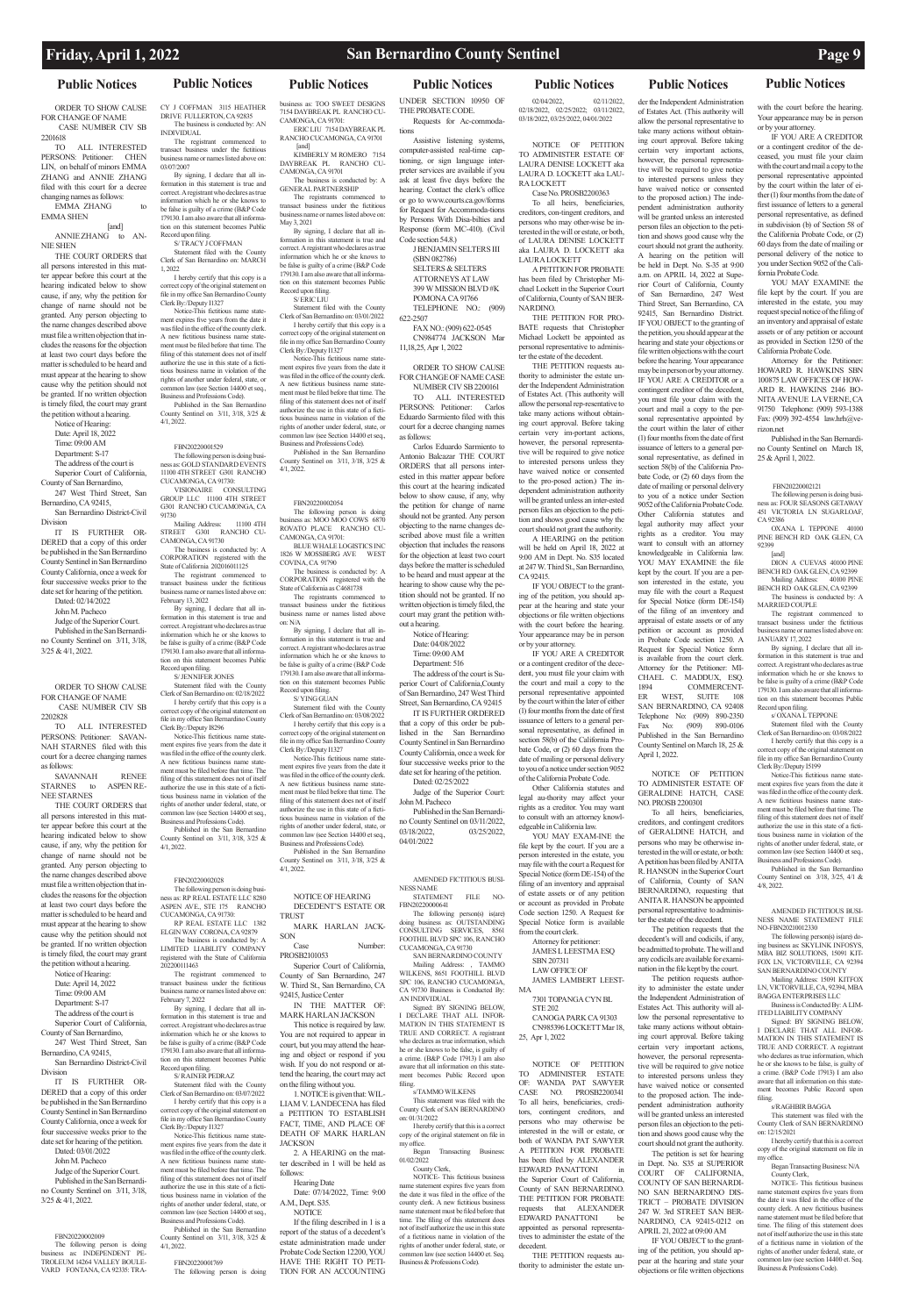## **Public Notices Public Notices Public Notices Public Notices Public Notices Public Notices Public Notices**

12/24/2021, 12/31/2021, 1/7/2022, 1/14/2022; 02/11/2022, 02/25/2022,<br>03/25/2022. 03/04/2022; 03/18/2022, 03/25/2022,

04/01/2022, 04/08/2022

NOTICE OF PETITION TO ADMINISTER ESTATE OF DANIEL G. CISNEROS, JR., CASE NO. PROSB 2200376

To all heirs, beneficiaries, creditors, and contingent creditors of DANIEL G. CISNEROS, JR, and persons who may be otherwise interested in the will or estate, or both: A petition has been filed by DELIA HERNANDEZ in the Superior Court of California, County of SAN BERNARDINO, requesting that DELIA HERNANDEZ be appointed personal representative to administer the estate of the decedent.

The petition requests authority to administer the estate under the Independent Administration of Estates Act. This authority will allow the personal representative to take many actions without obtaining court approval. Before taking certain very important actions, however, the personal representative will be required to give notice to interested persons unless they have waived notice or consented to the proposed action. The independent administration authority will be granted unless an interested person files an objection to the petition and shows good cause why the court should not grant the authority.

Attorney for the Petitioner HOWARD R. HAWKINS SBN 100875 LAW OFFICES OF HOW-ARD R. HAWKINS 2146 BO-NITA AVENUE LA VERNE, CA 91750 Telephone: (909) 593-1388 Fax: (909) 392-4554 law.hrh@verizon.net

The petition is set for hearing in Dept. No. S36 at SUPERIOR COURT OF CALIFORNIA COUNTY OF SAN BERNARDI-NO SAN BERNARDINO DIS-TRICT – PROBATE DIVISION 247 W. 3rd STREET SAN BER-NARDINO, CA 92415-0212 on MAY 3, 2022 at 09:00 AM

Filed: MARCH 16, 2022 Aspen Jackson, Deputy Court Clerk's Office

San Bernardino County Superior Court

THE COURT ORDERS that all persons interested in this matter appear before this court at the hearing indicated below to show cause, if any, why the petition for change of name should not be granted. Any person objecting to the name changes described above must file a written objection that includes the reasons for the objection at least two court days before the matter is scheduled to be heard and must ap-

IF YOU OBJECT to the granting of the petition, you should appear at the hearing and state your objections or file written objections with the court before the hearing. Your appearance may be in person or by your attorney.

Notice of Hearing: Date: May 2, 2022 Time: 09:00 AM Department: S-17 The address of the court is Superior Court of California County of San Bernardino,

IF YOU ARE A CREDITOR or a contingent creditor of the deceased, you must file your claim with the court and mail a copy to the personal representative appointed by the court within the later of either (1) four months from the date of first issuance of letters to a general personal representative, as defined in subdivision (b) of Section 58 of the California Probate Code, or (2) 60 days from the date of mailing or personal delivery of the notice to you under Section 9052 of the California Probate Code.

YOU MAY EXAMINE the file kept by the court. If you are interested in the estate, you may request special notice of the filing of an inventory and appraisal of estate assets or of any petition or account as provided in Section 1250 of the California Probate Code.

Published in the San Bernardino County Sentinel on March 25, April 1 & April 8, 2022.

ORDER TO SHOW CAUSE FOR CHANGE OF NAME CASE NUMBER CIV SB 2205209

TO ALL INTERESTED PERSONS: Petitioner: JIEYING YU filed with this court for a decree changing names as follows:

JIEYING YU to EILEEN JIEYING YU

NUMBER CIVSB2200319 TO ALL INTERESTED PER-SONS: Petitioner: DIRKE LAINE EDMOND filed with this court for a decree changing names as follows: DIRKE LAINE EDMOND to DIRKE DURRETT LAINE ED-MOND THE COURT ORDERS that all persons interested in this matter appear before this court at the hearing indicated below to show cause, if any, why the petition for change of name should not be granted. Any person objecting to the name changes described above must file a written objection that includes the

reasons for the objection at least two court days before the matter is scheduled to be heard and must appear at the hearing to show cause why the petition should not be granted. If no written objection is timely filed, the court may grant the petition without a hearing.

Notice of Hearing: Date: 06/21/2022 Time: 09:00 AM Department: S17

The address of the court is Superior Court of California, County of San Bernardino San Bernardino District-Civil Division 247 West Third Street, San Bernardino, CA 92415 IT IS FURTHER OR-DERED that a copy of this order be published in the San Bernardino County Sentinel in San Bernardino IT IS FURTHER ORDERED that a copy of this order be published in the San Bernardino County Sentinel in San Bernardino County California, once a week for four successive weeks prior to the date set for hearing of the petition. Dated: 02/14/2022

**JOHN M PACHECO** Published in the San Bernardino County Sentinel on 03/25/2022, 04/01/2022, 04/08/2022, 04/15/2022

pear at the hearing to show cause why the petition should not be granted. If no written objection is timely filed, the court may grant the petition without a hearing.

247 West Third Street, San Bernardino, CA 92415, San Bernardino District-Civil

Division IT IS FURTHER ORDERED that a copy of this order be published in the San Bernardino County Sentinel in San Bernardino County California, once a week for four successive weeks prior to the date set for hearing of the petition. Dated: 03/21/2022

John M. Pacheco

Judge of the Superior Court. Published in the San Bernardino County Sentinel on 3/25, 4/1, 6/8 & 4/15, 2022.

FBN20220002407

The following person is doing b ness as: MOUNTAIN SURF COM-PANY 39031 WATERVIEW DR BIG BEAR LAKE,CA 92315: THOMAS BRADLEY 39031<br>FERVIEW DR BIG BEAR WATERVIEW DR

correct copy of the original statem file in my office San Bernardino County Clerk By:/Deputy I1327 Notice-This fictitious name state-San Bernardino County Sentinel on 03/25/2022, 04/01/2022, 04/08/2022

LAKE,CA 92315 [and] JENNA BRADLEY 39031 WA-TERVIEW DR BIG BEAR LAKE,CA

> [and] ANNIE ZHANG to AN-NIE SHEN

92315 Mailing Address: P.O. BOX 120821 BIG BEAR LAKE,CA 92315 The business is conducted by: A

MARRIED COUPLE The registrant commenced to transact business under the fictitious business name or names listed above on: MARCH 1, 2022

By signing, I declare that all information in this statement is true and correct. A registrant who declares as true information which he or she knows to be false is guilty of a crime (B&P Code 179130. I am also aware that all information on this statement becomes Public Record upon filing.

s/ THOMAS BRADLEY Statement filed with the County Clerk of San Bernardino on: 03/15/2022 I hereby certify that this copy is a

SAVANNAH RENEE<br>ARNES to ASPEN\_RE-STARNES to NEE STARNES THE COURT ORDERS that

ment expires five years from the date it was filed in the office of the county clerk. A new fictitious business name statement must be filed before that time. The filing of this statement does not of itself authorize the use in this state of a fictitious business name in violation of the rights of another under federal, state, or mmon law (see Section 14400 et seq., Business and Professions Code).

that a copy of this order be published in the San Bernardino County Sentinel in San Bernardino County California, once a week for four successive weeks prior to the date set for hearing of the petition. Dated: 03/01/2022

Published in the San Bernardino unty Sentinel on 3/25, 4/01, 4/08 & 4/15, 2022.

ORDER TO SHOW CAUSE FOR CHANGE OF NAME CASE

> Published in the S County Sentinel on 3/11, 3/18, 3/25 & 4/1, 2022.

County California, once a week for four successive weeks prior to the date set for hearing of the petition. Dated: 01/26/2022

Clerk By:/Deputy I8296 Notice-This fictitious name statement expires five years from the date it was filed in the office of the county clerk. A new fictitious business name statement must be filed before that time. The

Judge of the Superior Court:

NOTICE OF SALE OF REAL PROPERTY AT PRIVATE SALE CASE NO. PROPS 2100493 In the Superior Court of the

State of California, for the County of San Bernardino: In the matter of the Estate of Elton A. Rayburn SR., aka ELTON RAYBURN aka ELTON ANTHONY RAYBURN aka ANTHONY RAYBURN, SR., Decedent

Notice is hereby given that the undersigned will sell at Private Sale, to the highest and best bidder, subject to confirmation of said Superior Court, on or after the 25th day of April, 2022, at 9:00 am in the office of the San Bernardino County Superior Court Department S35, 247 West Third Street, San Bernardino, California, 92415-0212, all of the right, title and interest of said decedent at the time of his death, in and all the certain real property, situated in the City of San Bernardino, County of San Bernardino, State of California, particularly described as Assessor's Parcel No.0146-152-15. More commonly known as 1572 Belle Street, San Barnardino, Cali-

> Notice-This fictitious name ment expires five years from the date it was filed in the office of the county clerk. A new fictitious business name statement must be filed before that time. The filing of this statement does not of itself authorize the use in this state of a fictitious business name in violation of the rights of another under federal, state, or common law (see Section 14400 et seq., Business and Professions Code).

> Published in the San Bernardino County Sentinel on 3/11, 3/18, 3/25 & 4/1, 2022.

The following person is doing business as: TOO SWEET DESIGNS 7154 DAYBREAK PL RANCHO CU-

[and] KIMBERLY M ROMERO 7154 DAYBREAK PL RANCHO CU-CAMONGA, CA 91701

fornia, 92404. Term of sale are cash in lawful money of the United States on confirmation of sale, or part cash and balance upon such terms and conditions as are acceptable to the personal representative. Ten percent of amount bid to be desposited with bid. Bids or offers to be in writing and will be received at the office of the attorney for the personal representatives at any time after first publica-

tion hereof and before date of sale. Dated: March 16,2022 Angela Dietrich Personal Representatives of the

Estate RICHARD G. ANDERSON, ESQ.

> Published in the San Bernardino County Sentinel on 3/11, 3/18, 3/25 &  $4/1, 2022$

ANDERSON & LEBLANC, A.PT.C. 1365 West Foothill Boulevard,

Suite 2 Upland, CA 91786 (909) 949-2226 Published in the

ORDER TO SHOW CAUSE FOR CHANGE OF NAME

 CASE NUMBER CIV SB 2201618 TO ALL INTERESTED

PERSONS: Petitioner: CHEN LIN, on behalf of minors EMMA ZHANG and ANNIE ZHANG filed with this court for a decree

changing names as follows: EMMA ZHANG to EMMA SHEN

THE COURT ORDERS that all persons interested in this matter appear before this court at the hearing indicated below to show cause, if any, why the petition for change of name should not be granted. Any person objecting to the name changes described above must file a written objection that includes the reasons for the objection at least two court days before the matter is scheduled to be heard and must appear at the hearing to show cause why the petition should not be granted. If no written objection is

Published in the San Bernardino County Sentinel on 3/11, 3/18, 3/25 &

timely filed, the court may grant the petition without a hearing. Notice of Hearing: Date: April 18, 2022 Time: 09:00 AM Department: S-17 The address of the court is Superior Court of California,

A.M., Dept. S35. **NOTICE** 

County of San Bernardino, 247 West Third Street, San Bernardino, CA 92415, San Bernardino District-Civil

Division

John M. Pacheco Judge of the Superior Court.

Published in the San Bernardino County Sentinel on 3/11, 3/18, 3/25 & 4/1, 2022.

NI IMBER CIV SB 2200161 TO ALL INTERESTED PERSONS: Petitioner: Carlos Eduardo Sarmiento filed with this court for a decree changing names as follows:

ORDER TO SHOW CAUSE FOR CHANGE OF NAME CASE NUMBER CIV SB

2202828 TO ALL INTERESTED PERSONS: Petitioner: SAVAN-NAH STARNES filed with this court for a decree changing names as follows:

all persons interested in this matter appear before this court at the hearing indicated below to show cause, if any, why the petition for change of name should not be granted. Any person objecting to the name changes described above must file a written objection that includes the reasons for the objection at least two court days before the matter is scheduled to be heard and must appear at the hearing to show cause why the petition should not be granted. If no written objection is timely filed, the court may grant the petition without a hearing.

The following person(s) doing business as: OUTSTANDING CONSULTING SERVICES, 8561 FOOTHIL BLVD SPC 106, RANCHO CUCAMONGA, CA 91730 SAN BERNARDINO COUNTY Mailing Address: , TAMMO WILKENS, 8651 FOOTHILL BLVD SPC 106, RANCHO CUCAMONGA, CA 91730 Business is Conducted By:

Notice of Hearing: Date: April 14, 2022 Time: 09:00 AM

Department: S-17 The address of the court is

Signed: BY SIGNING BELOW, I DECLARE THAT ALL INFOR-MATION IN THIS STATEMENT IS TRUE AND CORRECT. A registrant who declares as true information, which he or she knows to be false, is guilty of a crime. (B&P Code 17913) I am also aware that all information on this statement becomes Public Record upon filing. s/TAMMO WILKENS This statement was filed with the County Clerk of SAN BERNARDINO

Superior Court of California, County of San Bernardino,

247 West Third Street, San Bernardino, CA 92415, San Bernardino District-Civil

Division IT IS FURTHER ORDERED

John M. Pacheco Judge of the Superior Court. Published in the San Bernardino County Sentinel on 3/11, 3/18,

3/25 & 4/1, 2022.

FBN20220002009 The following person is doing business as: INDEPENDENT PETRO-LEUM 14264 VALLEY BOULEVARD FONTANA, CA 92335: TRACY J COFFMAN 3115 HEATHER DRIVE

FULLERTON, CA 92835 The business is conducted by: AN INDIVIDUAL

The registrant commenced to transact business under the fictitious siness name or names listed above on: 03/07/2007

By signing, I declare that all information in this statement is true and correct. A registrant who declares as true information which he or she knows to be false is guilty of a crime (B&P Code 179130. I am also aware that all information on this statement becomes Public Record upon filing.

S/TRACY LCOFFMAN

Statement filed with the County Clerk of San Bernardino on: MARCH 1, 2022

I hereby certify that this copy is a correct copy of the original statement on file in my office San Bernardino County Clerk By:/Deputy I1327

Notice-This fictitious name stateent expires five years from the date it was filed in the office of the county clerk. A new fictitious business name statement must be filed before that time. The filing of this statement does not of itself authorize the use in this state of a fictitious business name in violation of the rights of another under federal, state, or common law (see Section 14400 et seq., Business and Professions Code).

### FBN20220001529

The following person is doing business as: GOLD STANDARD EVENTS 11100 4TH STREET G301 RANCHO CUCAMONGA, CA 91730: VISIONAIRE CONSULTING GROUP LLC 11100 4TH STREET G301 RANCHO CUCAMONGA, CA 91730

Mailing Address: 11100 4TH STREET G301 RANCHO CU-CAMONGA, CA 91730

The business is conducted by: A CORPORATION registered with the State of California 202016011125

The registrant commenced to transact business under the fictitious business name or names listed above on: February 13, 2022

By signing, I declare that all information in this statement is true and correct. A registrant who declares as true information which he or she knows to be false is guilty of a crime (B&P Code 179130. I am also aware that all information on this statement becomes Public Record upon filing.

S/ JENNIFER JONES Statement filed with the County

Clerk of San Bernardino on: 02/18/2022 I hereby certify that this copy is a correct copy of the original statement on file in my office San Bernardino County

filing of this statement does not of itself authorize the use in this state of a fictitious business name in violation of the rights of another under federal, state, or common law (see Section 14400 et seq., Business and Professions Code). Published in the San Bernardino

County Sentinel on 3/11, 3/18, 3/25 & 4/1, 2022.

### FBN20220002028 The following person is doing business as: RP REAL ESTATE LLC 8280

ASPEN AVE., STE 175 RANCHO CU-CAMONGA, CA 91730: RP REAL ESTATE LLC 1382 EL-

GIN WAY CORONA, CA 92879 The business is conducted by: A LIMITED LIABILITY COMPANY

registered with the State of California 202200111463 The registrant commenced to transact business under the fictitious business

name or names listed above on: February 7, 2022 By signing, I declare that all infor-

mation in this statement is true and correct. A registrant who declares as true information which he or she knows to be false is guilty of a crime (B&P Code 179130. I am also aware that all information on this statement becomes Public Record upon filing.

S/ RAINER PEDRAZ

Statement filed with the County Clerk of San Bernardino on: 03/07/2022 I hereby certify that this copy is a correct copy of the original statement on file in my office San Bernardino County Clerk By:/Deputy I1327

### FBN20220001769

CAMONGA, CA 91701: ERIC LIU 7154 DAYBREAK PL RANCHO CUCAMONGA, CA 91701

The business is conducted by: A

GENERAL PARTNERSHIP The registrants commenced to transact business under the fictitious business name or names listed above on:

May 3, 2021 By signing, I declare that all information in this statement is true and correct. A registrant who declares as true

information which he or she knows to be false is guilty of a crime (B&P Code 179130. I am also aware that all information on this statement becomes Public

Record upon filing. S/ ERIC LIU

Statement filed with the County

A new fictitious business name statement must be filed before that time. The filing of this statement does not of itself authorize the use in this state of a fictitious business name in violation of the rights of another under federal, state, or common law (see Section 14400 et seq., Business and Professions Code).

### FBN20220002054

The following person is doing business as: MOO MOO COWS 6870 ROVATO PLACE RANCHO CU-CAMONGA, CA 91701:

BLUE WHALE LOGISTICS INC 1826 W MOSSBERG AVE WEST CO-VINA, CA 91790

The business is conducted by: A CORPORATION registered with the State of California as C4681738

The registrants commenced to transact business under the fictitious business name or names listed above on: N/A

By signing, I declare that all infor-

mation in this statement is true and correct. A registrant who declares as true information which he or she knows to be false is guilty of a crime (B&P Code 179130. I am also aware that all information on this statement becomes Public

Record upon filing. S/ YING GUAN

Statement filed with the County Clerk of San Bernardino on: 03/08/2022 I hereby certify that this copy is a orrect copy of the original statement on file in my office San Bernardino County Clerk By:/Deputy I1327

Notice-This fictitious name statement expires five years from the date it was filed in the office of the county clerk. A new fictitious business name statement must be filed before that time. The filing of this statement does not of itself authorize the use in this state of a fictitious business name in violation of the rights of another under federal, state, or common law (see Section 14400 et seq., Business

Clerk of San Bernardino on: 03/01/2022 I hereby certify that this copy is a correct copy of the original statement on file in my office San Bernardino County 2507 FAX NO.: (909) 622-0545 CN984774 JACKSON Mar 11,18,25, Apr 1, 2022

Clerk By:/Deputy I1327 Notice-This fictitious name statement expires five years from the date it was filed in the office of the county clerk. FOR CHANGE OF NAME CASE

and Professions Code).

4/1, 2022.

NOTICE OF HEARING DECEDENT'S ESTATE OR

TRUST

MARK HARLAN JACK-

SON

Case Number: PROSB2101053 Superior Court of California, County of San Bernardino, 247 W. Third St., San Bernardino, CA

92415, Justice Center

**JACKSON** 

IN THE MATTER OF: MARK HARLAN JACKSON This notice is required by law. You are not required to appear in court, but you may attend the hearing and object or respond if you wish. If you do not respond or attend the hearing, the court may act on the filing without you.

1. NOTICE is given that: WIL-LIAM V. LANDECENA has filed a PETITION TO ESTABLISH FACT, TIME, AND PLACE OF DEATH OF MARK HARLAN

2. A HEARING on the matter described in 1 will be held as

follows:

Hearing Date

Date: 07/14/2022, Time: 9:00

If the filing described in 1 is a report of the status of a decedent's estate administration made under Probate Code Section 12200, YOU HAVE THE RIGHT TO PETI-TION FOR AN ACCOUNTING UNDER SECTION 10950 OF THE PROBATE CODE. Requests for Ac-commoda-

tions

Assistive listening systems, computer-assisted real-time captioning, or sign language interpreter services are available if you ask at least five days before the hearing. Contact the clerk's office or go to www.courts.ca.gov/forms for Request for Accommoda-tions by Persons With Disa-bilties and Response (form MC-410). (Civil Code

section 54.8.)

J BENJAMIN SELTERS III

(SBN 082786) SELTERS & SELTERS ATTORNEYS AT LAW 399 W MISSION BLVD #K POMONA CA 91766 TELEPHONE NO.: (909) 622-

ORDER TO SHOW CAUSE

Carlos Eduardo Sarmiento to Antonio Balcazar THE COURT ORDERS that all persons interested in this matter appear before this court at the hearing indicated below to show cause, if any, why the petition for change of name should not be granted. Any person objecting to the name changes described above must file a written objection that includes the reasons for the objection

at least two court days before the matter is scheduled to be heard and must appear at the hearing to show cause why the petition should not be granted. If no written objection is timely filed, the court may grant the petition without a hearing. Notice of Hearing:

Date: 04/08/2022 Time: 09:00 AM Department: 516

The address of the court is Superior Court of California,County of San Bernardino, 247 West Third Street, San Bernardino, CA 92415 IT IS FURTHER OR-DERED that a copy of this order be published in the San Bernardino County Sentinel in San Bernardino County California, once a week for four successive weeks prior to the date set for hearing of the petition. Dated: 02/25/2022 Judge of the Superior Court:

John M. Pacheco

Published in the San Bernardino County Sentinel on 03/11/2022, 03/18/2022, 03/25/2022, 04/01/2022

AMENDED FICTITIOUS BUSI-

STATEMENT FILE NO-

NESS NAME

FBN20220000641

AN INDIVIDUAL.

on: 01/31/2022

I hereby certify that this is a correct copy of the original statement on file in

my office.

Began Transacting Business:

01/02/2022 County Clerk,

& Professions Code).<br>02/04/2022,

NOTICE- This fictitious business ne statement expires five years from the date it was filed in the office of the county clerk. A new fictitious business name statement must be filed before that time. The filing of this statement does not of itself authorize the use in this state of a fictitious name in violation of the rights of another under federal, state, or common law (see section 14400 et. Seq. Business

02/04/2022, 02/11/2022, 02/18/2022, 02/25/2022; 03/11/2022, 03/18/2022, 03/25/2022, 04/01/2022

NOTICE OF PETITION TO ADMINISTER ESTATE OF LAURA DENISE LOCKETT aka LAURA D. LOCKETT aka LAU-

RA LOCKETT

Case No. PROSB2200363 To all heirs, beneficiaries, creditors, con-tingent creditors, and persons who may other-wise be interested in the will or estate, or both, of LAURA DENISE LOCKETT aka LAURA D. LOCKETT aka

LAURA LOCKETT

A PETITION FOR PROBATE has been filed by Christopher Michael Lockett in the Superior Court of California, County of SAN BER-

NARDINO.

THE PETITION FOR PRO-BATE requests that Christopher Michael Lockett be appointed as personal representative to administer the estate of the decedent. THE PETITION requests authority to administer the estate under the Independent Administration of Estates Act. (This authority will allow the personal rep-resentative to

take many actions without obtaining court approval. Before taking certain very im-portant actions, however, the personal representa-tive will be required to give notice to interested persons unless they have waived notice or consented to the pro-posed action.) The in-dependent administration authority will be granted unless an inter-ested person files an objection to the petition and shows good cause why the court should not grant the authority.

A HEARING on the petition will be held on April 18, 2022 at 9:00 AM in Dept. No. S35 located at 247 W. Third St., San Bernardino, CA. 92415.

IF YOU OBJECT to the granting of the petition, you should appear at the hearing and state your objections or file written objections with the court before the hearing. Your appearance may be in person or by your attorney.

IF YOU ARE A CREDITOR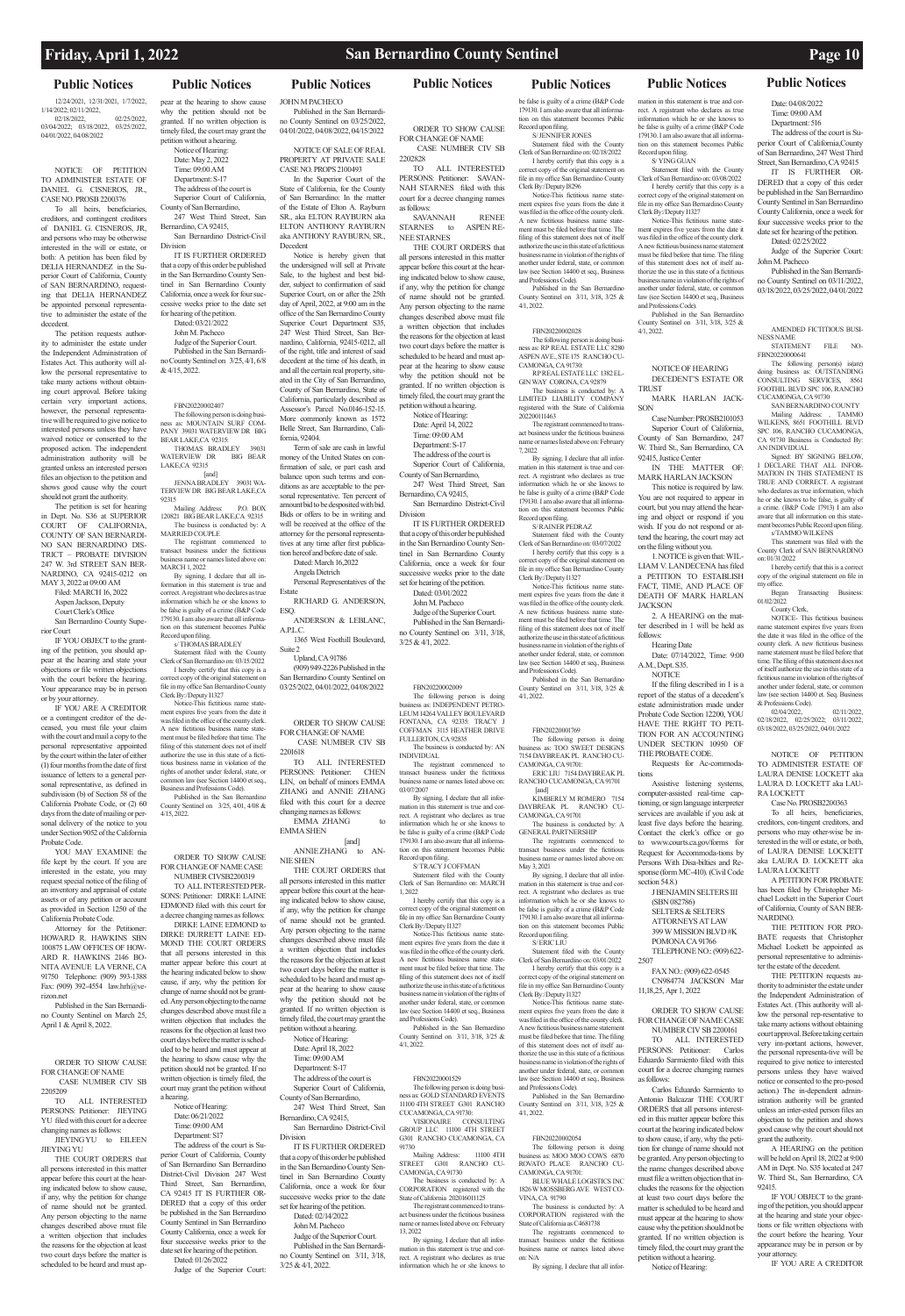or a contingent creditor of the decedent, you must file your claim with the court and mail a copy to the personal representative appointed by the court within the later of either (1) four months from the date of first issuance of letters to a general personal representative, as defined in section 58(b) of the California Probate Code, or (2) 60 days from the date of mailing or personal delivery to you of a notice under section 9052 of the California Probate Code.

YOU MAY EXAM-INE the file kept by the court. If you are a person interested in the estate, you may file with the court a Request for Special Notice (form DE-154) of the filing of an inventory and appraisal of estate assets or of any petition or account as provided in Probate Code section 1250. A Request for Special Notice form is available from the court clerk.

Other California statutes and legal au-thority may affect your rights as a creditor. You may want to consult with an attorney knowledgeable in California law.

> Attorney for petitioner: JAMES L LEESTMA ESQ SBN 207311 LAW OFFICE OF

JAMES LAMBERT LEEST-MA

7301 TOPANGA CYN BL STE 202 CANOGA PARK CA 91303 CN985396 LOCKETT Mar 18, 25, Apr 1, 2022

NOTICE OF PETITION TO ADMINISTER ESTATE OF: WANDA PAT SAWYER CASE NO. PROSB2200341 To all heirs, beneficiaries, creditors, contingent creditors, and persons who may otherwise be interested in the will or estate, or both of WANDA PAT SAWYER A PETITION FOR PROBATE has been filed by ALEXANDER EDWARD PANATTONI in the Superior Court of California, County of SAN BERNARDINO. THE PETITION FOR PROBATE requests that ALEXANDER ED-WARD PANATTONI be appointed as personal representatives to administer the estate of the decedent. THE PETITION requests au-

thority to administer the estate under the Independent Administration of Estates Act. (This authority will allow the personal representative to take many actions without obtaining court approval. Before taking certain very important actions, however, the personal representative will be required to give notice to interested persons unless they have waived notice or consented to the proposed action.) The independent administration authority will be granted unless an interested person files an objection to the petition and shows good cause why the court should not grant the authority. A hearing on the petition will be held in Dept. No. S-35 at 9:00 a.m. on APRIL 14, 2022 at Superior Court of California, County of San Bernardino, 247 West Third Street, San Bernardino, CA 92415, San Bernardino District. IF YOU OBJECT to the granting of the petition, you should appear at the hearing and state your objections or file written objections with the court before the hearing. Your appearance may be in person or by your attorney. IF YOU ARE A CREDITOR or a contingent creditor of the decedent, you must file your claim with the court and mail a copy to the personal representative appointed by the court within the later of either (1) four months from the date of first issuance of letters to a general personal representative, as defined in section 58(b) of the California Probate Code, or (2) 60 days from the date of mailing or personal delivery to you of a notice under Section 9052 of the California Probate Code. Other California statutes and legal authority may affect your rights as a creditor. You may want to consult with an attorney knowledgeable in California law. YOU MAY EXAMINE the file kept by the court. If you are a person interested in the estate, you may file with the court a Request for Special Notice (form DE-154) of the filing of an inventory and appraisal of estate assets or of any petition or account as provided in Probate Code section 1250. A Request for Special Notice form is available from the court clerk. Attorney for the Petitioner: MI-CHAEL C. MADDUX, ESQ.

The registrant commenced to trans-act business under the fictitious business name or names listed above on: JANU-ARY 17, 2022

179130. I am also aware that all information on this statement becomes Public Record upon filing. s/ OXANA L TEPPONE Statement filed with the Co

## **Public Notices Public Notices Public Notices Public Notices Public Notices Public Notices Public Notices**

1894 COMMERCENT-ER WEST, SUITE 108 SAN BERNARDINO, CA 92408 Telephone No: (909) 890-2350<br>Fax No: (909) 890-0106 Fax No: (909) 890-0106 Published in the San Bernardino County Sentinel on March 18, 25 & April 1, 2022.

NOTICE OF PETITION TO ADMINISTER ESTATE OF GERALDINE HATCH, CASE NO. PROSB 2200301

> Mailing Address: 15091 KITFOX LN, VICTORVILLE, CA, 92394, MBA BAGGA ENTERPRISES LLC Business is Conducted By: A LIM-

To all heirs, beneficiaries, creditors, and contingent creditors of GERALDINE HATCH, and persons who may be otherwise interested in the will or estate, or both: A petition has been filed by ANITA R. HANSON in the Superior Court of California, County of SAN BERNARDINO, requesting that ANITA R. HANSON be appointed personal representative to administer the estate of the decedent. The petition requests that the

decedent's will and codicils, if any, be admitted to probate. The will and any codicils are available for examination in the file kept by the court.

The petition requests authority to administer the estate under the Independent Administration of Estates Act. This authority will allow the personal representative to take many actions without obtaining court approval. Before taking certain very important actions, however, the personal representative will be required to give notice to interested persons unless they have waived notice or consented to the proposed action. The independent administration authority will be granted unless an interested person files an objection to the petition and shows good cause why the court

should not grant the authority. The petition is set for hearing in Dept. No. S35 at SUPERIOR COURT OF CALIFORNIA, COUNTY OF SAN BERNARDI-NO SAN BERNARDINO DIS-TRICT – PROBATE DIVISION 247 W. 3rd STREET SAN BER-NARDINO, CA 92415-0212 on APRIL 21, 2022 at 09:00 AM

IF YOU OBJECT to the granting of the petition, you should appear at the hearing and state your objections or file written objections with the court before the hearing. Your appearance may be in person or by your attorney.

IF YOU ARE A CREDITOR or a contingent creditor of the deceased, you must file your claim with the court and mail a copy to the personal representative appointed by the court within the later of either (1) four months from the date of first issuance of letters to a general personal representative, as defined in subdivision (b) of Section 58 of the California Probate Code, or (2) 60 days from the date of mailing or personal delivery of the notice to you under Section 9052 of the California Probate Code.

ALL INTERESTED PERSONS: Petitioner: JIEYING YU filed with this court for a decree changing names as follows: JIEYING YU to EILEEN

YOU MAY EXAMINE the file kept by the court. If you are interested in the estate, you may request special notice of the filing of an inventory and appraisal of estate assets or of any petition or account as provided in Section 1250 of the California Probate Code.

The address of the court is Superior Court of California

Attorney for the Petitioner: HOWARD R. HAWKINS SBN 100875 LAW OFFICES OF HOW-ARD R. HAWKINS 2146 BO-NITA AVENUE LA VERNE, CA 91750 Telephone: (909) 593-1388 Fax: (909) 392-4554 law.hrh@verizon.net

Published in the San Bernardi-

no County Sentinel on March 18, 25 & April 1, 2022.

## FBN FBN20220002121

The following person is doing busi-ness as: FOUR SEASONS GETAWAY 451 VICTORIA LN SUGARLOAF,

The following person is doing b ness as: MOUNTAIN SURF COM-PANY 39031 WATERVIEW DR BIG BEAR LAKE,CA 92315:

CA 92386 OXANA L TEPPONE 40100 PINE BENCH RD OAK GLEN, CA 92399

WATERVIEW DR BIG BEAR [and] JENNA BRADLEY 39031 WA-TERVIEW DR BIG BEAR LAKE,CA 92315

The registrant commenced to transact business under the fictitious business name or names listed above on: MARCH 1, 2022

[and] DION A CUEVAS 40100 PINE BENCH RD OAK GLEN, CA 92399 Mailing Address: 40100 PINE BENCH RD OAK GLEN, CA 92399 The business is conducted by: A MARRIED COUPLE

By signing, I declare that all information in this statement is true and correct. A registrant who declares as true information which he or she knows to be false is guilty of a crime (B&P Code 179130. I am also aware that all information on this statement becomes Public Record upon filing.

By signing, I declare that all information in this statement is true and cor-rect. A registrant who declares as true information which he or she knows to

be false is guilty of a crime (B&P Code

Published in the San Bernardino County Sentinel on 3/25, 4/01, 4/08 & 4/15, 2022.

### ORDER TO SHOW CAUSE FOR CHANGE OF NAME CASE NUMBER CIVSB2200319

Clerk of San Bernardino on: 03/08/2022 I hereby certify that this copy is a correct copy of the original statement on<br>file in my office San Bernardino County file in my office San Bernardino County Clerk By:/Deputy I5199 Notice-This fictitious name statement expires five years from the date it was filed in the office of the county clerk. A new fictitious business name statement must be filed before that time. The filing

> Notice of Hearing: Date: 06/21/2022 Time: 09:00 AM Department: S17

of this statement does not of itself authorize the use in this state of a fictitious business name in violation of the rights of another under federal, state, or common law (see Section 14400 et seq., Business and Professions Code). Published in the San Bernardino County Sentinel on 3/18, 3/25, 4/1 & 4/8, 2022.

AMENDED FICTITIOUS BUSI-NESS NAME STATEMENT FILE NO-FBN20210012330

> JOHN M PACHECO Published in the San Bernardino County Sentinel on 03/25/2022, 04/01/2022, 04/08/2022, 04/15/2022

The following person(s) is(are) doing business as: SKYLINK INFOSYS, MBA BIZ SOLUTIONS, 15091 KIT-FOX LN, VICTORVILLE, CA 92394 SAN BERNARDINO COUNTY

ITED LIABILITY COMPANY Signed: BY SIGNING BELOW, I DECLARE THAT ALL INFOR-MATION IN THIS STATEMENT IS TRUE AND CORRECT. A registrant who declares as true information, which he or she knows to be false, is guilty of a crime. (B&P Code 17913) I am also aware that all information on this statement becomes Public Record upon filing. s/RAGHBIR BAGGA

This statement was filed with the County Clerk of SAN BERNARDINO on: 12/15/2021 I hereby certify that this is a correct

copy of the original statement on file in my office. Began Transacting Business: N/A

business as: LEVEL UP REALTY GROUP, 10390 COMMERCE CEN-TER DRIVE, SUITE 250, SAN BERNARDINO COUNTY Mailing Address: JORGE J BARAJAS 10390 COMMERCE CEN-TER DRIVE, SUITE 250, RANCHO

County Clerk, NOTICE- This fictitious business name statement expires five years from the date it was filed in the office of the county clerk. A new fictitious business name statement must be filed before that time. The filing of this statement does not of itself authorize the use in this state of a fictitious name in violation of the rights of another under federal, state, or common law (see section 14400 et. Seq. Business & Professions Code). 12/24/2021, 12/31/2021, 1/7/2022,

I hereby certify that this is a correct copy of the original statement on file in my office. Began Transacting Business:

03/16/20222 County Clerk,

1/14/2022; 02/11/2022, 02/18/2022, 02/25/2022, 03/04/2022; 03/18/2022, 03/25/2022, 04/01/2022, 04/08/2022

NOTICE OF PETITION TO ADMINISTER ESTATE OF DAN-IEL G. CISNEROS, JR., CASE NO. PROSB 2200376

To all heirs, beneficiaries, creditors, and contingent creditors of DANIEL G. CISNEROS, JR, and persons who may be otherwise interested in the will or estate, or both: A petition has been filed by DELIA HERNANDEZ in the Superior Court of California, County of SAN BERNARDINO, requesting that DELIA HERNANDEZ be

appointed personal representative to administer the estate of the decedent. The petition requests authority to administer the estate under the Independent Administration of Notice of Hearing: Date: 05/02/2022 Time: 09:00 AM Department: S16

Estates Act. This authority will allow the personal representative to take many actions without obtaining court approval. Before taking certain very important actions, however, the personal representative will be required to give notice to interested

tion authority will be granted unless an interested person files an objection to the petition and shows good cause why the court should not grant the authority.

The independent a

The petition is set for hearing in Dept. No. S36 at SUPERIOR COURT OF CALIFORNIA, COUNTY OF SAN BERNARDI-NO SAN BERNARDINO DIS-TRICT – PROBATE DIVISION 247 W. 3rd STREET SAN BER-NARDINO, CA 92415-0212 on MAY 3, 2022 at 09:00 AM Filed: MARCH 16, 2022

Aspen Jackson, Deputy Court Clerk's Office San Bernardino County Superior Court

IF YOU OBJECT to the granting of the petition, you should appear at the hearing and state your objections or file written objections with the court before the hearing. Your appearance may be in person or by your attorney.

IF YOU ARE A CREDITOR or a contingent creditor of the deceased, you must file your claim with the court and mail a copy to the personal representative appointed by the court within the later of either (1) four months from the date of first issuance of letters to a general personal representative, as defined in subdivision (b) of Section 58 of the California Probate Code, or (2) 60 days from the date of mailing or personal delivery of the notice to you under Section 9052 of the California

Probate Code.

YOU MAY EXAMINE the file kept by the court. If you are interested in the estate, you may request special notice of the filing of an inventory and appraisal of estate assets or of any petition or account as provided in Section 1250 of the California Probate Code.

Attorney for the Petitioner: HOWARD R. HAWKINS SBN 100875 LAW OFFICES OF HOW-ARD R. HAWKINS 2146 BONITA AVENUE LA VERNE, CA 91750 Telephone: (909) 593-1388 Fax: (909) 392-4554 law.hrh@verizon.

persons unless they have waived notice or consented to the proposed LAKE,CA 92315

net

2205209<br>TO

Published in the San Bernardino County Sentinel on March 25, April 1 & April 8, 2022.

ORDER TO SHOW CAUSE FOR CHANGE OF NAME CASE NUMBER CIV SB

JIEYING YU

THE COURT ORDERS that all persons interested in this matter appear before this court at the hearing indicated below to show cause, if any, why the petition for change of name should not be granted. Any person objecting to the name changes described above must file a written objection that includes the reasons for the objection at least two

court days before the matter is scheduled to be heard and must appear at the hearing to show cause why the petition should not be granted. If no written objection is timely filed, the court may grant the petition without a hearing. Notice of Hearing: Date: May 2, 2022 Time: 09:00 AM

Department: S-17 County of San Bernardino,

247 West Third Street, San Bernardino, CA 92415,

San Bernardino District-Civil Division

IT IS FURTHER ORDERED

that a copy of this order be published in the San Bernardino County Sentinel in San Bernardino County California, once a week for four successive weeks prior to the date set for hearing of the petition.

Dated: 03/21/2022 John M. Pacheco Judge of the Superior Court. Published in the San Bernardi-

no County Sentinel on 3/25, 4/1, 6/8 & 4/15, 2022.

FBN20220002407

THOMAS BRADLEY 39031

Mailing Address: P.O. BOX 120821 BIG BEAR LAKE,CA 92315 The business is conducted by: A MARRIED COUPLE

> s/ THOMAS BRADLEY Statement filed with the County

Clerk of San Bernardino on: 03/15/2022 I hereby certify that this copy is a correct copy of the original statement on file in my office San Bernardino County Clerk By:/Deputy I1327

Notice-This fictitious name statement expires five years from the date it was filed in the office of the county clerk. A new fictitious business name statement must be filed before that time. The filing of this statement does not of itself authorize the use in this state of a fictitious business name in violation of the rights of another under federal, state, or common law (see Section 14400 et seq., Business and Professions Code).

TO ALL INTERESTED PER-SONS: Petitioner: DIRKE LAINE EDMOND filed with this court for a decree changing names as follows:

DIRKE LAINE EDMOND to DIRKE DURRETT LAINE ED-MOND THE COURT ORDERS that all persons interested in this matter appear before this court at the hearing indicated below to show cause, if any, why the petition for change of name should not be granted. Any person objecting to the name changes described above must file a written objection that includes the reasons for the objection at least two court days before the matter is scheduled to be heard and must appear at the hearing to show cause why the petition should not be granted. If no written objection is timely filed, the court may grant the petition without a hearing.

The address of the court is Superior Court of California, County

of San Bernardino San Bernardino District-Civil Division 247 West Third Street, San Bernardino, CA 92415 IT IS FURTHER OR-DERED that a copy of this order be published in the San Bernardino County Sentinel in San Bernardino County California, once a week for four successive weeks prior to the date set for hearing of the petition. Dated: 01/26/2022

Judge of the Superior Court:

NOTICE OF SALE OF REAL PROPERTY AT PRIVATE SALE CASE NO. PROPS 2100493

In the Superior Court of the State of California, for the County of San Bernardino: In the matter of the Estate of Elton A. Rayburn SR., aka ELTON RAYBURN aka ELTON ANTHONY RAYBURN aka ANTHONY RAYBURN, SR., Decedent

Notice is hereby given that the undersigned will sell at Private Sale, to the highest and best bidder, subject to confirmation of said Superior Court, on or after the 25th day of April, 2022, at 9:00 am in the office of the San Bernardino County Superior Court Department S35, 247 West Third Street, San Bernardino, California, 92415-0212, all of the right, title and interest of said decedent at the time of his death, in and all the certain real property, situated in the City of San Bernardino, County of San Bernardino, State of California, particularly described as Assessor's Parcel No.0146-152-15. More commonly known as 1572 Belle Street, San Barnardino, California, 92404.

Term of sale are cash in lawful money of the United States on confirmation of sale, or part cash and balance upon such terms and conditions as are acceptable to the personal representative. Ten percent of amount bid to be desposited with bid. Bids or offers to be in writing and will be received at the office of the attorney for the personal representatives at any time after first publication hereof and before date of sale. Dated: March 16,2022 Angela Dietrich Personal Representatives of the Estate

RICHARD G. ANDERSON, ESQ.

ANDERSON & LEBLANC, A.P.L.C.

1365 West Foothill Boulevard, Suite 2

Upland, CA 91786 (909) 949-2226 Published in the San Bernardino County Sentinel on 03/25/2022, 04/01/2022, 04/08/2022

FICTITIOUS BUSINESS NAME STATEMENT FILE NO-FBN20220002761

# The following person(s) is(are) do-

CUCAMONGA,CA 91730 Business is Conducted By: AN INDIVIDUAL Signed: BY SIGNING BELOW, I DECLARE THAT ALL IN-FORMATION IN THIS STATEMENT IS TRUE AND CORRECT. A registrant who declares as true information, which he or she knows to be false, is guilty of a crime. (B&P Code 17913) I am also aware that all information on this statement becomes Public Record upon filing. s/JORGE A BARAJAS, OWNER/ REALTOR This statement was filed with the County Clerk of SAN BER-NARDINO on: 03/30/2022

NOTICE- This fictitious business name statement expires five years from the date it was filed in the office of the county clerk. A new fictitious business name statement must be filed before that time. The filing of this statement does not of itself authorize the use in this state of a fictitious name in violation of the rights of another under federal, state, or common law (see section 14400 et. Seq. Business & Professions Code).<br>04/01/2022. 04/08/2022. 04/15/2022, 04/22/2022

ORDER TO SHOW CAUSE FOR CHANGE OF NAME CASE NUMBER CIVSB2204630

TO ALL INTERESTED PER-SONS: Petitioner: Anthony Keao Alani filed with this court for a decree changing names as follows:

Anthony Keao Alani to Aizek Xyniir THE COURT ORDERS that all persons interested in this matter appear before this court at the hearing indicated below to show cause. if any, why the petition for change of name should not be granted. Any person objecting to the name changes described above must file a written objection that includes the reasons for the objection at least two court days before the matter is scheduled to be heard and must appear at the hearing to show cause why the petition should not be granted. If no written objection is timely filed, the court may grant the petition without a hearing.

The address of the court is Superior Court of California, County of San Bernardino San Bernardino District-Civil Division 247 West Third Street, San Bernardino, CA 92415 IT IS FURTHER OR-DERED that a copy of this order be published in the San Bernardino County Sentinel in San Bernardino County California, once a week for

four successive weeks prior to the

date set for hearing of the petition. Dated: 03/17/2022 Judge of the Superior Court: John M. Pacheco Published in the San Bernardi-

no County Sentinel on 4/1/2022, 4/8/2022, 4/15/2022, 4/22/2022 SUMMONS (CITACION JUDICIAL)

CASE NUMBER (Numero del so): 20STCV49727 NOTICE TO DEFENDANT:

(AVISO AL DEMANDADO): RODRIGO FRANCISCO MANUEL

YOU ARE BEING SUED BY PLAINTIFF: (LO ESTÁ DEMANDANDO

EL DEMANDANTE): MACK GOLDSBURY and JANET GOLDSBURY

NOTICE! You have been sued. The court may decide against you without your being heard unless you respond within 30 days. Read the information below.

You have 30 CALENDAR DAYS after this summons and legal papers are served on you to file a a written response at this court and have a copy served on the plaintiff. A letter or phone call will not protect you. Your written response must be in proper legal form if you want the court to hear your case. There may be a court form that you can use for your response. You can find these court forms and more information at the California Courts Online Self-Help Center (www.courtinfo.ca.gov/ selfhelp), your county law library, or the courthouse nearest you. If you cannot pay the filing fee, ask the court clerk for a fee waiver form. If you do not file your response on time, you may lose the case by default, and your wages, money, and property may be taken without further warning from the court.

There are other legal requirements. You may want to call an attorney right away. If you do not know any attorney, you may want to call an attorney referral service. If you cannot afford an attorney, you may be eligible for free legal services from a nonprofit legal services program. You can locate these nonprofit groups at the California Legal Services Web site (www.lawhelpcalifornia.org), the California Courts Online Self-Help Center (www. courtinfoca.gov/selfhelp), or by contacting your local court or county bar association. NOTE: The court has a statutory lien for waived fees and costs on any settlement or arbitration award of \$10,000 or more in a civil case. The court's lien must be paid before the court will dismiss the case.

AVISO! Lo han demandado. Si no responde dentro de 30 dias, la corte puede decidir en su contra sin escuchar su version. Lea la informacion a continuacion.

Tiene 30 DIAS DE CALEN-DARIO despues de que le entreguen esta citacion y papales legales para presentar una respuesta por escrito en esta corte y hacer que se entregue una copia al demandante. Una carta o una llamada telefonica no lo protegen. Su respuesta por escrito tiene que estar en formalo legal correcto si desea que procesan su caso en la corte. Es posible que haya un formulario que usted puede usar para su respuesta. Puede encontrar estos formularios de la corte y mas informacion en el Centro de Ayuda de las Cortes de California (www. sucorte.ca.gov), en la biblioteca de leyes de su condado o en la corte que la quede mas cerca. Si no puede pagar la cuota de presentacion, pida al secretario de la crote que le de un formulario de exencion de pago de cuotas. Si no presenta su respuesta a tiempo, puede perder el caso por incumplimiento y la corte le podra quitar su sueldo, dinero y bienes sin mas advertencia.

Hay otros requisitos legales. Es recomendable que llame a un abogado immediatamente. Si no conoce a un abogado, puede llamar a un servicio de remision a abogados. Si no puede pagar a un abogado, es posible que cumpla con los requisitos para obtener servicios legales gratuitos de un programa de servicios legales sin fines de lucro. Puede encontrar estos grupos sin fines de lucro en el sitio web de California Legal Services, (www.lawhelpcalifornia.org), en el Centro de Ayuda de las Cortes de California, (www.sucorte.ca.gov) o poniendose en contacto con la corte o el colegio de abogados locales. AVISO: Por ley, la corte tiene derecho a reclamar las cuotas y los costos exentos por imponer un gravamen sobre cualquier recuperacion de \$10,000 o mas de valor recibida mediante un acuerdo o una concesion de arbitraje en un caso de derecho civil. Tiene que pagar el gravamen de la corte antes de que la corte pueda desechar el caso.

The name and address of the court is:

(El nombre y direccion de la corte es): Los Angeles Superior Court

111 N. Hill Street Los Angeles 90012

The name, address, and telephone number of the plaintiff's attorney, or plaintiff without an at-

torney, is:

(El nombre, la direccion y el numero de telefono del abogado del demandante, o del demandante que no tiene abogado, es): J. Derek Pakiz, Esq. (SBN 140605)

THE REEVES LAW GROUP 200 W. Santa Ana Blvd., Suite 600

Santa Ana, CA 92701 800-644-8000 877-491-7860 Date: December 30, 2020 Sherri R. Carter, Clerk By: /s/ R. CLIFTON, Deputy Published in the San Bernardino Sentinel on 04/01/2022, 04/08/2022, 04/15/2022, 04/22/2022

STATEMENT OF DAM-AGES

(Personal Injury or Wrongful Death)

To: RODRIGO FRANCISCO MANUEL

Plaintiff: MACK GOLDS-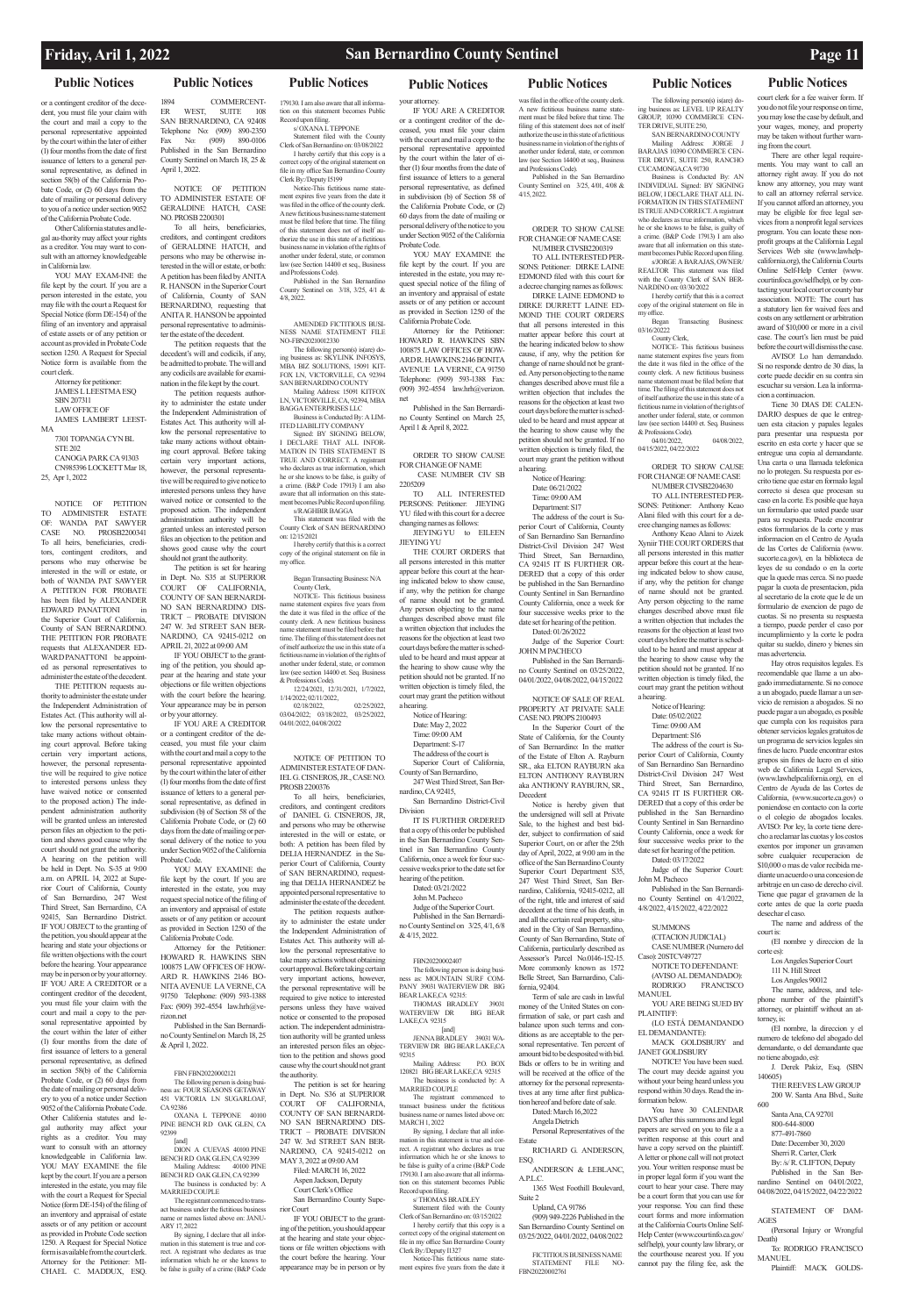### **Public Notices Public Notices**

### **Friday, April 1, 2022 San Bernardino County Sentinel Page 12**

### **Public Notices Public Notices Public Notices Public Notices Public Notices**

BURY seeks damages in the aboveentitled action,

as follows: 1. General damages

a. Pain, suffering, and inconve-

nience \$0

b. Emotional distress \$0 c. Loss of consortium \$0

d. Loss of society and companionship (wrongful death actions

only) \$20,000,000 e. Other (specify) \$0

- f. Other (specify) \$0
- g. Continued on Attachment

1.g. 2. Special damages

a. Medical expenses (to date) \$0 b. Future medical expenses

(present value) \$0 c. Loss of earnings (to date) \$0 d. Loss of future earning capac-

ity \$0

e. Property damage \$0 f. Funeral expenses (wrongful

To:RODRIGO FRANCISCO MANUEL.

death actions only) \$ According to

Proof g. Future contributions (present value) (wrongful death actions only)

\$ According to Proof h. Value of personal service,

advice, or training (wrongful death actions only) \$ According to Proof

i. Other (specify) \$0 j. Other (specify) \$0

k. Continued on Attachment

value) (wrongful death actions only) \$ According to Proof

2.k. 3. Punitive damages. Plaintiff reserves the right to seek punitive

damages in the amount of (specify) when pursuing a judgment in the suit filed against you. \$0

(specify) \$0 k. Continued on Attachment  $2k$ 

/s/ Marc B. Thompson, Esq. (SBN 229842)

SIGNATURE OF PLAIN-TIFF OR ATTORNEY FOR PLAINTIFF

SIGNATURE OF PLAIN-TIFF OR ATTORNEY FOR PLAINTIFF

San Bernardino County Sentinel on 04/01/2022, 04/08/2022. 04/15/2022, 04/22/2022

FBN 20220001153 The following person is doing business as: QUICK AUTO REGISRATION 9253 ARCHIBALD AVE RANCHO CUCAMONGA, CA 91730; ; ( PRINCIPAL PLACE OF BUSINESS SAN BERNARDINO ); AUTOMOTIVE TRAINIGN SERVICES INC. 7615 ETI-WANDA AVE. UNIT 268 RANCHO CUCAMONGA,CA 91739The business is conducted by: A CORPORATION The registrant commenced to transact business under the fictitious business name or names listed above on: N/ABy signing, I declare that all information in this statement is true and correct. A registrant who declares as true in-formation which he or she knows to be false is guilty of a crime (B&P Code 179130. I am re that all information on this state

STATEMENT OF DAM-AGES

(Personal Injury or Wrongful Death)

Plaintiff: JANET GOLDS-BURY seeks damages in the above-

entitled action, as follows:

1. General damages

a. Pain, suffering, and inconvenience \$0

b. Emotional distress \$0

c. Loss of consortium \$0

d. Loss of society and companionship (wrongful death actions only) \$20,000,000

e. Other (specify) \$0

f. Other (specify) \$0

g. Continued on Attachment 1.g.

2. Special damages

a. Medical expenses (to date) \$0

b. Future medical expenses (present value) \$0

c. Loss of earnings (to date) \$0 d. Loss of future earning capac-

ity \$0

e. Property damage \$0 f. Funeral expenses (wrongful

death actions only) \$ According to Proof g. Future contributions (present

ment becomes Public Record upon filing.s OSCAR GOMEZ, PRESIDENTStatement filed with the County Clerk of San Bernardi-no on: FEBRUARY 09, 2022I hereby certify that this copy is a correct copy of the original statement on file in my office San Bernardi-no County Clerk By:/DeputyNotice-This fictitious name statement expires five years from the date it was filed in the office of the county clerk. A new fictitious business name statement must be filed before that time. The filing of this statement does not of itself au-thorize the use in this state of a fictitious business name in violation of the rights of another under federal, state, or common law (see Section 14400 et seq., Business and Professions Code). Published in the San Bernardino County Sentinel 03/04/2022, 03/11/2022, 03/18/2022 03/25/2022 CNBB9202201C

h. Value of personal service, advice, or training (wrongful death actions

only) \$ According to Proof i. Other (specify) \$0 j. Other

3. Punitive damages. Plaintiff

reserves the right to seek punitive the amount of (sp ify) when pursuing a judgment in the suit filed against you. \$0 /s/ Marc B. Thompson, Esq. (SBN 229842)

San Bernardino County Sentinel on 04/01/2022, 04/08/2022, 04/15/2022, 04/22/2022

FBN 20220001330<br>The following person is doing busi-<br>ness as: GV HAULING. 4365 VER-<br>MONT ST MUSCOY, CA 92407.<br>NESS SAN BERNARDINO<br>GERARDO A VALLES 4365 VER-<br>MONT ST MUSCOY, CA 92407. The business is conduct-ed by: AN INDIVIDUAL. The registrant commenced to transact business under the fictitious business name or names listed above on: N/A By signing, I declare that all information in this statement is true and correct. A registrant who declares as true information which he or she knows to be false is guilty of a crime (B&P Code 179130. I am also aware that all information on this statement becomes Public Record upon filing. s/ GERARDO A VALLES, OWNER Statement filed with the County Clerk of San Bernardino on: FEBRUARY 15, 2022 San Bernaruno on: FEDINOTINE 13, 2022<br>I hereby certify that this copy is a correct copy of the original statement on file in my office San Bernardino County Clerk By:/Deputy Notice-This fictitious name statement expires five years from the date it was filed in the office of the county clerk. A new ficti-tious business name statement must be filed before that time. The filing of this statement does not of itself authorize the use in this state of a fictitious business name in violation of the rights of another under federal, state, or common law (see Section 14400 et seq., Business and Professions Code). Published in the San Bernardino County Sentinel 03/11/2022, 03/18/2022, 03/25/2022,

04/01/2022 CNBB10202207IR FBN 20220001339 The following person is doing business as: WATSON VENTURES. 17956 LACE-BARK CT SAN BERNARDINO, CA 92407PO BOX 122 LA VERNE, CA 91750 PRINCIPAL PLACE OF BUSI-NESS SAN BERNARDINO ZARRIUS N WATSON 17956 LACEBARK CT SAN BER-NARDINO, CA 92407. The business is conduct-ed by: AN INDIVIDUAL. The registrant commenced to transact business under the fictitious business name or names listed above on: N/A By signing, I declare that all information<br>in this statement is true and correct. A regin this statement is true and correct. A reg-istrant who declares as true information which he or she knows to be false is guilty of a crime (B&P Code 179130. I am also aware that all information on this statement becomes Public Record upon filing. s/ ZARRIUS N WATSON, OIWNER Statement filed with the County Clerk of San Bernardino on: FEBRUARY 15, 2022 I hereby certify that this copy is a correct copy of the original statement on file in my office San Bernardino County Clerk By:/Deputy Notice-This fictitious name statement expires five years from the date it was filed in the office of the county clerk. A new fictitious business name statement must be filed before that time. The filing of this statement does not of itself authorize the use in this state of a fictitious business name in violation of the rights of another under federal, state, or common law (see Section 14400 et seq., Business and Professions Code). Published in the San Bernardino County Sentinel 03/11/2022, 03/18/2022, 03/25/2022, 04/01/2022 CNBB10202206IR

FBN 20220001347 The following person is doing business as: ALAREN WATSON; PRETTY FACE BEATS. 17956 LACEBARK CT SAN BERNARDINO, CA 92407P.O<br>BOX 122 LA VERNE, CA 91750<br>PRINCIPAL PLACE OF BUSI-<br>NESS SAN BERNARDINO<br>ALAREN N WATSON 17956<br>LACEBARK CT SAN BER-NARDINO, CA 92407. The business is conduct-ed by: AN INDIVIDUAL. The registrant commenced to transact business under the fictitious business name or names listed above on: N/A By signing, I declare that all information in this statement is true and correct. A reg-istrant who declares as true information which he or she knows to be false is guilty of a crime (B&P Code 179130. I am also aware that all information on this statement becomes Public Record upon filing. s/ ALAREN N WATSON, OWNER Statement filed with the County Clerk of San Bernardino on: FEBRUARY 15, 2022 I hereby certify that this copy is a correct copy of the original statement on file in my office San Bernardino County Clerk By:/Deputy Notice-This fictitious name statement ex-<br>pires five years from the date it was filed in pires five years from the date it was filed in the office of the county clerk. A new fictitious business name statement must be filed before that time. The filing of this statement does not of itself authorize the use in this state of a fictitious business name in viola-tion of the rights of another under federal, state, or common law (see Section 14400 et seq., Business and Professions Code). Published in the San Bernardino County Sentinel 03/11/2022, 03/18/2022, 03/25/2022,<br>04/01/2022 CNBB10202205IR CNBB10202205IR

04/01/2022 CNBB10202204MT FBN<br>The following person is doing business<br>as: MARISCOS EL MACHI. 25142<br>JOHNSON ST BARSTOW, CA 92311<br>PRINCIPAL PLACE OF BUSI-NESS SAN BERNARDINO LINDA M PARRA-ROSALES 25142 JOHNSON ST BARSTOW, CA 92311; TOMAS PARRA-ROSALES 25142 JOHNSON ST BARSTOW, CA 92311. The business is conducted by:

GENERAL<br>The registrant commenced to transact<br>business under the fictitious business<br>name or names listed above on: N/A<br>By signing, I declare that all information in this statement is true and correct. A registrant who declares as true information which he or she knows to be false is guilty of a crime ( $B&P$  Code 179130. I am aware that all information on this state-ment becomes Public Record upon filing. s/ LINDA M PARRA-RO-SALES, GENERAL PARTNER SALES, GENERAL PARTNER<br>Statement filed with the County Clerk of

FBN 20220001359<br>
The following person is doing business as:<br>
FAITH TOOLS & COFFEES. 2120 AUT-<br>
MN MIST DRIVE RIALTO, CA 92377<br>
PRINCIPAL PLACE OF BUSI-<br>
NESS<br>
SCEGORY L BROOKS 2120 AUTUMN<br>
GREGORY L BROOKS 2120 AUTUMN MIST DRIVE RIALTO, CA 92377; TERRI M BOOKS 2120 AUTUMN MIST DRIVE RIALTO, CA 92377. The business is conducted by: A<br>GENERAL PARTNERSHIP. GENERAL<br>The registrant commenced to transact<br>business under the fictitious business<br>name or names listed above on: N/A<br>By signing, I declare that all information in this statement is true and correct. A registrant who declares as true information which he or she knows to be false is guilty

The business is conduct-<br>ed by: AN INDIVIDUAL.<br>The registrant commenced to transact<br>business under the fictitious business<br>aname or names listed above on: NA<br>By siging, I declane that all information<br>in this statement is t istrant who declares as true information which he or she knows to be false is quilty of a crime (B&P Code 179130. I am also aware that all information on this state-ment becomes Public Record upon filing. s/ JESUS M AVILES OCAMPO, OWNER Statement filed with the County Clerk of San Bernardino on: FEBRUARY 25, 2022 I hereby certify that this copy is a correct copy of the original statement on file in my office San Bernardino County Clerk By:/Deputy Notice-This fictitious name statement expires five years from the date it was filed in the office of the county clerk. A new fictitious business name statement must be filed before that time. The filing of this statement does not of itself authorize the use in this state of a fictitious business name in violation of the rights of another under federal. state, or common law (see Section 14400 et seq., Business and Professions Code). Published in the San Bernardino County Sentinel 03/11/2022, 03/18/2022, 03/25/2022, 04/01/2022 CNBB10202201MT

FBN 20220001804 The following person is doing business as: MARQUEZ JANITORIAL SERVICES. 655 AWAAL ST SAN JACINTO, CA 92582 PRINCIPAL PLACE OF BUSI-NESS SAN BERNARDINO JOSE J MARQUEZ VERA 655 AWAAL ST SAN JACINTO, CA 92582. The business is conduct-ed by: AN INDIVIDUAL. The registrant commenced to transact business under the fictitious business name or names listed above on: N/A NESS SAN BERNARDINO<br>BLACK SHEEP AUTOSALES INC. 9168 OCOTILLO AVE HESPERIA, CA 92335 The business is conduct-ed by: CORPORATION The registrant commenced to transact business under the fictitious business name or names listed above on: N/A By signing, I declare that all information in this statement is true and correct. A reg-istrant who declares as true information which he or she knows to be false is guilty of a crime (B&P Code 179130. I am also aware that all information on this statement becomes Public Record upon filing. s/ HECTOR G. TORRES, SECRETARY Statement filed with the County Clerk of San Bernardino on: MARCH 14, 2022 I hereby certify that this copy is a correct copy of the original statement on file in my office<br>San Bernardino County Clerk By:/Deputy ardino County Clerk By:/Deputy Notice-This fictitious name statement ex-pires five years from the date it was filed in the office of the county clerk. A new fictitious business name statement must be filed before that time. The filing of this statement does not of itself authorize the use in this state of a fictitious business name in violation of the rights of another under federal state, or common law (see Section 14400 et seq., Business and Professions Code). Published in the San Bernardino Coun-<br>ty Sentinel 03/18/2022. 03/25/2022. ty Sentinel 03/18/2022, 03/25/2022, 04/01/2022, 04/08/2022 CNBB11202203

By signing, I declare that all information in this statement is true and correct. A registrant who declares as true information which he or she knows to be false is guilty of a crime (B&P Code 179130. I am also aware that all information on this state-ment becomes Public Record upon filing. s/ JOSE J MARQUEZ VERA, OWNER Statement filed with the County Clerk of San Bernardino on: MARCH 01, 2022 I hereby certify that this copy is a correct copy of the original statement on file in my office San Bernardino County Clerk By:/Deputy Notice-This fictitious name statement expires five years from the date it was filed in the office of the county clerk. A new fictitious business name statement must be filed before that time. The filing of this statement does not of itself authorize the use in this state of a fictitious business name in violation of the rights of another under federal, state, or common law (see Section 14400 et seq., Business and Professions Code). Published in the San Bernardino County Sentinel 03/11/2022, 03/18/2022, 03/25/2022,

PRINCIPAL PLACE OF BUSI-<br>NESS SAN BERNARDINO<br>TOP ADVISOR GROUP, INC.<br>17122 SLOVER AVENUE SUITE<br>K-112 FONTANA, CA 92337 The business is conduct-ed by: A CORPORATION The registrant commenced to transact et seq., Business and Professions Code). <sub>p</sub>, *Business* and *Processions* Coup, ty Sentinel 03/18/2022, 03/25/2022, 04/01/2022, 04/08/2022 CNBB11202204

FBN 20220001330<br>The following person is doing busi-<br>ness as: REVELATIONZ-HOLIS-<br>TIC EMPOWERMENT TRAIN-<br>ING CENTER (H.E.T.C) 7977<br>SIERRA AVE FONTANA, CA 92336 PRINCIPAL PLACE OF BUSINESS SAN BERNARDINO NESS SAN BERNARDINO ASHA Z CARRAWAY 7977 SI-ERRA AVE FONTANA, CA 92336 The business is conduct-ed by: AN INDIVIDUAL. The registrant commenced to transact business under the fictitious business name or names listed above on: N/A By signing, I declare that all information in this statement is true and correct. A registrant who declares as true information which he or she knows to be false is guilty of a crime (B&P Code 179130. I am also aware that all information on this statement becomes Public Record upon filing. s/ AHSA Z. CARRAWAY, OANER Statement filed with the County Clerk of San Bernardino on: MARCH 10, 2022 I hereby certify that this copy is a correct copy I hereby certify that this copy is a correct copy<br>of the original statement on file in my office San Bernardino County Clerk By:/Deputy Notice-This fictitious name statement expires five years from the date it was filed in the office of the county clerk. A new ficti-tious business name statement must be filed before that time. The filing of this statement does not of itself authorize the use in this state of a fictitious business name in violation of the rights of another under federal, state, or common law (see Section 14400 et seq., Business and Professions Code). Published in the San Bernardino County Sentinel 03/18/2022, 03/25/2022, 04/01/2022, 04/08/2022 CN-BB11202205MT

San Bernardino on: MARCH 01, 2022 I hereby certify that this copy is a correct copy of the original statement on file in my office San Bernardino County Clerk By:/Deputy Notice-This fictitious name statement expires five years from the date it was filed in the office of the county clerk. A new fictitious business name statement must be filed before that time. The filing of this statement does not of itself authorize the use in this state of a fictitious business name in violation of the rights of another under federal, state, or common law (see Section 14400 et seq., Business and Professions Code). Published in the San Bernardino County Sentinel 03/11/2022, 03/18/2022, 03/25/2022, 04/01/2022 CNBB10202203MT

> state of a fictitious business name in viola-<br>tion of the rights of another under federal tion of the rights of another under federal, state, or common law (see Section 14400 et seq., Business and Professions Code). Published in the San Bernardino County Sentinel 03/18/2022, 03/25/2022, 04/01/2022, 04/08/2022 CN-BB11202207MT

of a crime (B&P Code 179130. I am also aware that all information on this state-ment becomes Public Record upon filing. GREGORY L BROOKS, GENERAL PARTNER Statement filed with the County Clerk of San Bernardino on: FEBRUARY 15, 2022 I hereby certify that this copy is a correct copy of the original statement on file in my office San Bernardino County Clerk By:/Deputy Notice-This fictitious name statement ex-pires five years from the date it was filed in the office of the county clerk. A new fictitious business name statement must be filed before that time. The filing of this statement does not of itself authorize the use in this state of a fictitious business name in violation of the rights of another under federal, state, or common law (see Section 14400 et seq., Business and Professions Code). Published in the San Bernardino County Sentinel 03/11/2022, 03/18/2022, 03/25/2022,

Notice-This fictitious name statement pires five years from the date it was filed in the office of the county clerk. A new fictitious business name statement must be filed before that time. The filing of this statement<br>does not of itself authorize the use in this does not of itself authorize the use in this state of a fictitious business name in violation of the rights of another under federal, state, or common law (see Section 14400 et seq., Business and Professions Code). Published in the San Bernardino Coun-<br>ty - Sentinel - 03/18/2022 - 03/25/2022 ty Sentinel 03/18/2022, 03/25/2022, 04/01/2022, 04/08/2022 CN-BB11202208MT

04/01/2022 CNBB10202202MT FBN 20220001706 The following person is doing business as: 7 BROTHERS GENERAL<br>CLEANING. 1081 E GRAND<br>AVE #3 POMONA, CA 91766<br>PRINCIPAL PLACE OF BUSI-NESS SAN BERNARDINO JESUS M AVILES OCAMPO 1081 E GARND AVE #3 POMONA, CA 91766.

s/ JABIN J VILLA, OWNER Statement filed with the County Clerk of San Bernardino on: MARCH 17, 2022 I hereby certify that this copy is a correct copy of the original statement on file in my office San Bernardino County Clerk By:/Deputy Notice-This fictitious name statement expires five years from the date it was filed in the office of the county clerk. A new fictitious business name statement must be filed before that time. The filing of this statement does not of itself authorize the use in this state of a fictitious business name in violation of the rights of another under federal. state, or common law (see Section 14400)

FBN 20220002102 The following person is doing busi-ness as: TOP HOME ESCROW 17122 SLOVER AVENUE SUITE K-112 FONTANA, CA 92337

# W EASTON ST RIALTO, CA 92376 PRINCIPAL PLACE OF BUSINESS SAN BERNARDINO

business under the fictitious business name or names listed above on: N/A By signing, I declare that all information in this statement is true and correct. A registrant who declares as true information which he or she knows to be false is guilty of a crime (B&P Code 179130. I am also aware that all information on this state-<br>ment becomes Public Record upon filing ment becomes Public Record upon filing. s/ SUSANA URIARTE, SECREATRY Statement filed with the County Clerk of San Bernardino on: MARCH 08, 2022 I hereby certify that this copy is a correct copy of the original statement on file in my office San Bernardino County Clerk By:/Deputy Notice-This fictitious name statement ex-pires five years from the date it was filed in the office of the county clerk. A new fictitious business name statement must be filed before that time. The filing of this statement does not of itself authorize the use in this state of a fictitious business name in violation of the rights of another under federal, state, or common law (see Section 14400 et seq., Business and Professions Code). Published in the San Bernardino Coun-ty Sentinel 03/18/2022, 03/25/2022, 04/01/2022, 04/08/2022 CN-

BB11202201MT

FBN 20220002354 The following person is doing business as: CRESCENT JEWELRY 586 W FOOTHILL BLVD RIALTO, CA 92376 PRINCIPAL PLACE OF BUSI-NESS SAN BERNARDINO RENE D MONTERROSO 586 W FOOTHILL BLVD RIALTO, CA 92376 The business is conduct-ed by: AN INDIVIDUAL. The registrant commenced to transact business under the fictitious business name or names listed above on: N/A By signing, I declare that all information in this statement is true and correct. A reg-istrant who declares as true information which he or she knows to be false is guilty of a crime (B&P Code 179130. I am also aware that all information on this statement becomes Public Record upon filing.<br>
S/ RENE D. MONTERROSO OWNER s/ RENE D. MONTERROSO OWNER Statement filed with the County Clerk of San Bernardino on: MARCH 14, 2022 I hereby certify that this copy is a correct copy of the original statement on file in my office San Bernardino County Clerk By:/Deputy Notice-This fictitious name statement ex-pires five years from the date it was filed in the office of the county clerk. A new fictitious business name statement must be filed before that time. The filing of this statement does not of itself authorize the use in this state of a fictitious business name in viola-tion of the rights of another under federal, state, or common law (see Section 14400 et seq., Business and Professions Code). Published in the San Bernardino County Sentinel 03/18/2022, 03/25/2022, 04/01/2022, 04/08/2022 CN-

BB11202202MT

FBN 20220002356<br>The following person is doing business<br>as: BLACK SHEEP AUTOSALES,<br>INC. 14240 ST. ANDREWS DR SUITE<br>#201 VICTORVILLE, CA 92392<br>PRINCIPAL PLACE OF BUSI-<br>NESS SAN BERNARDINO

FBN 20220001330 The following person is doing busi-ness as: BLACK SHEEP UTV RENT-

ALS, LLC 14240 ST. ANDREWS DR SUITE #201 VICTOVILLE, CA 92392 PRINCIPAL PLACE OF BUSI-NESS SAN BERNARDINO<br>BLACK SHEEP UTV RENT-<br>ALS, LLC 15203 SEQUOIA<br>The business is conducted by: LIM-<br>The business is conducted by: LIM-<br>The registrant commenced to transact<br>business under the fictitious business<br>business un name or names listed above on: N/A By signing, I declare that all information in this statement is true and correct. A reg-istrant who declares as true information which he or she knows to be false is guilty of a crime (B&P Code 179130. I am also aware that all information on this statement becomes Public Record upon filing. s/ HECTOR G. TORRES, MANAGING MEMBER Statement filed with the County Clerk of San Bernardino on: MARCH 15, 2022 I hereby certify that this copy is a correct copy of the original statement on file in my office San Bernardino County Clerk By:/Deputy San Bernarumo County Chan  $\Sigma_{J}$   $\Sigma_{T}$   $\square$ pires five years from the date it was filed in he office of the county clerk. A new fictitious business name statement must be filed before that time. The filing of this statement does not of itself authorize the use in this state of a fictitious business name in violation of the rights of another under federal, state, or common law (see Section 14400

FBN 20220002247 The following person is doing business as: RIKA CONSTRUCTION CORP. 225 W HOSPITALITY LANE SUITE 201-O SAN BERNARDINO, CA 92408 PRINCIPAL PLACE OF BUSI-NESS SAN BERNARDINO NESS SAN BERNARI<br>RIKA CONSTRUCTION CORP. W HOSPITALITY LANE SUITE 201- O SAN BERNARDINO, CA 92408 The business is conduct-ed by: A CORPORATION The registrant commenced to transact business under the fictitious business

name or names listed above on: N/A By signing, I declare that all information in this statement is true and correct. A registrant who declares as true information which he or she knows to be false is guilty of a crime (B&P Code 179130. I am also aware that all information on this statement becomes Public Record upon filing.<br>s/ RONI R. BAHRAMI. CFO s/ RONI R. BAHRAMI, CFO Statement filed with the County Clerk of San Bernardino on: MARCH 10, 2022 I hereby certify that this copy is a correct copy of the original statement on file in my office San Bernardino County Clerk By:/Deputy Notice-This fictitious name statement expires five years from the date it was filed in the office of the county clerk. A new fictitious business name statement must be filed before that time. The filing of this statement does not of itself authorize the use in this state of a fictitious business name in violation of the rights of another under federal, state, or common law (see Section 14400 et seq., Business and Professions Code). Published in the San Bernardino County Sentinel 03/18/2022, 03/25/2022,<br>04/01/2022, 04/08/2022 CN-04/01/2022, 04/08/2022 BB11202206MT

FBN 20220002058 The following person is doing busi-ness as: L&L LOGISTICS 719 E PALM AVE REDLAND, CA 92374 PRINCIPAL PLACE OF BUSINESS SAN BERNARDINO NESS SAN BERNARDINO<br>LUIS M URIBE 719 E PALM<br>AVE REDLANDS, CA 92374<br>The business is conduct-<br>ed by: AN INDIVIDUAL. The registrant commenced to transact business under the fictitious business name or names listed above on: N/A By signing, I declare that all information in this statement is true and correct. A registrant who declares as true information which he or she knows to be false is guilty of a crime (B&P Code 179130. I am also aware that all information on this statement becomes Public Record upon filing. s/ LUIS M. URIBE, OWNER Statement filed with the County Clerk of San Bernardino on: MARH 08, 2022 I hereby certify that this copy is a correct copy of the original statement on file in my office San Bernardino County Clerk By:/Deputy Notice-This fictitious name statement expires five years from the date it was filed in the office of the county clerk. A new ficti-tious business name statement must be filed before that time. The filing of this statement does not of itself authorize the use in this

FBN 20220002471 The following person is doing business as: KIDS FRM THE CORNER PRINT-ING CO. 106 W. PENNSYLVANIA AVE APT 1606 REDLANDS, CA 92374 PRINCIPAL PLACE OF BUSI-<br>NESS SAN BERNARDINO<br>JABINJVILLA 106 W.PENNSYLVANIA AVE APT 1606 REDLANDS, CA 92374. The business is conduct-ed by: AN INDIVIDUAL. The registrant commenced to transact business under the fictitious business name or names listed above on: N/A By signing, I declare that all information in this statement is true and correct. A registrant who declares as true information which he or she knows to be false is guilty of a crime (B&P Code 179130. I am also aware that all information on this state-ment becomes Public Record upon filing.

FBN 20220001923 The following person is doing business as: TB TRANSPORT 1351 ARROWHEAD AVE #7 SAN BERNARDINO, CA 92405<br>PRINCIPAL PLACE OF BUSI-PRINCIPAL PLACE OF BUSI-NESS<br>NESS SAN BERNARDINO ANEXANDINO ARROWHEAD AVE #7 SAN<br>ARROWHEAD AVE #7 SAN<br>BERNARDINO, CA 92405<br>The business is conducted by: AN INDIVIDUAL<br>The registrant commenced to transact<br>business under the B12202206CH

By signing, I declare that all information in this statement is true and correct. A registrant who declares as true information which he or she knows to be false is guilty of a crime (B&P Code 179130. I aware that all information on this statement becomes Public Record upon filing. s/ ROSHAUN L. BAKER, OWNER Statement filed with the County Clerk of San Bernardino on: MARH 04, 2022 I hereby certify that this copy is a correct copy of the original statement on file in my office FBN 20220002475 The following person is doing busi-ness as: AUTO GLASS PROS. 287

### San Bernardino County Clerk By:/Deputy istrant who declares as true information

FBN 20220002003 The following person is doing business as: B & J PACKAGING. 14755 FOOT-HILL BLVD FONTANA, CA 92336 PRINCIPAL PLACE OF BUSI-NESS SAN BERNARDINO BARAKAT BARAKAT 14755 FOOT-HILL BLVD FONTANA, CA 92336. The business is conduct-ed by: AN INDIVIDUAL. The registrant commenced to transact business under the fictitious business name or names listed above on: N/A By signing, I declare that all information in this statement is true and correct. A registrant who declares as true information which he or she knows to be false is guilty of a crime (B&P Code 179130. I am also aware that all information on this state-ment becomes Public Record upon filing. s/ BARAKAT BARAKAT, OWNER Statement filed with the County Clerk of San Bernardino on: MARCH 07, 2022 I hereby certify that this copy is a correct copy of the original statement on file in my office San Bernardino County Clerk By:/Deputy Notice-This fictitious name statement expires five years from the date it was filed in the office of the county clerk. A new fictitious business name statement must be filed before that time. The filing of this statement does not of itself authorize the use in this state of a fictitious business name in violation of the rights of another under federal, state, or common law (see Section 14400 et seq., Business and Professions Code). Published in the San Bernardino Coun-ty Sentinel 03/25/2022, 04/01/2022, 04/08/2022, 04/15/2022 CNB-

### B12202207CH

FBN 20220002002 The following person is doing business as: HUSHH... MEDICAL AESTHETICS. 421 E CITRUS AVE REDLANDS, CA 92373 PRINCIPAL PLACE OF BUSI-NESS SAN BERNARDINO NESS SAN BERNARDINO CORPORATION 421 E CITRUS AVE REDLANDS, CA 92373; 421 E CIT-RUS AVE REDLANDS, CA 92373; . The business is conduct-ed by: A CORPORATION. The registrant commenced to transact

business under the fictitious business name or names listed above on: N/A By signing, I declare that all information in this statement is true and correct. A registrant who declares as true information which he or she knows to be false is guilty<br>of a crime (B&P Code 179130. I am also of a crime (B&P Code 179130. I am also aware that all information on this statement becomes Public Record upon filing. s/ PHILIP KIM, PRESIDENT Statement filed with the County Clerk of San Bernardino on: MARCH 07, 2022 I hereby certify that this copy is a correct copy of the original statement on file in my office San Bernardino County Clerk By:/Deputy Notice-This fictitious name statement expires five years from the date it was filed in the office of the county clerk. A new fictitious business name statement must be filed before that time. The filing of this statement does not of itself authorize the use in this state of a fictitious business name in violation of the rights of another under federal, state, or common law (see Section 14400) et seq., Business and Professions Code). Published in the San Bernardino Coun-ty Sentinel 03/25/2022, 04/01/2022, 04/08/2022, 04/15/2022 CNB-

et seq., Business and Professions Code). Published in the San Bernardino Coun-ty Sentinel 03/25/2022, 04/01/2022, 04/08/2022, 04/15/2022 CNB-B12202208IR in this statement is true and correct. A reg-istrant who declares as true information which he or she knows to be false is guilty of a crime (B&P Code 179130. I am also aware that all information on this statement becomes Public Record upon filing.<br> $\frac{S}{S}$  GUILLERMO PADILLA s/ GUILLERMO<br>JR, MANAGING JR, MANAGING MEMBER Statement filed with the County Clerk of San Bernardino on: MARCH 03, 2022 I hereby certify that this copy is a correct copy of the original statement on file in my office San Bernardino County Clerk By:/Deputy Notice-This fictitious name statement ex-pires five years from the date it was filed in the office of the county clerk. A new fictitious business name statement must be filed before that time. The filing of this statement

NESS SAN BERNARDINO JUAN G BACA CAMORLINGA 287 W EASTON ST RIALTO, CA 92376. The business is conduct-ed by: AN INDIVIDUAL. The registrant commenced to transact business under the fictitious business name or names listed above on: N/A By signing, I declare that all information in this statement is true and correct. A reg-

which he or she knows to be false is guilty of a crime (B&P Code 179130. I am also aware that all information on this statement becomes Public Record upon filing. s JUAN G BACA CAMOR-<br>LINGA. OWNER LINGA, OWNER Statement filed with the County Clerk of San Bernardino on: MARCH 17, 2022 I hereby certify that this copy is a correct copy of the original statement on file in my office San Bernardino County Clerk By:/Deputy Notice-This fictitious name statement expires five years from the date it was filed in the office of the county clerk. A new ficti-tious business name statement must be filed before that time. The filing of this statement does not of itself authorize the use in this state of a fictitious business name in violation of the rights of another under federal, state, or common law (see Section 14400 et seq., Business and Professions Code). Published in the San Bernardino County Sentinel 03/25/2022, 04/01/2022, 04/08/2022, 04/15/2022 CN-

BB12202205MT

FBN 20220001894 The following person is doing busi-ness as: A HOME AWAY FROM HOME PET BOARDING. 10591 LEE

AVENUE ADELANTO, CA 92301 PRINCIPAL PLACE OF BUSI-NESS SAN BERNARDINO HIGH DESERT ROTTS, LLC 10591 LEE AVENUE ADELANTO, CA 92301; 10591<br>LEE AVENUE ADELANTO, CA 92301: LEE AVENUE ADELANTO, CA 92301; . The business is conducted by: A LIM-ITED LIABILITY COMPANY. The registrant commenced to transact business under the fictitious business<br>name or names listed above on: N/A name or names listed above on: N/A By signing, I declare that all information

does not of itself authorize the use in this state of a fictitious business name in viola-tion of the rights of another under federal, state, or common law (see Section 14400 et seq., Business and Professions Code). Published in the San Bernardino County Sentinel 03/25/2022, 04/01/2022, 04/08/2022, 04/15/2022 CN-BB12202204MT FBN<br>The following person is doing business are<br>L&A TAXES EXPERTS. 108 ORANGE<br>ST SUITE #11 REDLANDS, CA 92373<br>PRINCIPAL PLACE OF BUSINESS<br>MESS SAN BERNARDINO<br>ALEJANDRA COLIN 108 ORANGE<br>ST SUITE #11 REDLANDS, CA 92373. The business is conduct-ed by: AN INDIVIDUAL. The registrant commenced to transact business under the fictitious business name or names listed above on: N/A By signing, I declare that all information

in this statement is true and correct. A reg-istrant who declares as true information which he or she knows to be false is guilty of a crime (B&P Code 179130. I am also aware that all information on this statement becomes Public Record upon filing<br>
S ALEIANDRA COLIN OWNER V ALEJANDRA COLIN, Statement filed with the County Clerk of San Bernardino on: MARCH 09, 2022 I hereby certify that this copy is a correct copy of the original statement on file in my office San Bernardino County Clerk By:/Deputy Notice-This fictitious name statement ex-pires five years from the date it was filed in the office of the county clerk. A new fictitious business name statement must be filed before that time. The filing of this statement does not of itself authorize the use in this

## state of a fictitious business name in viola-tion of the rights of another under federal, state, or common law (see Section 14400 et seq., Business and Professions Code). Published in the San Bernardino Coun-ty Sentinel 03/25/2022, 04/01/2022, 04/08/2022, 04/15/2022 CN-BB12202203MT

### FBN 20220002478

The following person is doing business as: LUXE PLAY WORLD, 10163 ness as: LUXE PLAY WORLD. 10163<br>CARRISSA AVE HESPERIA, CA<br>92345311 W CIVIC CENTER DR<br>STE B SANTA ANA, CA 92701<br>PRINCIPAL PLACE OF BUSI-<br>NESS SAN BERNARDINO NESS SAN BERNARDINO LUIS F MONTOYA DELGADO 10163

CARRISSA AVE HESPERIA, CA 92345. The business is conduct-ed by: AN INDIVIDUAL. The registrant comm business under the fictitious business

name or names listed above on: N/A By signing, I declare that all inform in this statement is true and correct. A reg-istrant who declares as true information which he or she knows to be false is guilty of a crime (B&P Code 179130. I am also are that all information on this statement becomes Public Record upon filing. s/ LUIS F MONTOYA DELGADO, OWNER Statement filed with the County Clerk of San Bernardino on: MARCH 17, 2022 I hereby certify that this copy is a correct copy of the original statement on file in my office

San Bernardino County Clerk By:/Deputy Notice-This fictitious name statement ex-pires five years from the date it was filed in the office of the county clerk. A new fictitious business name statement must be filed before that time. The filing of this statement does not of itself authorize the use in this state of a fictitious business name in violation of the rights of another under federal, state, or common law (see Section 14400 et seq., Business and Professions Code). Published in the San Bernardino County Sentinel 03/25/2022, 04/01/2022, 04/08/2022, 04/15/2022 CNB-B12202202CV

> FBN 20220002442 The following person is doing business as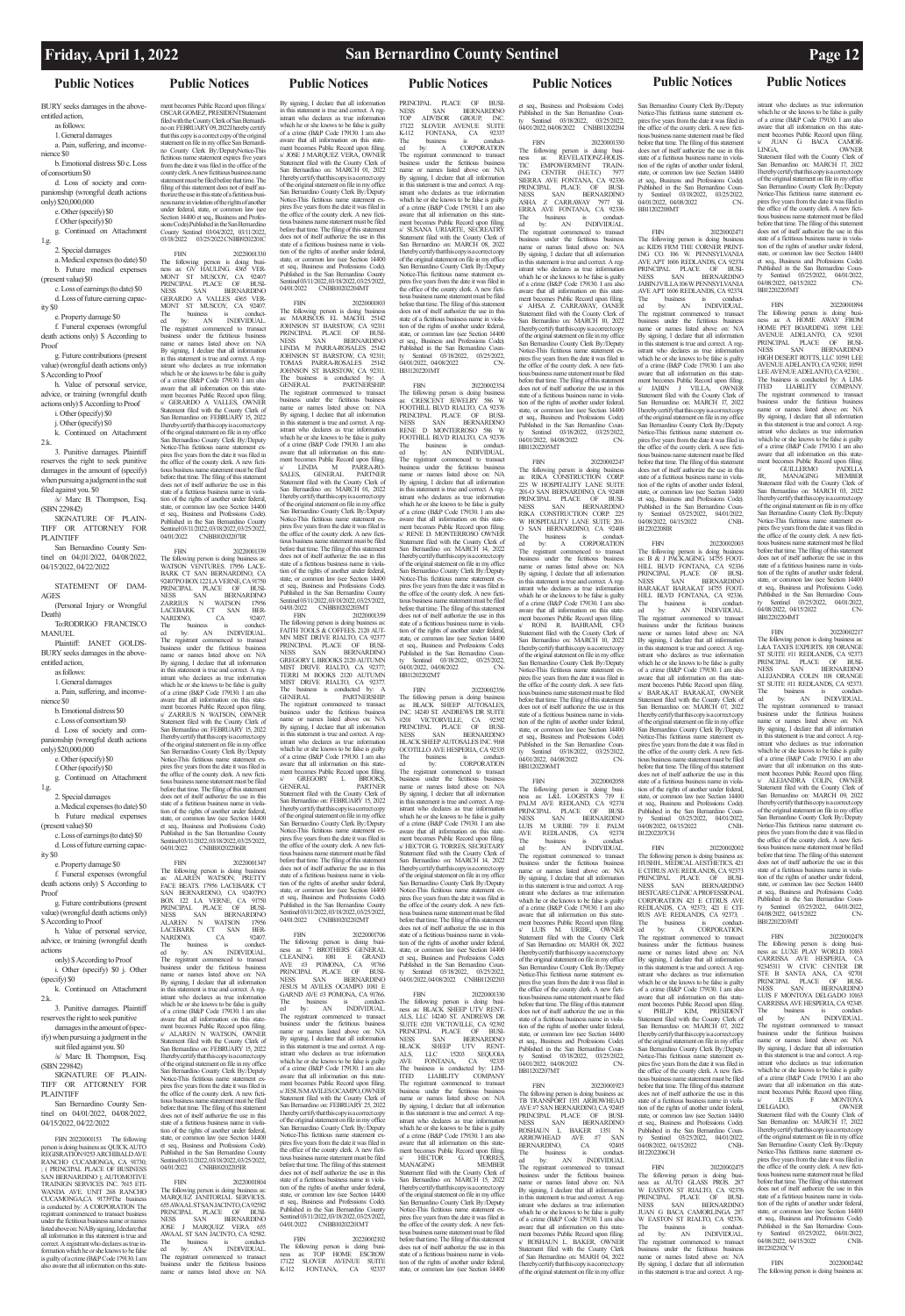## **Public Notices Public Notices Public Notices Public Notices Public Notices Public Notices Public Notices**

KCHIS KITCHEN. 1316 N LASSEN AVE ONTARIO, CA 91764311 W CIVIC CEN-TER DR STE B SANTA ANA, CA 92701 PRINCIPAL PLACE OF BUSI-NESS SAN BERNARDINO KRISTIAN ROMERO 1316 N LAS-SEN AVE ONTARIO, CA 91764. The business is conduct-ed by: AN INDIVIDUAL. The registrant commenced to transact business under the fictitious business name or names listed above on: N/A By signing, I declare that all information<br>in this statement is true and correct. A reg-<br>istrant who declares as true information<br>which he or she knows to be false is guilty<br>of a crime (B&P Code 179130. I am also aware that all information on this statement becomes Public Record upon filing. s/ KRISTIAN ROMERO, OWNER Statement filed with the County Clerk of San Bernardino on: MARCH 17, 2022 I hereby certify that this copy is a correct copy of the original statement on file in my office San Bernardino County Clerk By:/Deputy Notice-This fictitious name statement expires five years from the date it was filed in the office of the county clerk. A new ficti-tious business name statement must be filed before that time. The filing of this statement does not of itself authorize the use in this state of a fictitious business name in violation of the rights of another under federal, state, or common law (see Section 14400 et seq., Business and Professions Code). et seq., Business and Protessions Coun-<br>Published in the San Bernardino County Sentinel 03/25/2022, 04/01/2022, 04/08/2022, 04/15/2022 CNB-B12202201IR

FBN 20220002478 The following person is doing business as: LUXE PLAY WORLD 10163 CAR-RISSA AVE HESPERIA, CA 92345 COUNTY OF SAN BERNARDINO; [ MAILING ADDRESS 311 W CIVIC CENTER DR SANTA ANA, CA 92701 ]; LUIS F MONTOYA DELGADO 10163 CARRISSA AVE HESPERIA, CA 92345 The business is conduct-ed by: AN INDIVIDUAL. The registrant commenced to transact busi-ness under the fictitious business name or names listed above on: MAR 01, 2022 By signing, I declare that all information<br>in this statement is true and correct. A reg-<br>istrant who declares as true information<br>which he or she knows to be false is guilty<br>of a crime (B&P Code 179130. I am also aware that all information on this statement becomes Public Record upon filing. s/ LUIS FERNANDO MON-TOYA DELGADO, OWNER Statement filed with the County Clerk of San Bernardino on: MARCH 17, 2022 I hereby certify that this copy is a correct copy of the original statement on file in my office<br>San Bernardino County Clerk By:/Deputy<br>Notice-This fictitious name statement ex-<br>pires five years from the date it was filed in<br>the office of the county clerk. A new fictitious business name statement must be filed before that time. The filing of this statement does not of itself authorize the use in this state of a fictitious business name in viola-tion of the rights of another under federal, state, or common law (see Section 14400 et seq., Business and Professions Code). Published in the San Bernardino Coun-ty Sentinel 04/01/2022, 04/08/2022, ty Sentinel 04/01/2022, 04/08/2022<br>04/15/2022, 04/22/2022 CN-BB13202201SB

FBN 20220002663 The following person is doing busi-ness as: WOW WHOLESALE 1435 N WATERMAN AVE STE D SAN BERNARDINO, CA 92404 COUNTY OF SAN BERNARDINO; DANI MHANA 1434 N WATERMAN AVE STE D SAN BERNARDINO, CA 92404<br>The business is conducted by: AN INDIVIDUAL. The business is conduct-ed by: AN INDIVIDUAL. The registrant commenced to transact business under the fictitious business name or names listed above on: N/A By signing, I declare that all information in this statement is true and correct. A reg-istrant who declares as true information which he or she knows to be false is guilty of a crime (B&P Code 179130. I am also aware that all information on this statement becomes Public Record upon filing.<br>
s/ DANI MHANA, OWNER s/ DANI MHANA, OWNER Statement filed with the County Clerk of San Bernardino on: MARCH 25, 2022 I hereby certify that this copy is a correct copy of the original statement on file in my office San Bernardino County Clerk By:/Deputy Notice-This fictitious name statement ex-pires five years from the date it was filed in the office of the county clerk. A new fictitious business name statement must be filed before that time. The filing of this statement does not of itself authorize the use in this state of a fictitious business name in viola-tion of the rights of another under federal, state, or common law (see Section 14400 et seq., Business and Professions Code). Published in the San Bernardino Coun-Sentinel 04/01/2022, 04/08/2022,<br>
15/2022, 04/22/2022 CN-04/15/2022, 04/22/2022 BB13202204MT

FBN 20220002471 The following person is doing busi-ness as: KOCHIS KITCHEN 1316 N LASSEN AVE ONTARIO, CA 91764 COUNTY OF SAN BERNARDINO ;[ MAILING ADDRESS 311 W CIVIC CENTER DR SANTA ANA, CA 92701 ]; KRITIAN ROMERO 1316 N LASSEN AVE ONTARIO, CA 91764 The business is conduct-ed by: AN INDIVIDUAL. The registrant commenced to transact business under the fictitious business name or names listed above on: N/A<br>By signing, I declare that all information<br>in this statement is true and correct. A reg-<br>istrant who declares as true information<br>which he or she knows to be false is guilty of a crime (B&P Code 179130. I am also aware that all information on this state-ment becomes Public Record upon filing. s/ KRISTIAN ROMERO OWNER Statement filed with the County Clerk of San Bernardino on: MARCH 17, 2022 I hereby certify that this copy is a correct copy of the original statement on file in my office<br>San Bernardino County Clerk By:/Deputy<br>Notice-This fictitious name statement ex-<br>pires five years from the date it was filed in<br>the office of the county clerk. A new fictitious business name statement must be filed before that time. The filing of this statement does not of itself authorize the use in this state of a fictitious business name in viola-tion of the rights of another under federal, state, or common law (see Section 14400 et seq., Business and Professions Code). Published in the San Bernardino Coun-ty Sentinel 04/01/2022, 04/08/2022, ty Sentinel 04/01/2022, 04/08/2022<br>04/15/2022, 04/22/2022 CN-BB13202202SB

20220002748 The following person is doing business as: B & A PAINTING 1015 DEBORAH ST UPLAND, CA 91784 COUNTY OF SAN BERNARDINO; EUN S AN 1015 DEBORAH ST UPLAND, CA 91784; VINCENT T LEE 1015 DEBORAH ST UPLAND, CA 91784 The business is conducted by: A<br>GENERAL PARTNERSHIP GENERAL PARTNERSHIP The registrant commenced to transact busi-ness under the fictitious business name or names listed above on: NOV 29, 2005 By signing, I declare that all information in this statement is true and correct. A registrant who declares as true information which he or she knows to be false is guilty of a crime (B&P Code 179130. I am also aware that all information on this statement becomes Public Record upon filing. s/ EUN S. AN, GENERAL PARTNER Statement filed with the County Clerk of San Bernardino on: MARCH 29, 2022 I hereby certify that this copy is a correct copy of the original statement on file in my office San Bernardino County Clerk By:/Deputy Notice-This fictitious name statement expires five years from the date it was filed in the office of the county clerk. A new ficti-<br>tious business name statement must be filed tious business name statement must be filed before that time. The filing of this statement does not of itself authorize the use in this state of a fictitious business name in viola-

FBN 20220002521 The following person is doing busi-ness as: LONGSTREET LANE RESIDENTIAL CARE 7398 LONG-STREET LANE FONTANA, CA 92336 COUNTY OF SAN BERNARDINO; GIFTED HEALTH INC 7398 LONG-STREET LN FONTANA, CA 92336<br>The business The business is conduct-ed by: A CORPORATION The registrant commenced to transact business under the fictitious business name or names listed above on: N/A By signing, I declare that all information in this statement is true and correct. A registrant who declares as true information which he or she knows to be false is guilty of a crime (B&P Code 179130. I am also aware that all information on this statement becomes Public Record upon filing. s/ TAMEKA DYCEment becomes Alexander TAMEKA<br>
WATSON, PRESIDENT<br>
WATSON, PRESIDENT Statement filed with the County Clerk of San Bernardino on: MARCH 11, 2022 I hereby certify that this copy is a correct copy of the original statement on file in my office<br>San Bernardino County Clerk By:/Deputy<br>Notice-This fictitious name statement ex-<br>pires five years from the date it was filed in<br>the office of the county clerk. A new fictitious business name statement must be filed before that time. The filing of this statement does not of itself authorize the use in this tion of the rights of another under federal,<br>state, or common law (see Section 14400 state, or common law (see Section 14400 et seq., Business and Professions Code). Published in the San Bernardino County Sentinel 04/01/2022, 04/08/2022, 04/15/2022, 04/22/2022 CN-BB13202206MT

state of a fictitious business name in violation of the rights of another under federal, state, or common law (see Section 14400 et seq., Business and Professions Code). Published in the San Bernardino County Sentinel 04/01/2022, 04/08/2022, 04/15/2022, 04/22/2022 CN-BB13202203MT

> tion of the rights of another under federal, state, or common law (see Section 14400 et seq., Business and Professions Code).<br>Published in the San Bernardino Countyly Sentinel 04010222, 044087022, 042082022, 042082022, 04 B13202208IR FBN 20220002598 The following person is doing business as: PALACIOS BARBERSHOP & BEAUTY SALON 15191 7TH ST. #10 VICTRVILLE, CA 92395 COUNTY OF SAN BERNARDINO; MARIAN DEL ROSARIO P MENENDEZ 15191

> > ST. SAN BERNARDINO, CA 92410<br>The business is conduct-The business is conduct-ed by: AN INDIVIDUAL. The registrant commenced to transact business under the fictitious business name or names listed above on: N/A By signing, I declare that all information in this statement is true and correct. A registrant who declares as true information which he or she knows to be false is guilty of a crime (B&P Code 179130. I am also aware that all information on this statement becomes Public Record upon filing. s/ MOISES MEJIA, OWNER

pires five years from the date it was filed in the office of the county clerk. A new ficti-tious business name statement must be filed before that time. The filing of this statement does not of itself authorize the use in this state of a fictitious business name in violation of the rights of another under federal, state, or common law (see Section 14400<br>
et seq., Business and Professions Code).<br>
Published in the San Bernardino Coun-<br>
ty Sentinel 04/01/2022, 04/08/2022,<br>
04/15/2022, 04/22/2022 CNB-

FBN 20220002475 The following person is doing busi-ness as: AUTO GLASS PROS 287 W EASTON ST RIALTO, CA 92376 COUNTY OF SAN BERNARDINO; JUAN G BACA CAMORLINGA 287 W EASTON ST RIALTO, CA 92376 The business is conduct-ed by: AN INDIVIDUAL. The registrant commenced to transact business under the fictitious business name or names listed above on: N/A By signing, I declare that all information in this statement is true and correct. A registrant who declares as true information which he or she knows to be false is guilty of a crime (B&P Code 179130. I am also aware that all information on this statement becomes Public Record upon filing. s/ JUAN G. BACA CAMOR-LINGA, OWNER Statement filed with the County Clerk of San Bernardino on: MARCH 17, 2022 I hereby certify that this copy is a correct copy of the original statement on file in my office San Bernardino County Clerk By:/Deputy Notice-This fictitious name statement expires five years from the date it was filed in the office of the county clerk. A new ficti-tious business name statement must be filed before that time. The filing of this statement does not of itself authorize the use in this state of a fictitious business name in violation of the rights of another under federal, state, or common law (see Section 14400 et seq., Business and Professions Code). Published in the San Bernardino Coun-ty Sentinel 04/01/2022, 04/08/2022, ty Sentinel 04/01/2022, 04/06/2022,<br>04/15/2022, 04/22/2022 CN-BB13202205MT

> B13202210IR<br>
> FBN 20220002527<br>
> The following person is doing business as:<br>
> DATASKIP 222 N. MOUNTAIN AVE.<br>
> #109B ONTARIO, CA 91786 COUNTY<br>
> OF SAN BERNARDINO;[ MAILING ADDRESS 12150 CASPER CT RANCHO CUCAMONGA, CA 91739]; MSM PORT-FOLIO MANAGEMENT 12150 CASPER CT RANCHO CUCAMONGA, CA 91739 The business is conduct-<br>ed by: A CORPORATION<br>The registrant commenced to transact<br>business under the fictitious business<br>name or names listed above on: N/A<br>By signing, I declare that all information in this statement is true and correct. A reg-istrant who declares as true information which he or she knows to be false is guilty of a crime (B&P Code 179130. I am also aware that all information on this state-ment becomes Public Record upon filing.

JESUS A. DIAZ, OWNER Statement filed with the County Clerk of San Bernardino on: MARCH 17, 2022 I hereby certify that this copy is a correct copy of the original state-ment on file in my office San Bernardino County Clerk By:/Deputy Notice-This fictitious name statement expires five years from the date it was filed in the office of the county clerk. A new fictitious business name statement must be filed before that time. The filing of this statement does not of itself authorize the use in this state of a fictitious business name in violation of the rights of another under federal. state, or common law (see Section 14400 et seq., Business and Professions Code). Published in the San Bernardino County Sentinel 04/01/2022, 04/08/2022,<br>04/15/2022, 04/22/2022 CNB-04/15/2022, 04/22/2022 B13202212IR

FBN 20220001955 The following person is doing bus as: KIDS FUN CUTS 9359 FOOTHILL BLVD. SUITEFRANCHO CUCAMON-GA, CA 91730 COUNTY OF SAN BER-NARDINO;[ MAILING ADDRESS 7770 ARROYO VISTA AVE RANCHO CUCAMONGA, CA 91730]; SUSIE ROMERO 9359 FOOTHILL BLVD. SUITE F RANCHO CUCAMONGA, CA 91730; MAXIMO H ROMERO 9359 FOOTHILL BLVD. SUITE F RANCHO CUCAMONGA, CA 91730 The business is conducted by: A<br>GENERAL PARTNERSHIP PARTNERSHIP

Statement filed with the County Clerk of San Bernardino on: MARCH 07, 2022 I hereby certify that this copy is a correct copy of the original statement on file in my office San Bernardino County Clerk By:/Deputy Notice-This fictitious name statement expires five years from the date it was filed in the office of the county clerk. A new fictitious business name statement must be filed before that time. The filing of this statement does not of itself authorize the use in this state of a fictitious business name in violation of the rights of another under federal state, or common law (see Section 14400 et seq., Business and Professions Code). Published in the San Bernardino County<br>Sentinel 04/01/2022, 04/08/2022 04/01/2022, 04/08/2022,<br>
O4/22/2022 CNB-

04/15/2022, 04/22/2022 B13202213IR

FBN 20220001886 The following person is doing business as: ALL PRO CONSTRUCTION SERVICES 657 W 34TH ST SAN BERNARDINO, CA 92405 COUNTY OF SAN BERNARDI-NO; MIKEL J GUSTAFSON 657 W 34TH ST SAN BERNARDINO, CA 92405 The business is conduct-ed by: AN INDIVIDUAL. The registrant commenced to transact busi-ness under the fictitious business name or names listed above on: FEB 22, 2022<br>By signing, I declare that all information<br>in this statement is true and correct. A reg-<br>istrant who declares as true information<br>which he or she knows to be false is guilty of a crime (B&P Code 179130. I am also aware that all information on this state-ment becomes Public Record upon filing. s/ MIKEL J GUSTAFSON, OWNER Statement filed with the County Clerk of San Bernardino on: MARCH 03, 2022 I hereby certify that this copy is a correct copy of the original statement on file in my office San Bernardino County Clerk By:/Deputy Notice-This fictitious name statement exwhere I raised them," she said. "I still have property in Yucca Valley I hope to build a house on, which has now been complicated by the Joshua tree protections imposed by the state."

pires five years from the date it was filed in the office of the county clerk. A new fictitious business name statement must be filed before that time. The filing of this statement does not of itself authorize the use in this state of a fictitious business name in viola-tion of the rights of another under federal, state, or common law (see Section 14400 et seq., Business and Professions Code). Published in the San Bernardino County Sentinel 04/01/2022, 04/08/2022, 04/15/2022, 04/22/2022 CN-BB13202207MT

> tal gains from those homes enabled me to have the financial means to purchase my current home."

### FBN 20220002601 The following person is doing business as: OLIVAR READY MIX 11153 SPRUCE AVE BLOOMINGTON, CA 92316 COUNTY OF SAN BERNARDINO; T.B.C. TRANSPORT,INC. 11153 SPRUCE AVE BLOOMINGTON, CA 92316<br>The business is conduct-The business is conduct-ed by: A CORPORATION The registrant commenced to transact business under the fictitious business name or names listed above on: N/A By signing, I declare that all information in this statement is true and correct. A registrant who declares as true information which he or she knows to be false is guilty of a crime (B&P Code 179130. I am also aware that all information on this statement becomes Public Record upon filing.<br>
s/
CELIO
OIVAR,
CEO s/ CELIO OIVAR, CEO Statement filed with the County Clerk of San Bernardino on: MARCH 24, 2022 I hereby certify that this copy is a correct copy of the original statement on file in my office San Bernardino County Clerk By:/Deputy Notice-This fictitious name statement expires five years from the date it was filed in the office of the county clerk. A new ficti-<br>tious business name statement must be filed tious business name statement must be filed before that time. The filing of this statement does not of itself authorize the use in this state of a fictitious business name in viola-

7TH ST. #10 VICTORVILLE, CA 92395 The business is conduct-<br>ed by: AN INDIVIDUAL.<br>The registrant commenced to transact<br>business under the fictitious business<br>name or names listed above on: N/A<br>By signing, I declare that all information in this statement is true and correct. A registrant who declares as true information which he or she knows to be false is guilty of a crime (B&P Code 179130. I am also aware that all information on this state-ment becomes Public Record upon filing. s/ MIRIAN DEL ROSARIO PA-LACIOS MENENDEZ, OWNER Statement filed with the County Clerk of San Bernardino on: MARCH 24, 2022 I hereby certify that this copy is a correct copy of the original statement on file in my office

San Bernardino County Clerk By:/Deputy Notice-This fictitious name statement expires five years from the date it was filed in the office of the county clerk. A new ficti-tious business name statement must be filed before that time. The filing of this statement does not of itself authorize the use in this state of a fictitious business name in violation of the rights of another under federal, state, or common law (see Section 14400 et seq., Business and Professions Code). Published in the San Bernardino County Sentinel 04/01/2022, 04/08/2022, 04/15/2022, 04/22/2022 CN-BB13202209SD

FBN 2022000256 The following person is doing business as: BACKYARD AUDIO & TINT 127 W. OLIVE ST. SAN BERNARDINO, CA 92410 COUNTY OF SAN BER-NARDINO;[ MAILING ADDRESS 1136 W. KING ST. SAN BERNARDINO, CA 92410 ]; MOISES MEJIA 1136 W. KING

Statement filed with the County Clerk of San Bernardino on: MARCH 22, 2022 I hereby certify that this copy is a correct copy of the original statement on file in my office San Bernardino County Clerk By:/Deputy Notice-This fictitious name statement ex-

s/ MICHAEL MARTINEZ, CEO Statement filed with the County Clerk of San Bernardino on: MARCH 22, 2022 I hereby certify that this copy is a correct copy of the original statement on file in my office San Bernardino County Clerk By:/Deputy Notice-This fictitious name statement expires five years from the date it was filed in the office of the county clerk. A new ficti-tious business name statement must be filed before that time. The filing of this statement does not of itself authorize the use in this state of a fictitious business name in violation of the rights of another under federal, state, or common law (see Section 14400 et seq., Business and Professions Code). Published in the San Bernardino County<br>Sentinel 04/01/2022, 04/08/2022, 04/01/2022, 04/15/2022, 04/22/2022 CNB-B13202211IR

FBN 20220002472 The following person is doing business as: ALL AROUND AUTO GLASS 5509 B ST CHINO, CA 91710 COUNTY OF SAN BERNARDINO; JESUS A DIAZ 5509 B ST CHINO, CA 91710<br>The business is conductis conduct-<br>INDIVIDUAL. The business<br>ed by: AN The registrant commenced to transact business under the fictitious business name or names listed above on: N/A By signing, I declare that all information in this statement is true and correct. A registrant who declares as true information which he or she knows to be false is guilty of a crime (B&P Code 179130. I am also aware that all information on this statement becomes Public Record upon filing.

FBN 20220001912 The following person is doing business BEAUTIPRO 14911 MERRILL AVE FONTANA, CA 92335 COUNTY

**PARTNER** 

OF SAN BERNARDINO; KENRY T ALVAREZ 14911 MERRILL AVE FONTANA, CA 92335; ENRIQUE VACA RIVEROS 14911 MERRILL AVE FONTANA, CA 92335 The business is conducted by: A MARRIED COUPLE The registrant commenced to transact business under the fictitious business name or names listed above on: AUG 17, 2016 By signing, I declare that all information in this statement is true and correct. A registrant who declares as true information which he or she knows to be false is guilty of a crime (B&P Code 179130. I am also aware that all information on this statecomes Public Record upon filing. s/ KENDRY T. ALVAREZ, WIFE Statement filed with the County Clerk of San Bernardino on: MARCH 04, 2022 I hereby certify that this copy is a correct copy of the original state-ment on file in my office San Bernardino County Clerk By:/Deputy Notice-This fictitious name statement expires five years from the date it was filed in the office of the county clerk. A new fictitious business name statement must be filed before that time. The filing of this statement does not of itself authorize the use in this state of a fictitious business name in violation of the rights of another under federal, state, or common law (see Section 14400 et seq., Business and Professions Code). Published in the San Bernardino County<br>Sentinel 04/01/2022, 04/08/2022, 04/01/2022, 04/15/2022, 04/22/2022 CNB-B13202214IR

Redlands is a preferable place of residence for her in terms of her function as a member of the board of supervisors, she said.

"As Third District supervisor, my territory is nearly 10,000 square miles," she said. "From where I live now it is 15 minutes into the office in San Bernardino, and I am able to reach all areas of my district in a more timely manner. By no means am I abandoning the Morongo Basin or my district at all."

Insinuations that she has improperly enriched herself through abusing her position of trust as a supervisor to obtain the financial means to purchase her present home have no basis, she said.

"Regarding my ability to afford my home, my late husband was in the Marine Corps and we moved often," she said. "We purchased homes wherever we were stationed, and we kept them knowing there was a likelihood that we would one day be stationed in those places again and would live in them upon our return. They were rental properties in the meantime, which supplemented our income. At the time my husband was killed in Iraq, I had three homes in areas like Fallbrook and just outside of Washington, D.C. that had appreciated quite a bit. The capi-

The registrant commenced to transact business under the fictitious business name or names listed above on: N/A By signing, I declare that all information in this statement is true and correct. A registrant who declares as true information which he or she knows to be false is guilty of a crime (B&P Code 179130. I am also aware that all information on this statement becomes Public Record upon filing.<br>s/ SUSIE ROMERO, GEN- $\,$ s/ $\,$ SUSIE $\,$  ROMERO, ERAL $\,$  I

The *Sentinel* is honoring Rowe's request that it not quote her statements with regard to other related issues surrounding the home purchase and the rumors and reports it spawned.

Rowe acknowledged attending a fundraiser Postmus hosted for her, Cook and Hagman held at the Tartan of Redlands last year and meeting him in passing at another fundraising event. She said she did not have a relationship with him otherwise, either politically or personally.

The *Sentinel* sought to suss out from Rowe how it was that through her votes on the board of supervisors she had entangled herself in a pattern of consistently supporting Postmus's clients and others who have provided her with campaign funding. In specific regard to her vote to approve a project undertaken by one of Postmus's clients, Eagle 55, a company in which Postmus is also a minority partner, she said she knew little of the project and that based on a county staff report she had voted to approve it, which entailed Eagle 55 being the recipient of a \$5.5 million low-interest govern-

ment loan.

She did not dispute voting right down the line in lockstep with Cook and Hagman in supporting development projects in general and in particular ones by proponents who had donated in common to the electioneering funds of all three of them, with some of those donors being Postmus's clients. As an elected official who has won both of the elections she has competed in and successfully vied against 47 others to obtain the appointment in 2018 as Third District

Supervisor, Rowe maintained that she is not a politician. She claimed she often did not know who many of those she is dealing with in the political realm are, including other elected officials and politicians, donors, business owners and operators, and movers and shakers in general. She claimed at least some of the entanglements she has fallen into were an outgrowth of her naivete. In explaining her nonchalance and ease in voting on matters impacting her donors and those who are investing in her political career, she maintained she did not make connections that others plainly see. She said she did not know how she was supposed to keep track of who her donors are, who her donors' affiliates are, who their partners are or who their silent partners are.

Rowe tacitly acknowledged that in her fundraising efforts she had far outdistanced her opponents. She at least partially attributed that to her essentially pro-development philosophy, and she pointed out that she was a strong believer in private property rights and that she had one opponent who did not share that approach and believed that government has or should have the ability to control what landowners can do with their property. She was not able to cite a donor against whose interest she had voted, but she said there was no correlation between any of her campaign donors and any vote she had ever cast. She said she evaluated all issues that come before her on a case by case basis. Money was not a motive in her public decisions, she said, and there was nothing she had done in office that she had horrible regrets about. She said she harbored no bad feeling or pangs of conscience about any vote she had made.

## **Consistent Votes In Favor Of Her Donors Have Nothing To Do With The Money They Give Her, Rowe Says**  *from page 5*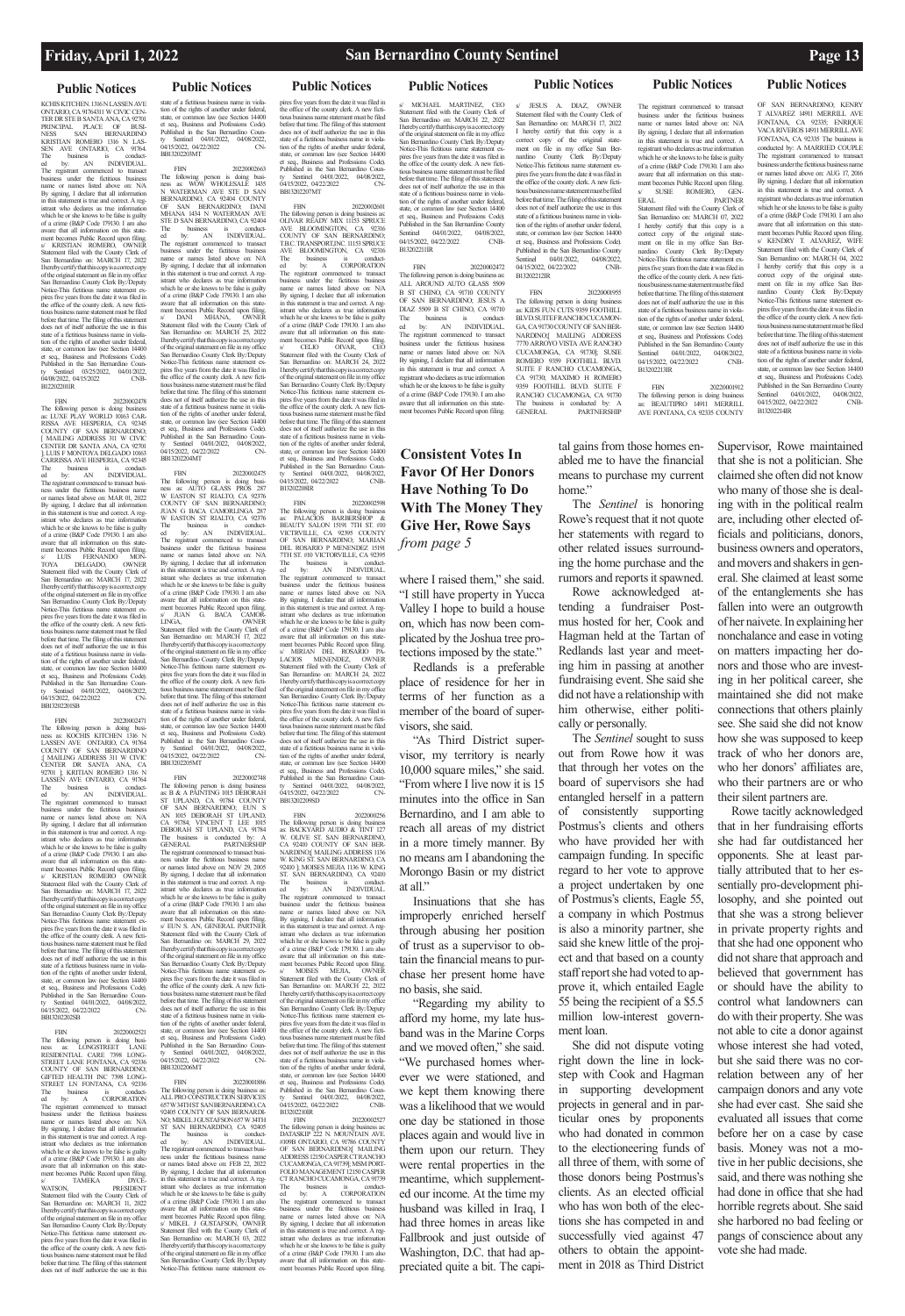## **Upland Failed To Accommodate Vagnozzi's High Blood Pressure & Paid Her In One Lump Sum, Her Attorney Asserts** *from page 8*

May 2, 2019 and informed Vagnozzi that civil action against the City of Upland "must be filed within one year of the date of this letter."

As of May 2, 2020, Vagnozzi had not initiated a lawsuit against Upland.

tion for protected activities."

Subsequently, however, Goldberg's partner, Bradley Gage, submitted another complaint with the Department of Fair Housing and Employment on Vagnozzi's behalf in which he reiterated all that had been alleged in the complaint filed on Vagnozzi's behalf by Goldberg in 2019 while Vagnozzi was yet employed. In that complaint, the city's action against Vagnozzi was dated as having had taken place "on or about June 20, 2020," which was one year and a week after Vagnozzi officially left the employ of the city. The Department of Fair Housing and Employment responded with a right to sue letter dated August 3, 2020. That letter directed Vagnozzi to initiate a lawsuit against the City of Upland within one year of the date of the letter.

On August 4, 2021, Gage, in conjunction with Goldberg and another member of their firm, Milad Sadr, sued Upland on Vagnozzi's behalf, alleging discrimination, harassment retaliation and failure to accommodate and failure to take corrective action.

According to Gage, who signed the suit, Vagnozzi was discriminated against and fired "because of her sex, age, medical condition, and in retalia-

The suit states that Vagnozzi was subjected "to a variety of other adverse employment actions, including but not limited to [being] circumvented or entirely cut out of the flow of information or communications intrinsic to her essential job duties, enhanced scrutiny, exclusion from meetings, negative performance reviews reduction in authority, administrative leave, and

### termination."

As a woman over 40 with a medical condition, Vagnozzi was entitled to special accommodations, according to the suit. "Defendants were aware of these facts, and fired her when [she was] out on [a] medical condition. Before being fired, plaintiff helped to eliminate a hostile work environment, including those created by the chief of police and by a city councilwoman, who worked as a volunteer."

The suit identifies Elliott as having "created a hostile work environment. Janice Elliott as councilwoman then retaliated against Vagnozzi, wrongfully firing her. The police chief made comments about Vagnozzi's sex and medical condition calling her 'the fatest (sic) vegitarian (sic) I have ever seen.' The chief referred to plaintiff as "vegie (sic) fat" in reference to her gender and medical condition. Other comments made to Vagnozzi from another council member made references to [the] plaintiff being single and not having any children. He made comments about her salary as single woman and that she should not have been given a raise. Vagnozzi also was associated with another woman over 40, Luz Barrett, and with the prior chief, Goodman, who was over 40. Managerial level employees of defendants treated Vagnozzi differently because of her age, sex, medical condition, marital status, religion and association with other protected characteristics."

Among the causes of action delineated in the lawsuit is that the city conferred Vagnozzi's severance upon her in one lump sum, such that she incurred an "increased tax liability by having recovery paid all at one time, rather than over a period of time." The suit is marred, in some cases, by a lack of clarity, and in others by factual inaccuracies. References are made to a councilman, but the text does not spell out whether that is Velto, Zuniga of Felix. At one point, a councilman is referenced by the initials, RF, apparently meaning Felix. The suit cites Vagnozzi's medical condition and the city's failure to accommodate

it, but does not specify the medical condition nor what accommodation could be made for it. In referencing age discrimination, which the suit intimates is a factor when an employee has eclipsed the age of 40, it mentions Police Chief Darren Goodman. While Goodman is over 40, he has not lodged any accusations of being discriminated against on the basis of his age. In referencing a "police chief" at one point, the suit's narrative does not reveal which police chief this pertains to, either Goodman or his predecessor Douglas Millmore or his predecessor Brian Johnson. The suit, filed in August 2021, refers to Goodman as the former police chief. At that time, as he is now, Goodman is the current police chief, though this week it was announced he will be leaving the city for a position as chief in San Bernardino in May.

There are further problematic elements of the suit. While it cites a hostile work environment, it states or implies that it was Vagnozzi who was the victim of that atmosphere. City employees, however, have laid the responsibility for the hostile work environment at Vagnozzi's feet. Employees relate that on multiple occasions, Vagnozzi, upon being informed of difficulties, challenges or complications, would grow irate and loudly profane. On January 22, 2019, a little more than a week after the Upland City Employees Association registered its no confidence vote in Vagnozzi, Steve Dukett, Upland's development services manager, confronted Rami Asad, the former president of the Upland City Employees Association who worked within the city's information technology division, and made clear that in the divide between management and labor, he came down on the side of management. Dukett's line of authority as the city's contract development services manager did not extend to supervision of Asad. Dukett offered his prediction that the union's tactics would not succeed, saying that they could count on having to invest in union pins with the number 12. The exchange grew heated, and according to wit-

*Continued on Page 16* "That is one of the most ridiculous defenses I have ever heard," he said, asserting that as city manager Vagnozzi was not responsible for breaking up fights between her employees. "The people responsible for protecting employees from physical attack are the police," Gage said. "As a woman, she would not be able to stop two men that are younger and stronger than she is to control that. You can't expect the city manager to engage

nesses and a video of the incident caught on the cell phone of a city employee, Dukett tapped Asad several times on the chest with his index finger as he expressed his views. City employees claimed that Vagnozzi failed to rein in Dukett, and had herself failed to reduce or eliminate hostility in the workplace.

There are further examples, city employees said, of Vagnozzi engaging in activity she is alleging against the city. While her lawsuit asserts she was cut off from communications and information she needed to do her job, employees say Vagnozzi lacked communication skills, which resulted in miscommunications of the sort such as with her own lawyer, Goldberg, which resulted in mischaracterizations being put into the complaint on her behalf lodged with the California Department of Fair Housing and Employment, which upon being made public mushroomed into the circumstance that led to her termination. This is not the city's fault, they say, but rather an outgrowth of Vagnozzi's overreaction and a failure on the part of her attorneys to fully understand the circumstance before they began their advocacy on her behalf.

Gage identified high blood pressure as the medical condition that Vagnozzi was dealing with. He did not confirm a report that Vagnozzi was also in cancer remission.

Asked what accommodations should have been made for her, Gage said, "Well they certainly should not have subjected her to a hostile work environment and then fired her."

He identified Felix as the councilman who had made comments regarding Vagnozzi being unmarried and that a single woman should not have been provided with a salary increase. Gage dismissed any suggestions that the circumstance of Vagnozzi's hiring, in which she actively participated in accepting the city manager's posting two weeks before two new council members were installed and less than two months before a third councilman was selected, played a part in her eventual termination.

"The city needed a city manager," Gage said. "The city had to keep running through the transition period to the new council coming on. Her selection was done in a fair, proper and legal manner."

The fact that Vagnozzi's hiring had been effectuated on the votes and recommendations of three council members who left the council shortly thereafter "had no bearing at all on the validity of her hiring. If they had a valid contract in place, they had to at that point honor the contract they entered into."

Failing to abide by Vagnozzi's contract after those who voted for the contract left the council would be no more excusable than if any city abrogated a contract after an election resulted in a change on its city council, Gage said. "There are elections all the time," he said. "You don't cancel a contract just because someone different has been elected."

By accepting her appointment, Gage said, Vagnozzi "had done nothing wrong."

Asked how it was that the city had violated Vagnozzi's contract given that it had adhered to the contract's terms by paying out the severance specified in it when she was terminated, Gage said the lawsuit wasn't brought for failure to meet the city's contractual obligations but because she had been wrongfully terminated and because of discrimination, harassment and retaliation she had experienced and because the city had failed to make proper accommodation for her in her workplace and did not stem the unacceptable circumstances she was subjected to.

Gage did not accept any responsibility for the way in which his law firm drove both Velto and Felix

out of the three-council member camp that was opposed to firing Vagnozzi into a 4-to-1 majority that cashiered her when it prematurely sent the complaint to the California Department of Fair Housing and Employment, which threw the gauntlet down by threatening the city with legal action and created an erroneous impression that Vagnozzi was alleging she was claiming to have been discriminated against because she was

an Islamic lesbian. Gage said that the language in the complaint asserting she was "harassed [and] discriminated against" because of her "creed... dress and grooming habits... sex/ gender… marital status [and] association with a protected class" was misinterpreted. Her membership in or association with a protected class and the reference to sex/gender and marital status did not classify her as a lesbian, Gage said, but as an unmarried woman, he said. The reference to creed and dress did not translate into her being a Muslim either, he insisted. Without explaining why the reference to Vagnozzi's dress and grooming had been included, he said that she was a Catholic. He did not explain how that had been held against her, given that two of the members of the city council are Catholic.

Instead, he doubled down, suggesting the misimpression that had spread among the city residents to the effect that Vagnozzi was a lesbian Islamist could in some fashion be imputed to the city government. "There is nothing about sexual orientation in there [the complaint to the Department of Fair Housing and Employment]," Gage said. "Even if that was true, it would be illegal for them to go after her because she was gay or a Muslim. Her religion was a reason we cited. We did put down her sex, her gender and that she is unmarried. That they wanted to misinterpret that is a sign they are now trying to cover what they did up."

Gage insisted that Vagnozzi had been subjected to a hostile work environment and he said what had occurred between Dukett and Asad was an irrelevancy.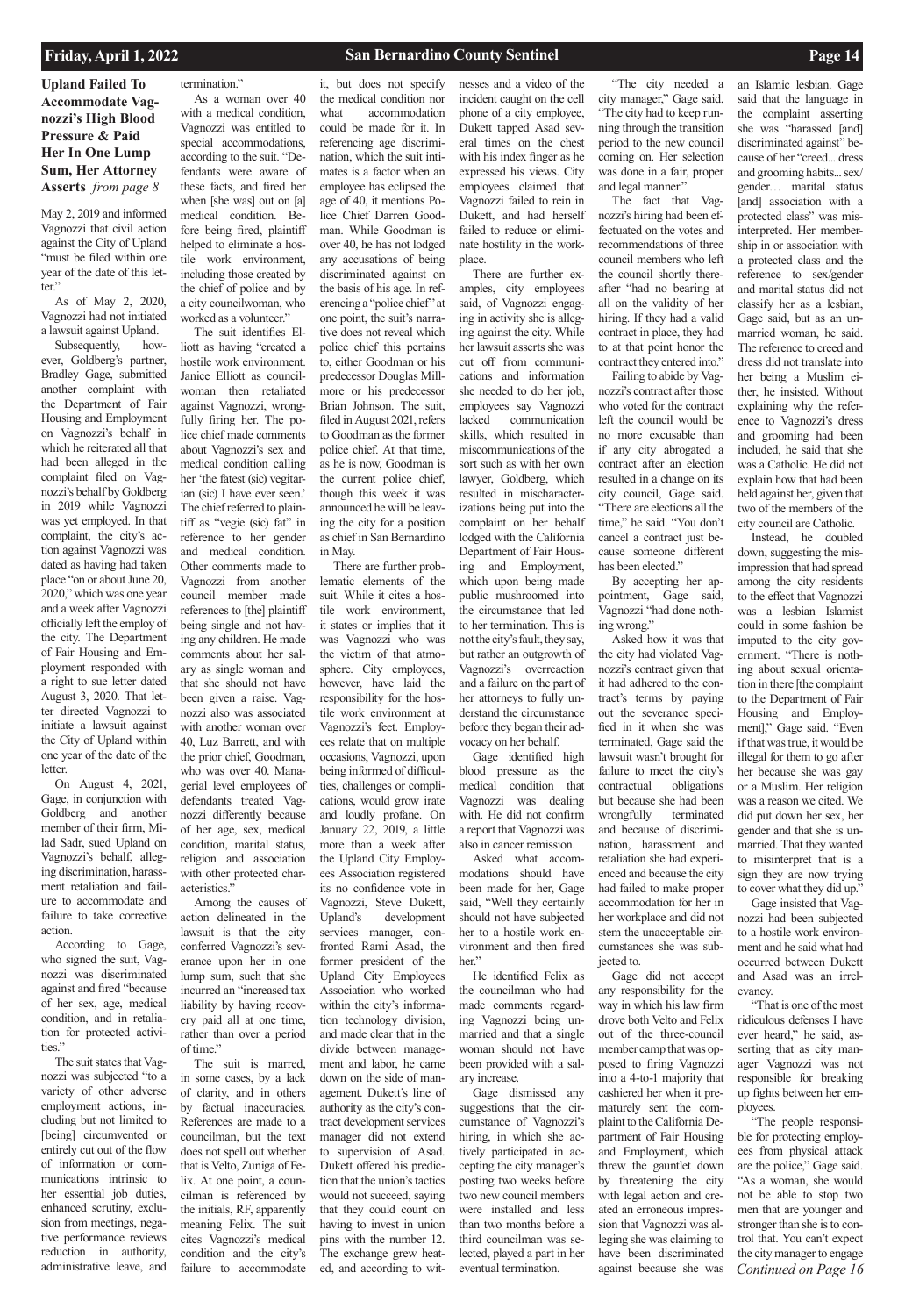## **Well After Abatement Deadline, County Tolerating Accumulation Of Cargo Containers On Rural Property**  *from page 3*

## **County Forced Citizens Group To Gather More Than Three Times The Actual Number Of Signatures Required To Qualify Anti-Tax Measure Onto The 2020 Ballot** *from page 7*

### **Friday, April 1, 2022 San Bernardino County Sentinel Page 15**

tainers at those places in the Long Beach, San Pedro and greater Los Angeles area it had previously. One alternate spot Walmart found was an unheralded yard management company in Colton located at 101 E. Mission Street in east Colton located between the railroad tracks and the I-10 freeway near the Mt. Vernon off ramp that has served as a holding spot for trailers left at the Union Pacific Railroad's East Colton Rail Yard about three miles away. Ultimately, space constraint issues manifested at the Colton facility and late last year Earl Graham agreed to take the overflow of Walmart trailers from the Colton storage facility.

In doing so, he initiated a bootleg operation. By January, complaints were registering with both the Town of Apple Valley, which does not have jurisdiction over that county area, and the county.

Graham had no permit for the trailer storage operation. Originally, Graham did not apply for a conditional use permit or land use application. When nearby landowners approached the county to inquire about the Grahams' container storage operation, county officials said they were unaware of the activity on the property. At that point, local residents lodged a complaint with the county's code enforcement division. On January 13, the county issued a notice of violation for improper use of land and the Grahams were given until February 13, 2022 to remove the containers.

In early February, roughly 340 trailers were stacked on the property.

### The importation of the storage containers did not cease, even after the complaint went to the county code enforcement division.

Graham did initiate an application for a zoning change on Assessor's Parcel Number 0438163240000 – the 23 acre property – with San Bernardino County's planning division within the land use services division for a proposed outdoor cargo/freight container storage yard, which is incongruent with any use within a wide radius of the property. Action on such an application requires processing and a public hearing. No public hearing has taken place and none is scheduled.

As February turned into March, the containers kept coming onto the Graham property. From beyond the property, it was observed that some of the trailers were being painted solid white, and it appeared that this was obscuring the Walmart logos.

In mid-March, according to nearby landowners, the flow of trailers onto the property ceased and five dump trucks came to the property for roughly three days early in the lull during which the arrival of trailers had stopped, picking up mounds of manure and heading north with them, ultimately headed to the Kemper Campbell Ranch in Victorville where those loads were deposited. After removal of the manure, for the next week or so, earth was brought in by double trailers and considerable grading was done on the half of the 23-acre parcel that did not have containers yet stacked on it. Though county regulations require a permit on any operations in which more than 100 yards of material is removed, there is no such record of any such permit

having been issued. The placement of the containers onto the property has resumed. In recent weeks, neither county

code enforcement, county land use services nor First District Supervisor Paul Cook, whose supervisorial jurisdiction includes all of the Victor Valley, will address why Graham has been allowed to not only continue warehousing the trailers earlier brought onto his property, but increase their number. Cooks' office staff at various times has blurred the distinction between a zone change and conditional use permit when discussing what is either lacking, called for or in the works with regard to the Grahams' property, while indicating that behind the scenes at the county an effort to "carve out" an exception to the land use limitations in the Deep Creek Road district is being sought to permit container storage to take place on the Grahams' property. While it is difficult to get an exact count of the

number of trailers on the Graham property, from a distance it appears that

well over 1,000 of them are there now. One report is that the total number of trailers there has eclipsed 2,000.

Some have suggested that Graham's political connections might explain the favorable treatment he is being allotted.

The Grahams have been, as a couple or by means of their businesses, active sponsors of the San Bernardino County Sheriff's Rodeo Fundraiser in Devore for decades.

Al Vogler, a High Desert landowner. told the *Sentinel*, "In my opinion, the owner of the property must be involved in political protection and funding of some sort for the use of his property at the ire of his neighbors. Information that we have requested from the First District office is not forthcoming and emails that we have sent after first meeting with staff there are not being answered."

*-Mark Gutglueck*

county would be paying to provide fire protection for the entirety of Upland and San Antonio Heights.

This had, for the county, dire implications with regard to the FP-5 regime. The idea of layering the assessments on virtually every parcel on 95 percent of the land within the county had been to generate money to engage in fire department operations. By cutting a few corners and not holding an actual election before imposing that tax, the county had been caught out. County officials anticipated further efforts by county residents to rescind the Fire Protection Zone District 5 assessments outside of Silverlakes and Helendale. Indeed, the Red Brennan Group was charging ahead with just such an effort to qualify for the ballot an initiative in which just such a vote would take place, and by the summer of 2019 was up and ready to begin the drive to gather sufficient signatures to qualify that measure for the ballot. In an attempt to derail the Red Brennan Group's effort, the county government's legal representa*Continued on Page 16* Prior to doing that, however, the board of supervisors began casting about for a way in which the county could act procedurally or legally act to prevent the vote on the initiative from taking place. On February 8, 2022, the county board of supervisors, acting in its capacity as the governing board of the San Bernardino County Fire Protection District, had the Los Angelesbased Sutton Law Firm and three of its attorneys, Bradley Hertz, James Sutton and Nicholas Sanders, file a petition for a writ of mandate naming San Bernardino County Registrar of Voters Bob Page as a defendant and Cable, Jarvi, Musser-Lopez, Pruit and Vogler as real parties in interest. The petition for the writ of mandate, filed with the San Bernardino County Superior Court, sought an injunction preventing the initiative from being placed on the ballot. According to Hertz, Sutton and Sanders, in circulating the petition, Cable, Jarvi, Musser-Lopez, Pruit and Vogler and the Red Brennan Group violated the "full text doctrine" principle contained in California law regarding

tives in the summer of 2019 imposed on the repeal petitioners a requirement that they obtain more than three times the number of signatures set by California's Constitution as the threshold requirement to force a vote on the matter. Just as the county had misapplied the law in undercutting the residents of Upland and San Antonio Heights in the summer of 2017, the county misapplied the California Government Code in the summer of 2019 when it told the Red Brennan Group that it would need to gather the signatures of ten percent of the 261,831 voters living in the county's unincorporated areas to qualify the ballot petition they were requesting, i.e., 26,184 signatures. In actuality, there was a signature gathering threshold that under the California Constitution should have been applied, one which would have required far fewer signatures. That threshold was ten percent of the voters who had participated in the most recent countywide vote, that being the November 2018 election, when 546,041 voters throughout San Bernardi-

no County, including ones living within incorporated cities and towns as well as within the county's unincorporated areas, had gone to the polls or sent in mail ballots. Of those 546,041 voters casting votes in November 2018, 472,515 of them lived in the county's cities and incorporated towns. In the county's unincorporated communities, where Fire Protection Zone 5 was to be overlayed, 73,526 voters had taken part in the November 2018 election.

Thus, instead of the Red Brennan Group being told it needed to gather the valid signatures of 27,303 residents to qualify the measure, it should have been held to the standard of gathering 7,353 signatures. Ultimately, after a substantial degree of going back and forth between the Red Brennan Group's attorneys, San Bernardino

County's office of county counsel and the Howard Jarvis Taxpayers Association, county counsel in February 2020 acknowledged the analysis provided by the Red Brennan Groups' legal team was correct and 10 percent of the of the voters who fell within the confines of where the FP-5 District was applied who voted in the last gubernatorial election was the correct standard.

While the determina-

tion/admission by both

county counsel and the registrar of voters' office that the number of signatures needed to qualify the measure for the ballot was far below the 27,303 figure quoted in August, that acknowledgment came too late to prevent the Red Brennan Group's expenditure of well beyond quadruple the funds and resources necessary to qualify the tax rescission measure for the November 2020 ballot. In April 2020, the county, reluctantly, conceded that the measure would have to go onto the November 2020 Ballot. It was designated Measure U and asked county voters if they wanted to repeal the enlargement of Fire Protection Zone District 5 and end its taxing authority. County officials, working outside the channels of government, cre-

ated a committee which called itself the Good Government San Bernardino Committee. The Good Government San Bernardino Committee raised \$579,569.14 to conduct a campaign opposing Measure U, and expended \$582,409.85 doing so.

 The thrust of that campaign was that Measure U would compromise public safety, particularly in the county's unincorporated areas. Ultimately, Measure U was defeated in the November 2020 election,

with 109,483 votes or 47.97 percent in favor of it, and 118,772 votes against it, or 52.03 percent.

The Red Brennan Group, believing the electorate's focus had been diverted from the issue of the way in which county officials had bypassed state constitutional requirements in imposing the tax, worked with five affiliated public issue advocates – Robert Cable, David Jarvi, Ruth Musser-Lopez, Charles Pruit and Albert Vogler – and again collected sufficient signatures to place another measure seeking to free all of the county other than Helendale and Silverlakes from inclusion in Fire Protection District 5 and the imposition of its annual assessment, which at this point has grown to \$161.98 per parcel.

On October 26, 2021, able, Jarvi, Musser-Lopez, Pruit and Vogler and the Red Brennan Group submitted the signed initiative petition to the San Bernardino County Registrar of Voters. On December 14, 2021, the registrar of voters certified the number of signatures on the initiative petition as sufficient to qualify the initiative for the June 7, 2022 ballot. On January 11, 2022, the San Bernardino County Board of Supervisors, being bound by the California Government Code, voted

to place the initiative on the ballot and to consolidate the election with the June 7, 2022 gubernatorial primary election.